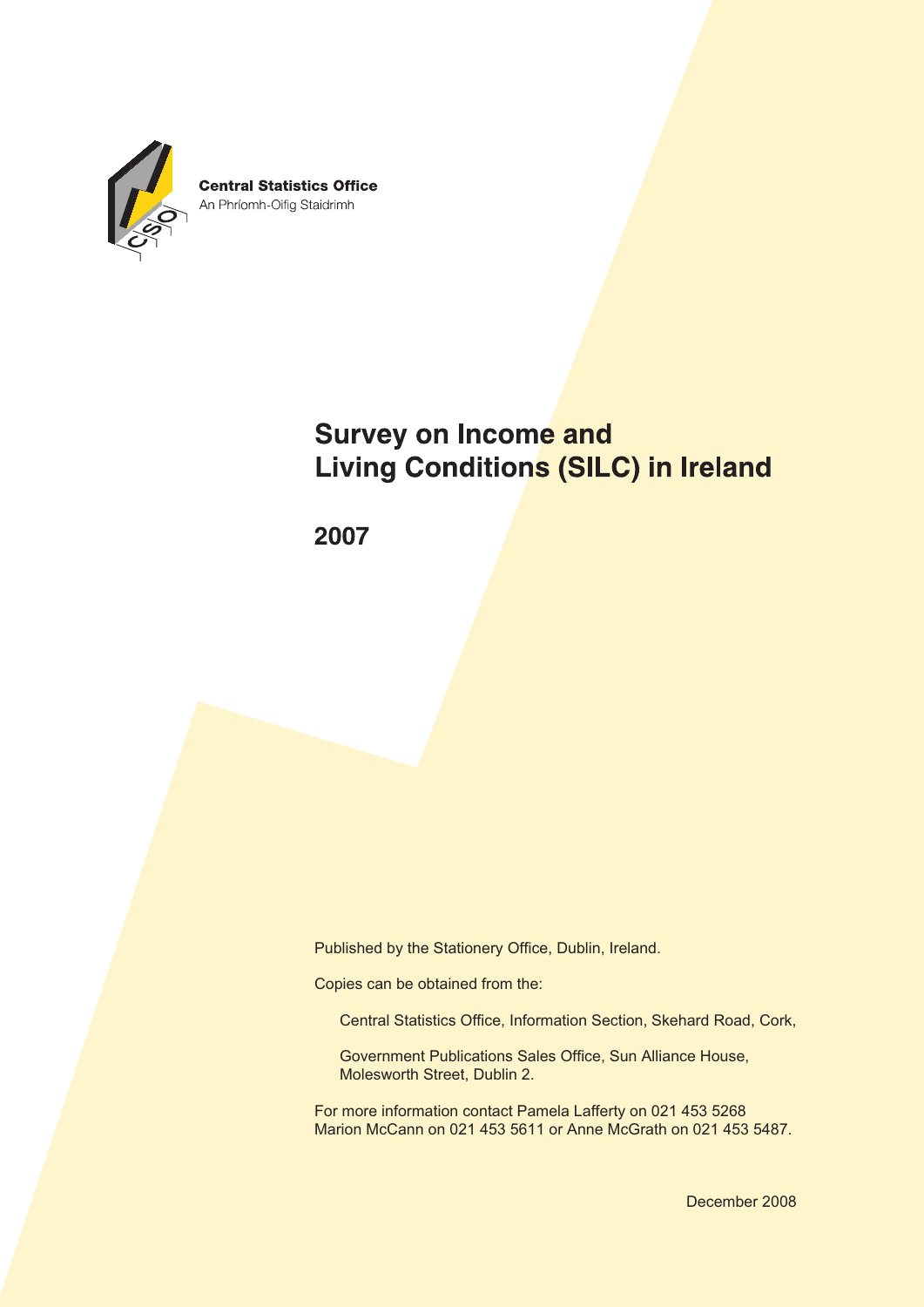#### © Government of Ireland 2008

Material compiled and presented by the Central Statistics Office.

Reproduction is authorised, except for commercial purposes, provided the source is acknowledged.

ISSN 1649-6388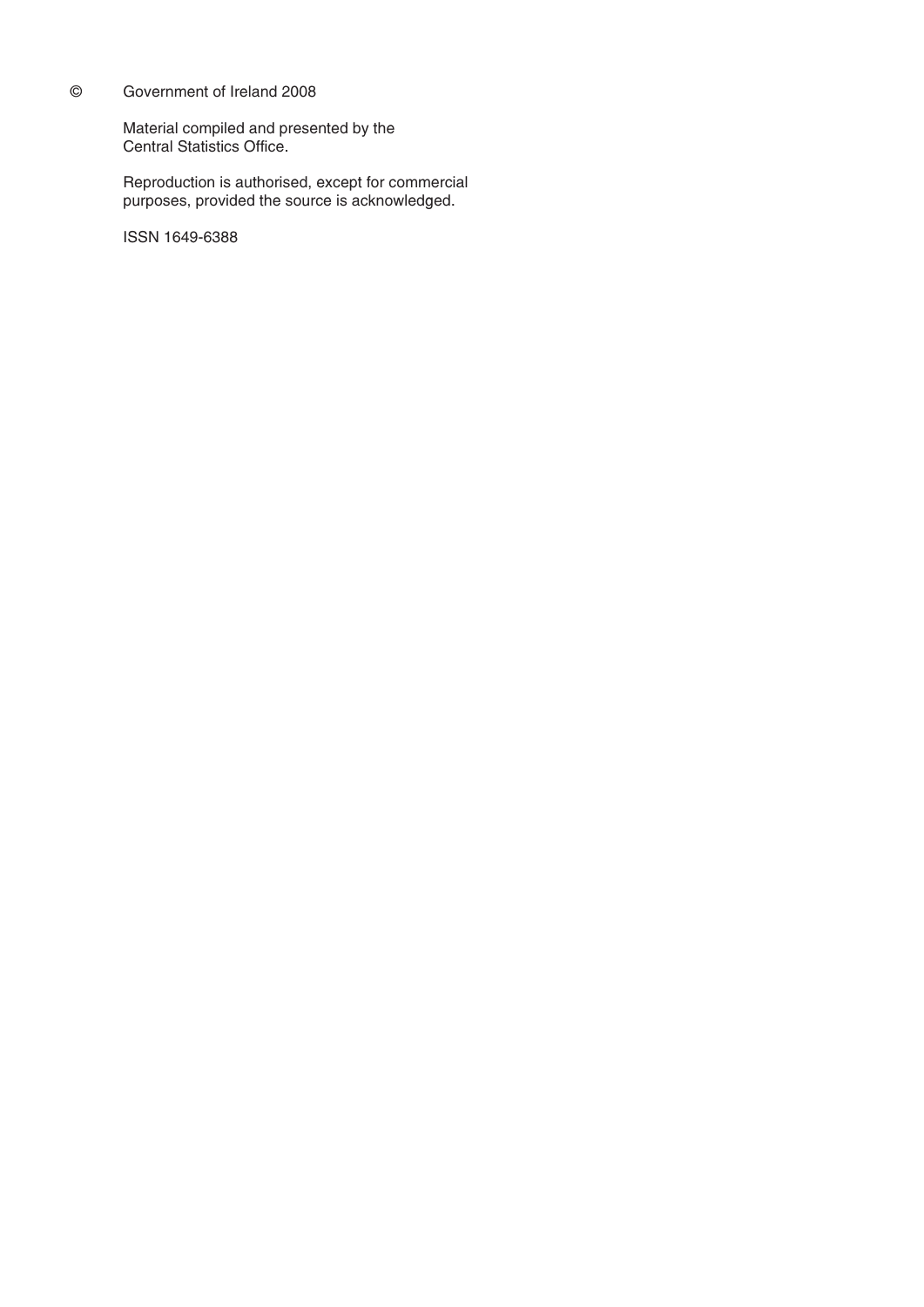# **Contents**

|                                    | Page         |
|------------------------------------|--------------|
| <b>Introduction</b>                | $\mathbf{r}$ |
| <b>Detailed Summary of Results</b> |              |

# **2007 Results**

# **Tables**

| Individual income and poverty rates by year and demographic characteristics                                                      | 13  |
|----------------------------------------------------------------------------------------------------------------------------------|-----|
| Household income and poverty rates by year and demographic characteristics                                                       | 14  |
| Individual income and poverty rates including and excluding SSIA income by demographic<br>characteristics, 2007                  | 15  |
| Key national indicators of poverty and social exclusion by year                                                                  | 16  |
| Key indicators of poverty and social exclusion by year (EU definition of Income and<br>modified OECD scale)                      | 16  |
| Indicators of poverty and social exclusion by year, age and gender                                                               | 17  |
| At risk of poverty rate (after social transfers, 60% median income threshold) by year, gender and<br>demographic characteristics | 18  |
| Percentage of the population reporting each type of deprivation, by year                                                         | 19  |
| Percentage of the population at risk of poverty reporting each type of deprivation, by year                                      | 19  |
| The number of deprivation indicators reported by year                                                                            | 20  |
| The number of deprivation indicators reported by persons at risk of poverty by year                                              | 20  |
| Percentage of the population reporting deprivation by year and household composition                                             | 21  |
| Percentage of the population at risk of poverty and reporting deprivation by year and household<br>composition                   | 22  |
| The number of deprivation indicators reported by year and household composition                                                  | 23  |
| The number of deprivation indicators reported by persons at risk of poverty by year and household<br>composition                 | 23  |
| Consistent poverty rates at 60% level by year, gender and demographic characteristics                                            | 24  |
| Profile of population at risk of poverty and in consistent poverty by year and demographic<br>characteristics                    | 25  |
| Gross household income by decile, activity composition of the household and composition of net<br>disposable income, 2007        | 26  |
| Average weekly equivalised income by net equivalised income deciles and composition of net disposable<br>income, 2007            | 28  |
| Profile of the population by net equivalised income deciles and demographic characteristics, 2007                                | 30  |
| Net equivalised income by decile and demographic characteristics, 2007                                                           | 32  |
| Average weekly equivalised income for the population and composition of net disposable income<br>by poverty status and year      | 34  |
|                                                                                                                                  | 15a |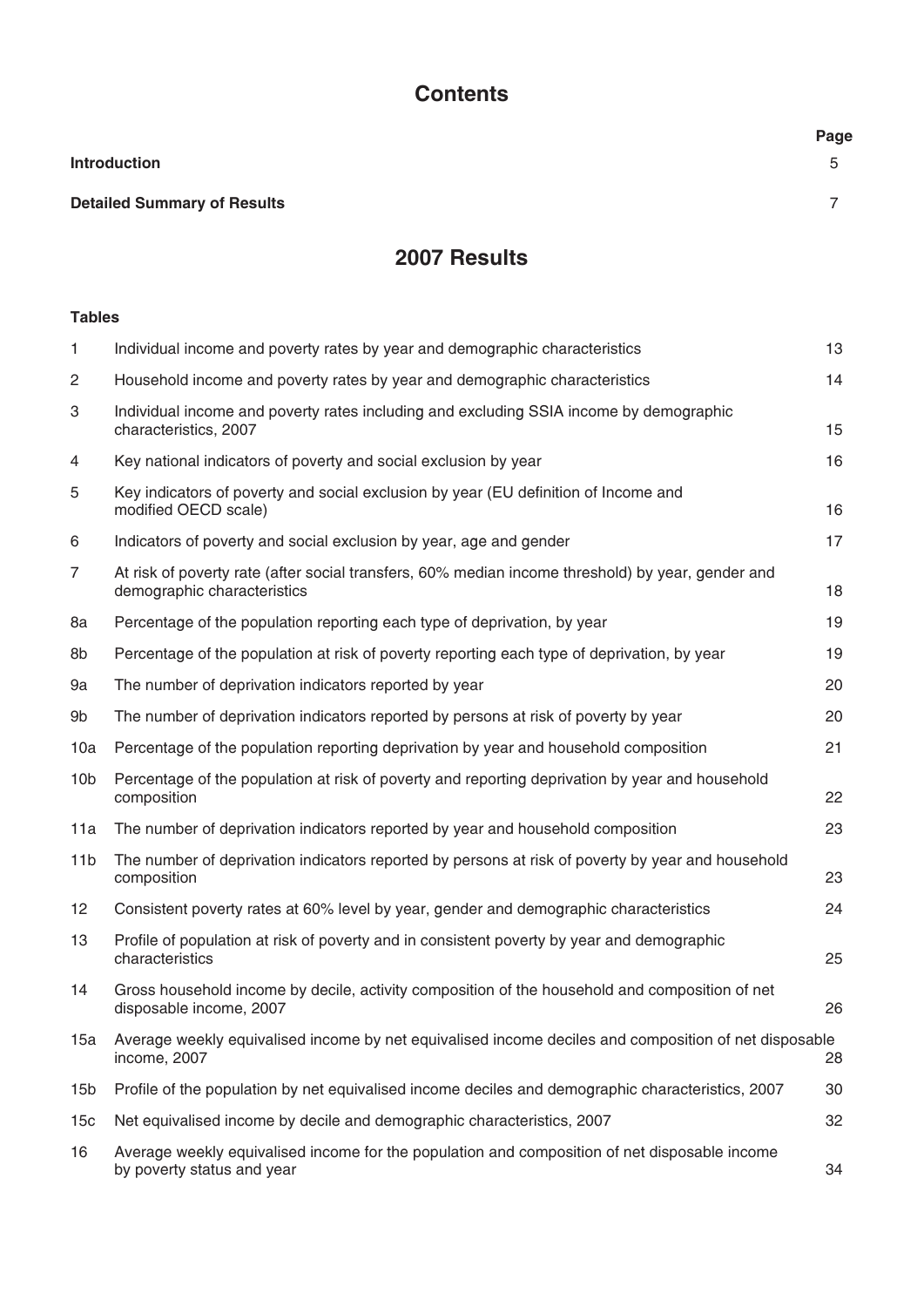# **Page**

| 17               | Key indicators of poverty and social exclusion (EU definition of Income and modified OECD scale) in EU<br>member states, 2006                   | 35 |
|------------------|-------------------------------------------------------------------------------------------------------------------------------------------------|----|
| 18               | Profile of the population at risk of poverty and in consistent poverty by year and demographic<br>characteristics of the head of household      | 36 |
| 19               | Income and poverty rates for key health-related variables by year                                                                               | 37 |
| <b>Annex</b>     |                                                                                                                                                 |    |
| A1               | Average income measures by year, by national and EU definition                                                                                  | 38 |
| A <sub>2</sub>   | At risk of poverty thresholds by year                                                                                                           | 38 |
| АЗа              | Percentage of population reporting deprivation by year and household composition (old list of<br>deprivation indicators)                        | 39 |
| A <sub>3</sub> b | Percentage of population at risk of poverty and reporting deprivation by year and household composition<br>(old list of deprivation indicators) | 40 |
| A4a              | The number of deprivation indicators reported by year and household composition (old consistent<br>poverty measure)                             | 41 |
| A4b              | The number of deprivation indicators reported by persons at risk of poverty by household composition<br>(old consistent poverty measure)        | 42 |
| A <sub>5</sub>   | Percentage of population in consistent poverty at 60% level by gender, year and demographic<br>characteristics (old consistent poverty measure) | 43 |
| A <sub>6</sub>   | Profile of population in consistent poverty by year and demographic characteristics (old consistent<br>poverty measure)                         | 44 |
| A7               | Sample size by year and demographic characteristics                                                                                             | 45 |
|                  | <b>Background Notes</b>                                                                                                                         | 46 |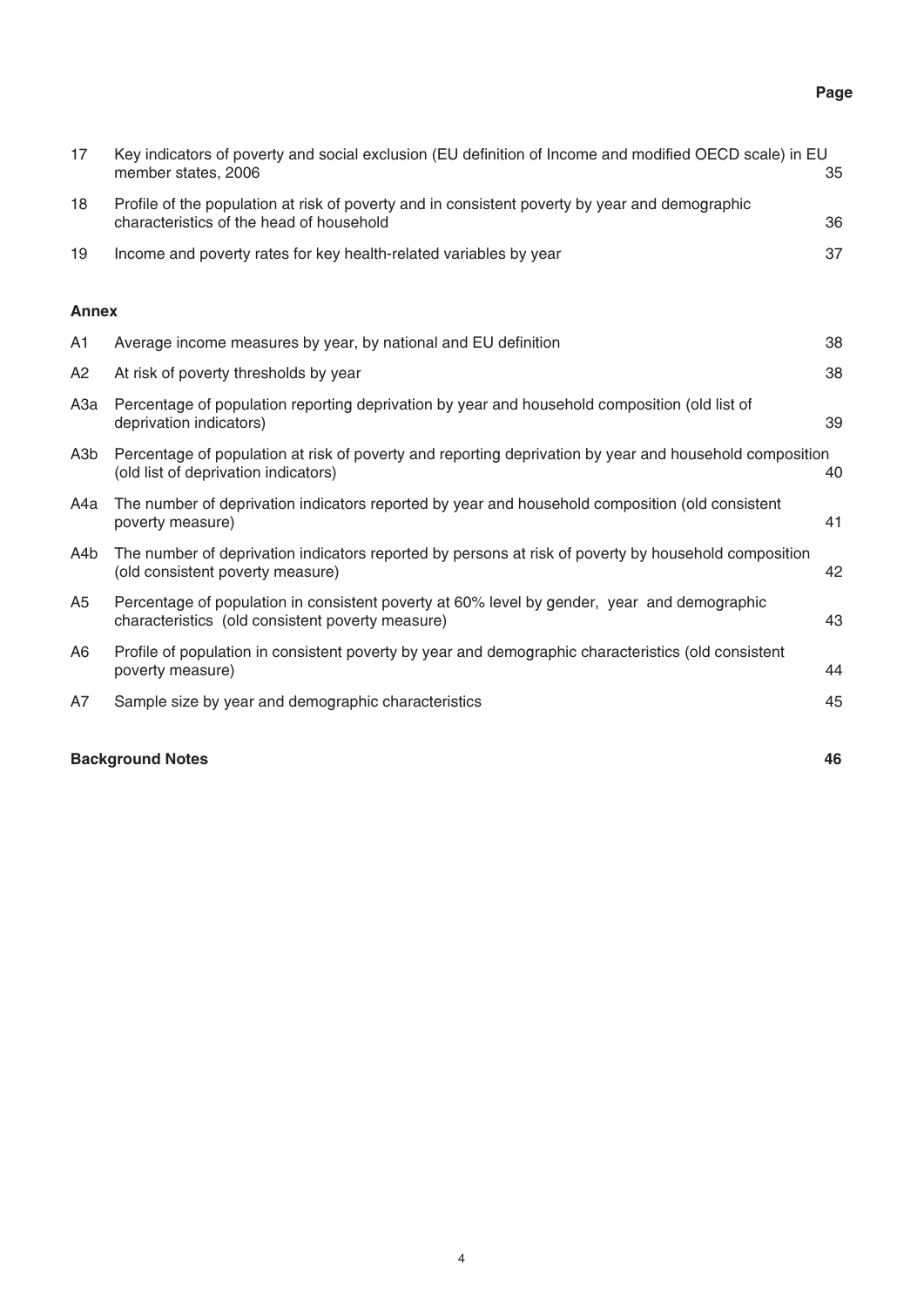### **Introduction**

The Survey on Income and Living Conditions (SILC) in Ireland is a voluntary survey of persons living in private households. It is carried out under EU legislation (Council Regulation No 1177/2003) and was first carried out in Ireland in June 2003. The primary focus of the survey is the collection of information on the income and living conditions of the population, from which indicators on poverty, deprivation and social exclusion are derived. This report presents results from the survey based on data collected in the period December 2006 to November 2007.

# **Key findings**

#### **At risk of poverty rate**

- In 2007 the at risk of poverty rate was 16.5%, indicating no significant change overall from 2006.
- - Children continued to be the age-group most at risk, with a rate of 19.9%. This compares with an at risk of poverty rate of 15.0% among people of working-age.
- - There was an increase in the at risk of poverty rate for older people. The rate rose from 13.6% in 2006 to 16.6% in 2007.
- - There was a significant decline in the at risk of poverty rate for persons living in lone parent households, where the rate fell from 45.6% in 2006 to 37.6% in 2007. However members of lone parent households continued to be the most at risk when compared with people living in other household types. Other high risk groups were adults of working age living alone (29.6%) and older people living alone (24.3%).

#### **Consistent poverty rate**

- $\bullet$  The consistent poverty rate fell from 6.5% in 2006 to 5.1% in 2007, driven primarily by a fall in deprivation rates.
- - The consistent poverty rate for children fell from 10.3% in 2006 to 7.4% in 2007. However children had higher consistent poverty rates than working age adults (4.7%) or older people (2.0%). Children account for nearly 40% of all those in consistent poverty.
- - Members of lone parent households showed a sharp fall in their consistent poverty rate from 33.9% in 2006 to 20.1% in 2007, but this remained far higher than persons in other types of households, with the lowest rate being recorded for persons living in households with 2 adults at least one of whom was 65 or over (1.0%).
- - Adults of working age living alone also featured as a high-risk group, with a consistent poverty rate of 12.5%.
- -Unemployed people had the highest consistent poverty rates  $(17.5\%)$ , compared with a rate of just 1.3% among people who were at work.
- - Persons living in households where no person was working had a high consistent poverty rate (16.3%). Consistent poverty rates were below 5% for persons living in households where at least one person was at work.
- - Persons living in accommodation that was rent free or rented at below the market rate (e.g. local authority housing) experienced a high rate of consistent poverty in 2007 (20.7%), compared with a rate of 2.5% among persons living in owner-occupied accommodation.

#### **Income**

- - Average household net disposable income was €47,988 in 2007, an increase of just under 10% from 2006.
- $\bullet$  Annual average equivalised income increased by 11.2% between 2006 and 2007, from €21,229 to €23,610.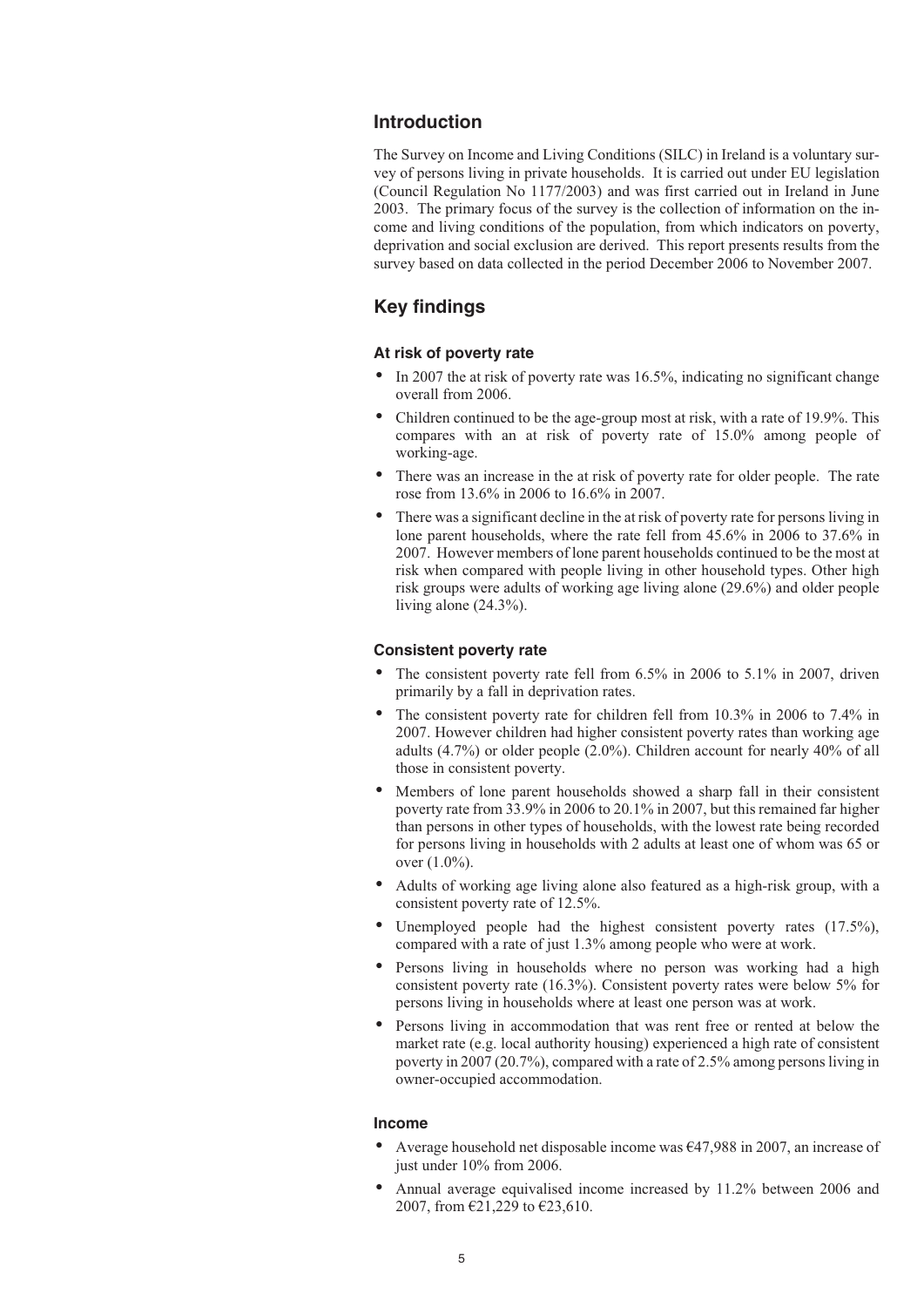- -The at risk of poverty threshold in 2007 was  $\epsilon$ 11,890 compared with  $\epsilon$ 10,566 in 2006, an increase of 12.5% year on year.
- At state level income from SSIA's that matured in 2007 increased average equivalised disposable income by 3.2%.

#### **New developments in this publication**

- A breakdown of income and poverty rates at the household level by year and demographic characteristics. *See table 2.*
- - Introduction of updated age group, tenure status and household composition classifications:
	- $\Rightarrow$  Children are now defined as aged 0-17.
	- $\Rightarrow$  One and two adult households without children have been split into working age and older person households.
	- $\Rightarrow$  A more detailed tenure classification is used, identifying households renting below market rates or rent free (e.g. local authority housing) separately to those renting at market rates.
- $\bullet$  Analysis of average income and poverty rates by demographic characteristics excluding income from SSIA's in 2007. *See table 3.*
- Publication of the at risk of poverty rate anchored in 2005. *See table 4 and background notes*.
- - Analysis of the consistent poverty rate using the new list of deprivation indicators.
- A country level comparison of the 'in-work' at risk of poverty rate and the aggregate replacement ratio in addition to previously published indicators at EU level*. See table 17.*
- Publication of sample size across primary classifications used in the tables. *See annex table A7.*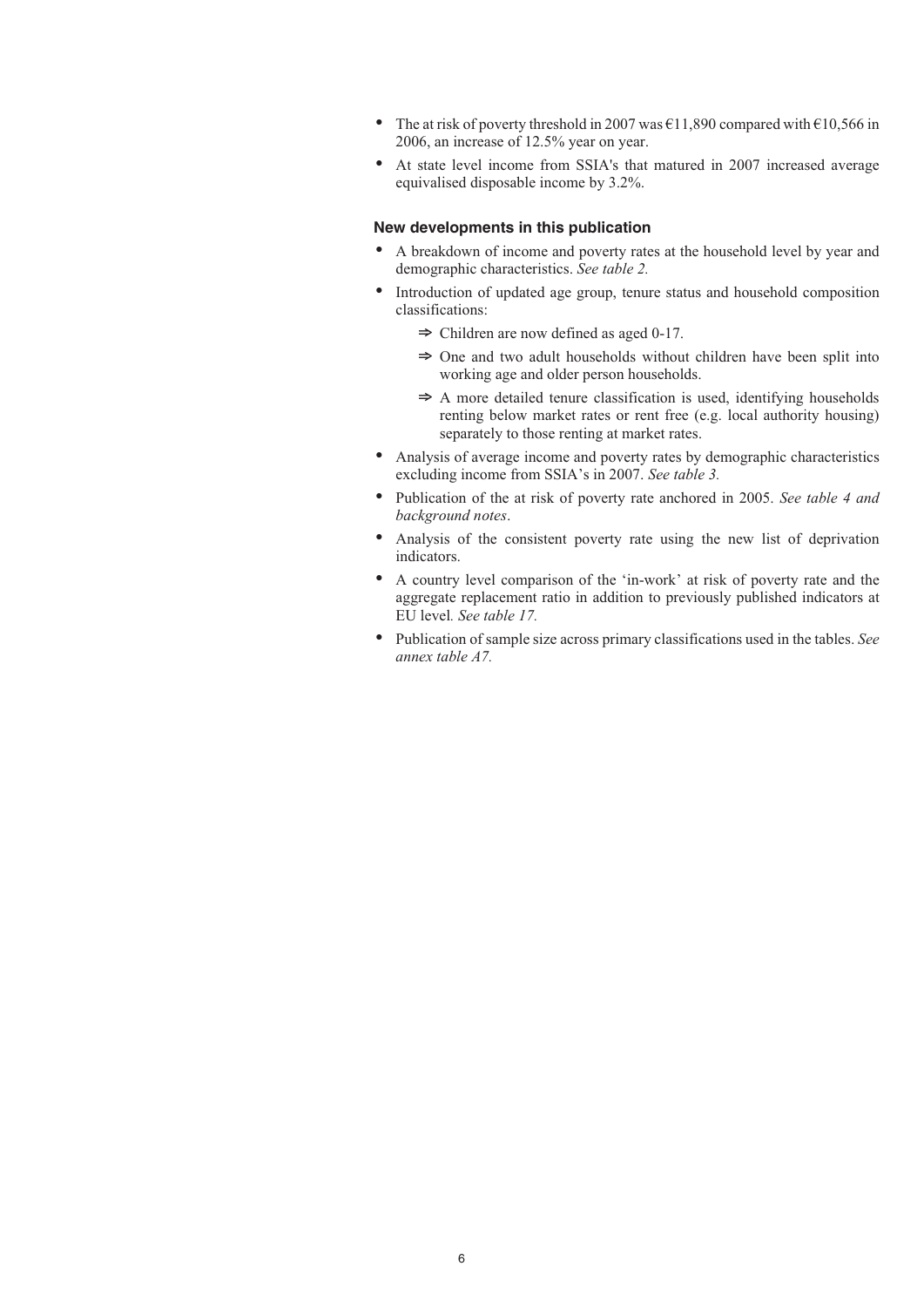### **Detailed Summary of Results**

#### **Table A: Summary of main results**

|                                                   | <b>SILC</b><br>2006 | <b>SILC</b><br>2007 | $%$ change<br>year on<br>year |
|---------------------------------------------------|---------------------|---------------------|-------------------------------|
| Percentage of persons                             |                     |                     |                               |
| at risk of poverty                                | 17.0                | 16.5                | $-2.9$                        |
| (60% median income threshold)                     |                     |                     |                               |
| in consistent poverty                             | 6.5                 | 5.1                 | $-21.5$                       |
| Annual average income                             |                     |                     |                               |
| gross household income (per household)            | €55,075             | €59.820             | $+8.6$                        |
| disposable household income (per household)       | €43.646             | €47.988             | $+9.9$                        |
| equivalised disposable income (per individual)    | €21.229             | €23.610             | $+11.2$                       |
| Annual poverty threshold                          |                     |                     |                               |
| 60% of median equivalised income (per individual) | €10.566             | €11.890             | $+12.5$                       |

### **Average equivalised disposable income increases by 11.2% between 2006 and 2007**

In 2007, annual average disposable household income was almost €48,000. This was an increase of 9.9% from the 2006 figure of €43,646. Having adjusted household income to take into account household size and composition, the average equivalised disposable income was €23,610 per person in 2007, an increase of 11.2% over the year. However, the level of disposable income varied across household types as did the rate of increase in income. *See tables 1, 2, table A above and fig. 1.*

- $\bullet$  The lowest annual equivalised income was recorded for persons living in lone parent households with an average of €14,678.
- - Below average equivalised disposable income was also recorded for older people living alone ( $\epsilon$ 16,205), persons living in households with 2 adults at least one of whom was 65 or over  $(619,466)$  and persons living in Other households with children ( $E$ 21,891).
- - The highest equivalised disposable income by household type was recorded for persons living in households with 2 adults of working age with no children  $(\text{\textsterling}30,001)$  but they had the lowest percentage increase in their income over the year (+2.9%).
- - The highest increase in equivalised disposable income over the year was recorded for persons living in other households with children with an increase of €3,334 (+18.0%), followed by persons living in households with 2 adults and 1-3 children ( $+62,687$  or  $+12.2%$ ) and persons living in households with 2 adults at least one of whom was 65 or over with no children  $(+62,491)$  or  $+14.7\%$ ).
- - A very different distribution of income can be seen for different household types. Nearly three quarters of older people living alone and members of lone parent households were in the lowest two income quintiles.
- - By comparison, over half of persons in households with 3 adults and no children or 2 working age adults with no children were in the top two income quintiles.
- - Looking at income by age group older people had the lowest equivalised disposable income with an average of  $E18,401$  per year, compared with €22,085 for children and €25,192 for persons of working age.
- - There was a greater increase in average equivalised disposable income for children  $(+16.2%)$  than for working age adults  $(+9.4%)$  or older people  $(+12.1\%)$ .

**Fig 1 Income distribution: Percentage of persons in each net equivalised income quintile by household composition, 2007**



**KEY** 



- 2 1 adult with children aged under 18
- 3 2 adults, at least 1 aged 65+, no children under 18 4 - Other households with children aged under 18
- 5 1 adult aged <65, no children under 18
- 6 2 adults with 1-3 children aged under 18
- 7 2 adults, both aged <65, no children under 18
- 8 3 or more adults, no children aged under 18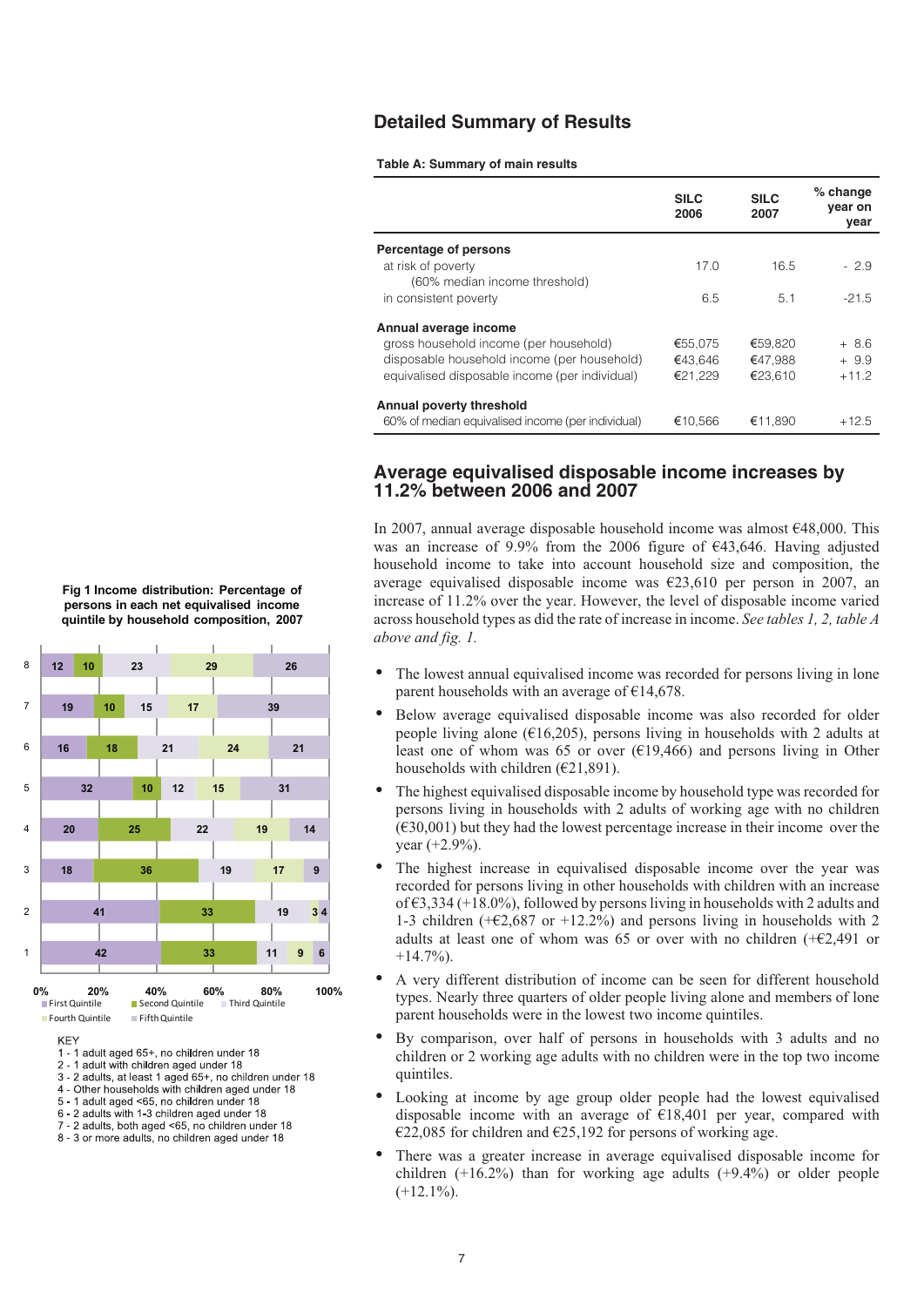

**Fig. 2. Percentage of persons at risk of poverty classified by age group, SILC , 2006 and 2007**

**%**

### **At risk of poverty rate unchanged in 2007**

The at risk of poverty rate refers to the proportion of people with equivalised income below the at risk of poverty threshold. The at risk of poverty threshold is 60% of median equivalised income. The at risk of poverty threshold in 2007 was €11,890 per annum, an increase of 12.5% from €10,566 in 2006. *See tables 1, A2 and fig. 2.*

- In 2007, 16.5% of the population were at risk of poverty, representing no significant change in statistical terms from the rate of 17% recorded one year previously. Children had the highest risk of poverty of any age group, with one in five being at risk of poverty (19.9%) in 2007, a decrease from 22.3% in 2006.
- - An increase in the at risk of poverty rate was recorded for older people (13.6% in 2006 compared with 16.6% in 2007). This increase was particularly evident among older people living alone, rising from 19.3% in 2006 to 24.3% in 2007. It can be noted that older people have a greater tendency than other groups to have an equivalised income close to the at risk of poverty threshold and therefore changes in the threshold can have a greater impact on their recorded rates.
	- - Household types where members were most at risk of poverty were lone parent households (37.6%), working-age adults living alone (29.6%) and older people living alone (24.3%).
	- Although lone parent households are still the household type most at risk of poverty, they did record a substantial decrease in their at risk of poverty rate over the year (37.6% in 2007 compared with 45.6% in 2006).

The characteristics of households that are associated with the higher likelihood of a household being at risk of poverty were explored by constructing a logistic regression model. The results of this model show that there is a statistically significant relationship between the likelihood of a household being at risk of poverty and a number of factors including:

- the number of workers in the household
- the number of children in the household
- the sex of the head of household
- the principal economic status of the head of household
- the highest level of education of the head of household
- the tenure status of the house
- whether the house was in an urban or rural location.

More details of the results of the regression are presented in the background notes.

### **Social transfers reduce at risk of poverty rate by nearly 60%**

At state level, social transfers represented just over 20% of gross household income. But there was wide variation in the contribution made by social transfers across the income distribution. *See table 14 and fig. 3.*

- Social transfers represented over 91% of the gross household income of households in the lowest income decile and between 70% and 80% of gross household income of households in the second and third income deciles. By comparison, social transfers represented approximately 7% of gross household income of households in the top two income deciles.

When social transfers are included in income the at risk of poverty rate for 2007 was 16.5%, but when they are excluded the at risk of poverty rate increases to 41%. *See tables 6, 14 and table B below.*

**Fig. 3***.* **Composition of gross household income classified by income decile, SILC 2007**



<sup>■</sup> Social transfers ■ Directincome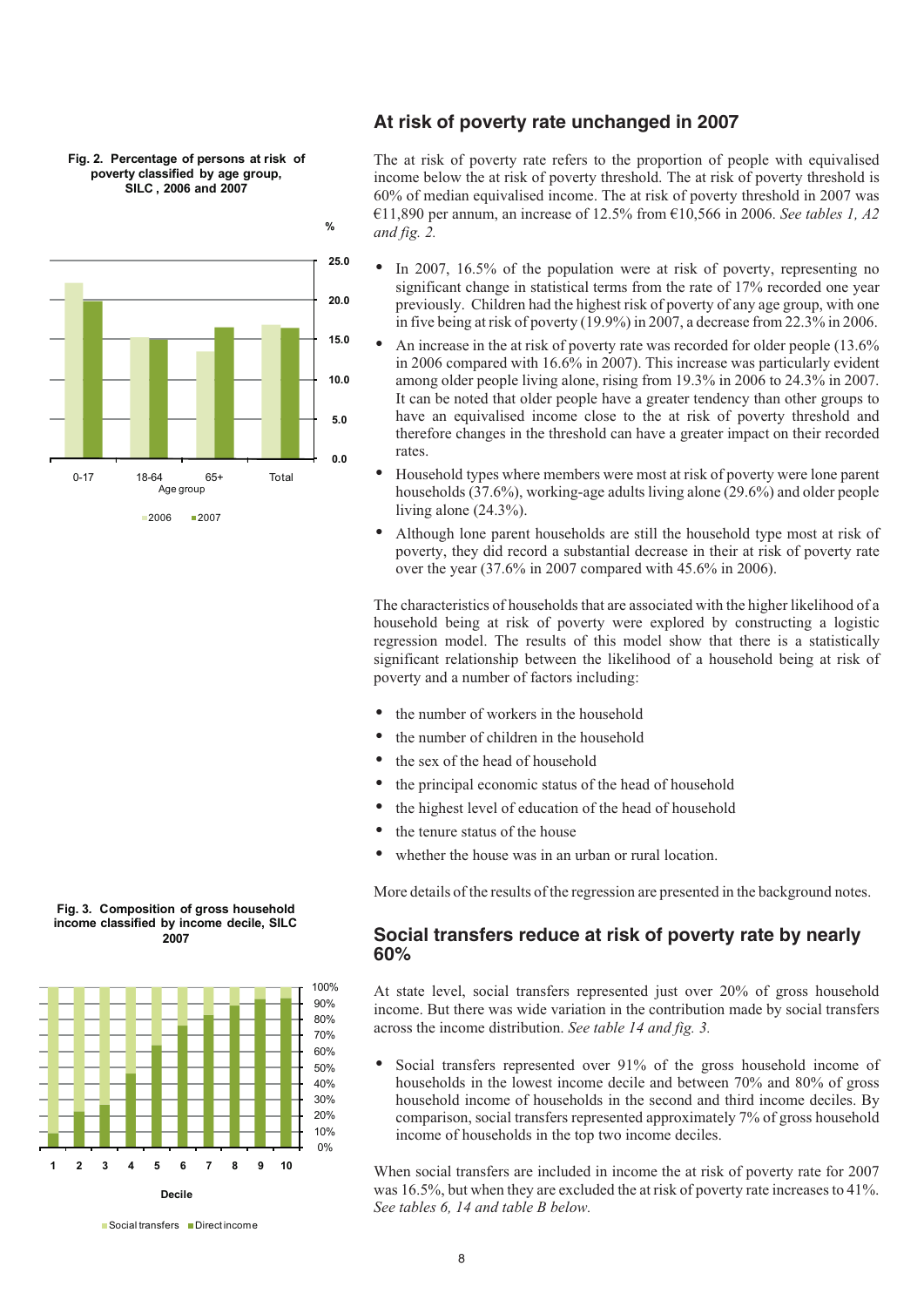- - The greatest reliance on social transfers can be seen among older people where the at risk of poverty rate before social transfers was 86.2% in 2007, dropping to 16.6% when all social transfers are included. This was clearest among older people living alone where the at risk of poverty rate excluding social transfers was 96.0%, falling to 24.3% once social transfers were included.
- $\bullet$  Social transfers also had a high impact for members of lone parents households, where the at risk of poverty rate excluding social transfers was 75.1%, falling to 37.6% once social transfers were taken into account.

#### **Table B: At risk of poverty rate before and after social transfers (60% median income threshold) by household composition**

|                                                     |                                      |                                                                                   | % of individuals                 |
|-----------------------------------------------------|--------------------------------------|-----------------------------------------------------------------------------------|----------------------------------|
|                                                     | Excluding<br>all social<br>transfers | Excluding all<br>social transfers<br>except old-age<br>and survivors'<br>benefits | Including<br>social<br>transfers |
| <b>State</b>                                        | 41.0                                 | 33.1                                                                              | 16.5                             |
| <b>Household composition</b>                        |                                      |                                                                                   |                                  |
| 1 adult aged 65+, no children under 18              | 96.0                                 | 55.1                                                                              | 24.3                             |
| 1 adult aged <65,no children under 18               | 45.2                                 | 41.4                                                                              | 29.6                             |
| 2 adults, at least 1 aged 65+, no children under 18 | 82.7                                 | 28.0                                                                              | 11.5                             |
| 2 adults, both aged <65, no children under 18       | 31.6                                 | 27.1                                                                              | 15.0                             |
| 3 or more adults, no children aged under 18         | 27.0                                 | 19.4                                                                              | 10.2                             |
| 1 adult with children aged under 18                 | 75.1                                 | 70.4                                                                              | 37.6                             |
| 2 adults with 1-3 children aged under 18            | 28.7                                 | 28.0                                                                              | 13.7                             |
| Other households with children aged under 18        | 37.4                                 | 36.8                                                                              | 16.5                             |

# **Lone parents report highest levels of deprivation**

The consistent poverty rate refers to the proportion of people who are at risk of poverty and experience two or more of the list of eleven deprivation indicators. In 2007, 11.8% of the population reported deprivation, i.e. they experienced two or more of the eleven deprivation indicators, a decrease from the level of 13.8% one year earlier. *See tables 8a and 9a.*

- - Overall the most commonly reported of the eleven deprivation indicators was the inability to afford to replace worn out furniture, at 13.1%.
- $\bullet$  The overall rates for the individual deprivation indicators did not change substantially between 2006 and 2007.

Despite a fall in the deprivation levels of members of lone parent households in 2007, they remained the single most deprived group and reported the highest rates for all eleven of the deprivation indicators. *See table 10a, 11a and fig. 4.*

- - Over one third of persons living in lone parent households (35.6%) reported experiencing at least two of the deprivation indicators.
- $\bullet$  The most commonly experienced forms of deprivation for lone parents were an inability to afford to have family or friends for a drink or meal once a month (35.3%), an inability to afford to replace worn out furniture (35.2%) and an inability to afford heating at some stage in the previous twelve months (21.4%).
- - Lower proportions of the members of lone parent households reported other measures of deprivation but still at much higher rates than other types of households. These included the inability to afford a meal with meat, chicken or fish every second day (8.4%), the inability to afford a warm waterproof coat (9.1%), the inability to afford new (not second-hand) clothes (11.8%) and the inability to afford two pairs of strong shoes (12.2%).

#### **Fig. 4. Percentage of persons at risk of poverty reporting deprivation by household composition SILC 2006 and 2007**



#### 2006 2007

**KFY** 

- 1 1 adult aged 65+, no children
- 2 1 adult aged <65, no children
- 3 2 adults, at least one aged 65+, no children<br>4 2 adults, at least one aged 65+, no children<br>4 2 adults, both aged <65, no children
- 5 3 or more adults, no children
- 6 1 adult with children
- 7 2 adults with 1-3 children
- 8 Other households with children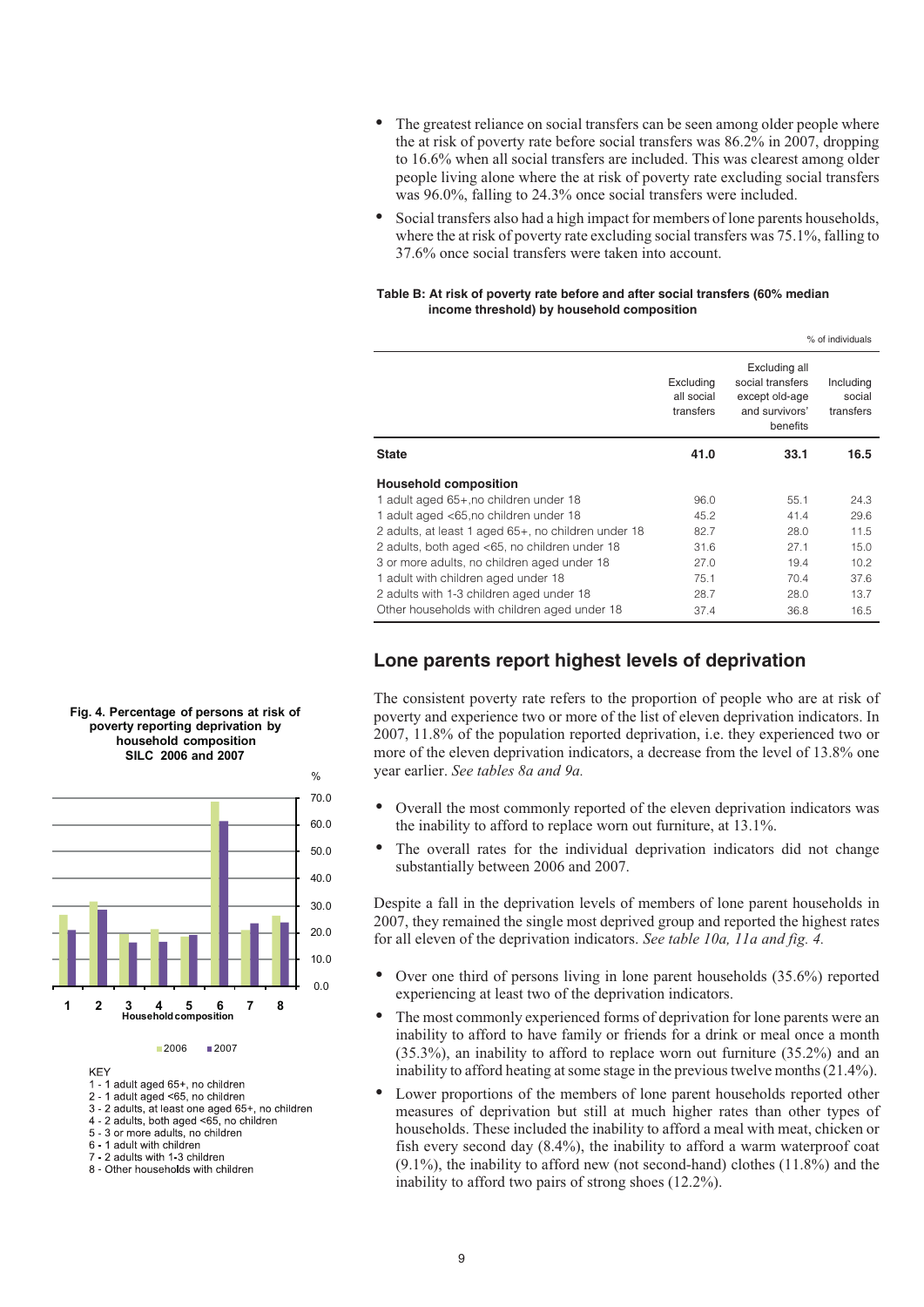As would be expected, the experience of deprivation is much lower in higher income deciles with 34.1% of households in the lowest income decile experiencing at least two of the deprivation indicators compared with less than 10% of households in the fifth decile or higher. Deprivation levels remained above 2% up to and including the eighth income decile. *See table 15b.*

### **Consistent poverty rate falls to 5.1%**

The change in the consistent poverty rate was primarily driven by the overall fall in the proportion of people reporting deprivation, rather than a change in the at risk of poverty rate. *See tables 1 and 11b*.

- For persons who were at risk of poverty, nearly one third (31.1%) reported experiencing two or more deprivation indicators, a decrease from the 2006 figure of 38.1%. As a result the consistent poverty rate fell by 1.4 percentage points year on year, from 6.5% in 2006 to 5.1% in 2007.

People in lone parent households continued to have a high consistent poverty rate (20.1%) despite a decrease in the experience of deprivation. *See tables 1, 9b, 11b and 12.*

- More than half (53.6%) of persons living in lone parent households and at risk of poverty experienced at least two of the deprivation indicators. This fell from a level of 74.3% in 2006. This fall, combined with a fall in the at risk of poverty rate resulted in a decrease in the consistent poverty rate for persons living in lone parent households, from 33.9% in 2006 to 20.1% in 2007.
- - The next highest consistent poverty rate was recorded for working-age persons living alone (12.5%), unchanged from 2006.
- Despite having a high at risk of poverty rate (24.3%), older people living alone had below average consistent poverty rates (4.1%), reflecting a lower experience of enforced deprivation among older people despite relatively low income levels.

### **Children remain one of the most vulnerable groups in society**

Despite an increase of 16.2% in their average equivalised disposable income, children remained the most vulnerable age group in 2007. *See tables 1 and 13.*

- - There was a fall in the consistent poverty rate for those aged 0-17, from 10.3% in 2006 to 7.4% in 2007. However, this was still higher than the rates recorded for working-age people (4.7%) or older people (2.0%).
- Nearly 40% of all people in consistent poverty were children (39.1%).
- - Just over 69% of all the persons in consistent poverty lived in households with children compared with 63.8% of the persons at risk of poverty. This indicates that having children in a household has a clear impact on the likelihood of experiencing deprivation.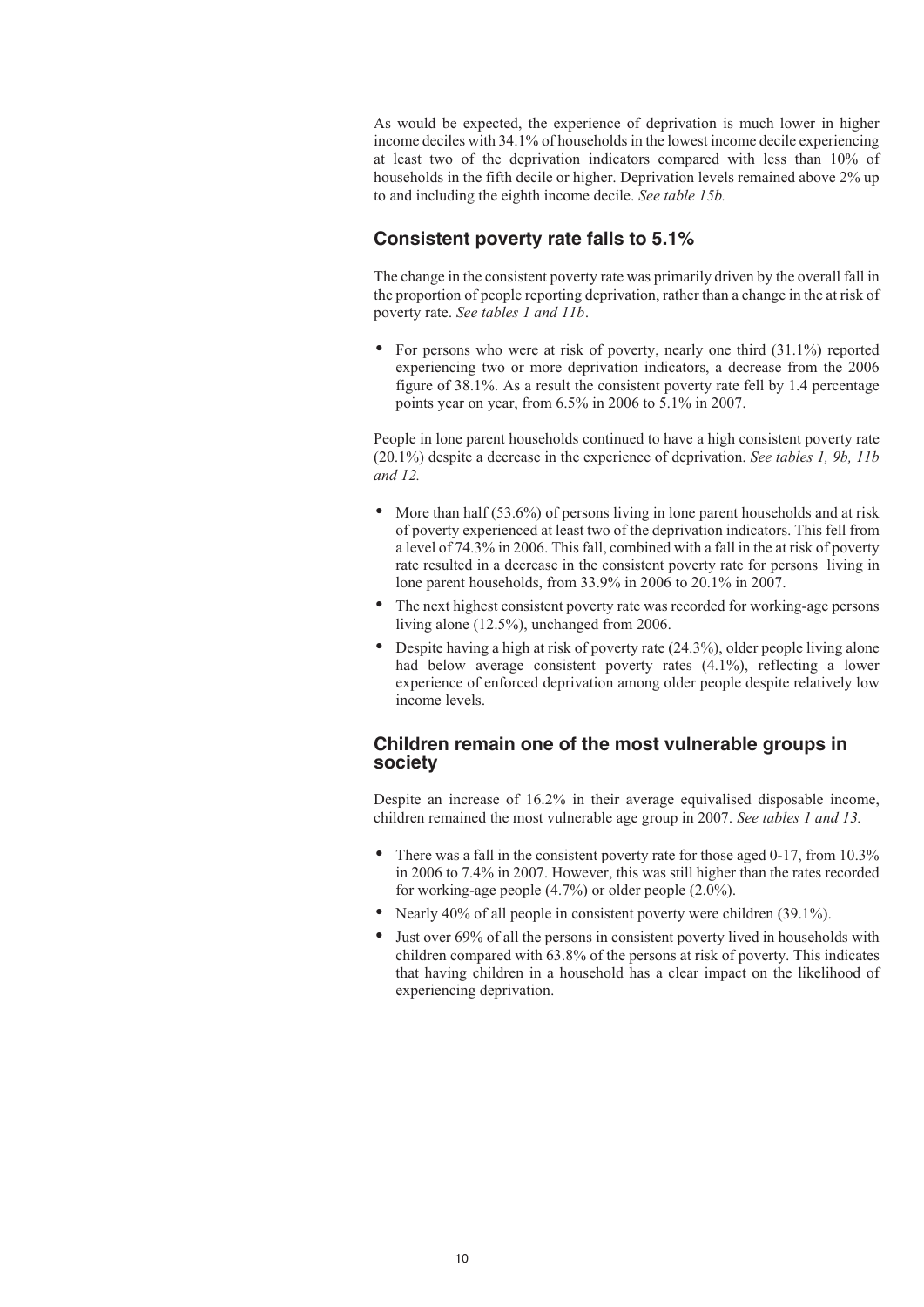**Fig. 5. Percentage of persons at risk of poverty and in consistent poverty classified by gender of head of household,**





Female headof household





2006 2007

**Fig 7***.* **Consistent poverty rate classified by tenure status, SILC 2007**



# **Female-headed households most at risk**

Households headed by a female have lower levels of disposable income and higher poverty rates than those headed by a male. *See table 2 and fig. 5.*

- - The annual disposable income of households headed by a female in 2007 was  $€40,386$ , whereas male-headed households had an annual disposable income of €53,406, more than 32% higher than female-headed households.
- - At risk of poverty rates showed no significant change over the year for either male or female-headed households. Female-headed households had a higher at risk of poverty rate (20.7%) than male-headed households (15.7%).
- - There was a decrease in the consistent poverty rate for female-headed households, from 9.0% in 2006 to 5.8% in 2007, while the consistent poverty rate for male-headed households was 4.3%.

### **Unemployed persons have high at risk of poverty and consistent poverty rates**

Persons who were unemployed or unable to work due to illness or disability had the highest at risk of poverty rates (38.7% and 37% respectively), compared with 6.7% for people at work. Unemployed persons also had high consistent poverty rates (17.5% compared with 1.3% for persons at work). *See tables 1, 13 and fig. 6.*

- - Despite low poverty rates, persons at work accounted for 10.2% of all persons who were in consistent poverty and 16.8% of all persons at risk of poverty.
- $\bullet$  Furthermore 33% of persons who were in consistent poverty lived in a household where there was at least one person at work.

# **Poverty rates vary across different types of tenure**

Level of income and type of tenure are strongly related. Nearly 40% of people in the lowest income decile are living in accommodation that is rented at below the market rate or rent free (e.g. local authority housing). This falls to less than 10% by the sixth decile. By contrast over 90% of persons in the top income decile are living in owner-occupied housing. *See tables 1, 15b and fig. 7.*

- - The average equivalised income of persons living in accommodation that is rented at below the market rate or rent free was  $\epsilon$ 14,943 in 2007, compared with  $€19,896$  for persons living in accommodation which was rented at the market rate or €25,485 for persons living in owner-occupied accommodation.
- - People living in accommodation that was rented at below the market rate or rent free had a significantly higher at risk of poverty rate (41.9%) than people living in accommodation which was rented at the market rate (24.2%) or owner-occupied (11.4%). Similarly, consistent poverty rates were 20.7%, 5.7% and 2.5% respectively.

# **SSIA income accounts for 3.2% of equivalised income**

Special Savings Investment Account (SSIA) income averaged €743 net equivalised disposable income in 2007 (3.2%). Members of households with 2 working age adults and no children adults had the highest average income from SSIA's, at just over  $\epsilon$ 1,000 (3.7%) followed by people living in households with 2 adults at least one of whom was 65 or over ( $\epsilon$ 937 or 5.1%). The lowest average levels of SSIA income were shown for lone parent households ( $\epsilon$ 162 or 1.1%) and older people living alone (€443 or 2.8%). *See table 3 and fig 8.*

By recalculating the at risk of poverty threshold when SSIA income is excluded the at risk of poverty threshold falls to  $\epsilon$ 11,505. The impact of SSIA income on at risk of poverty rates varies across different household types. The impact was greatest for older people living alone as their income did not increase much as a result of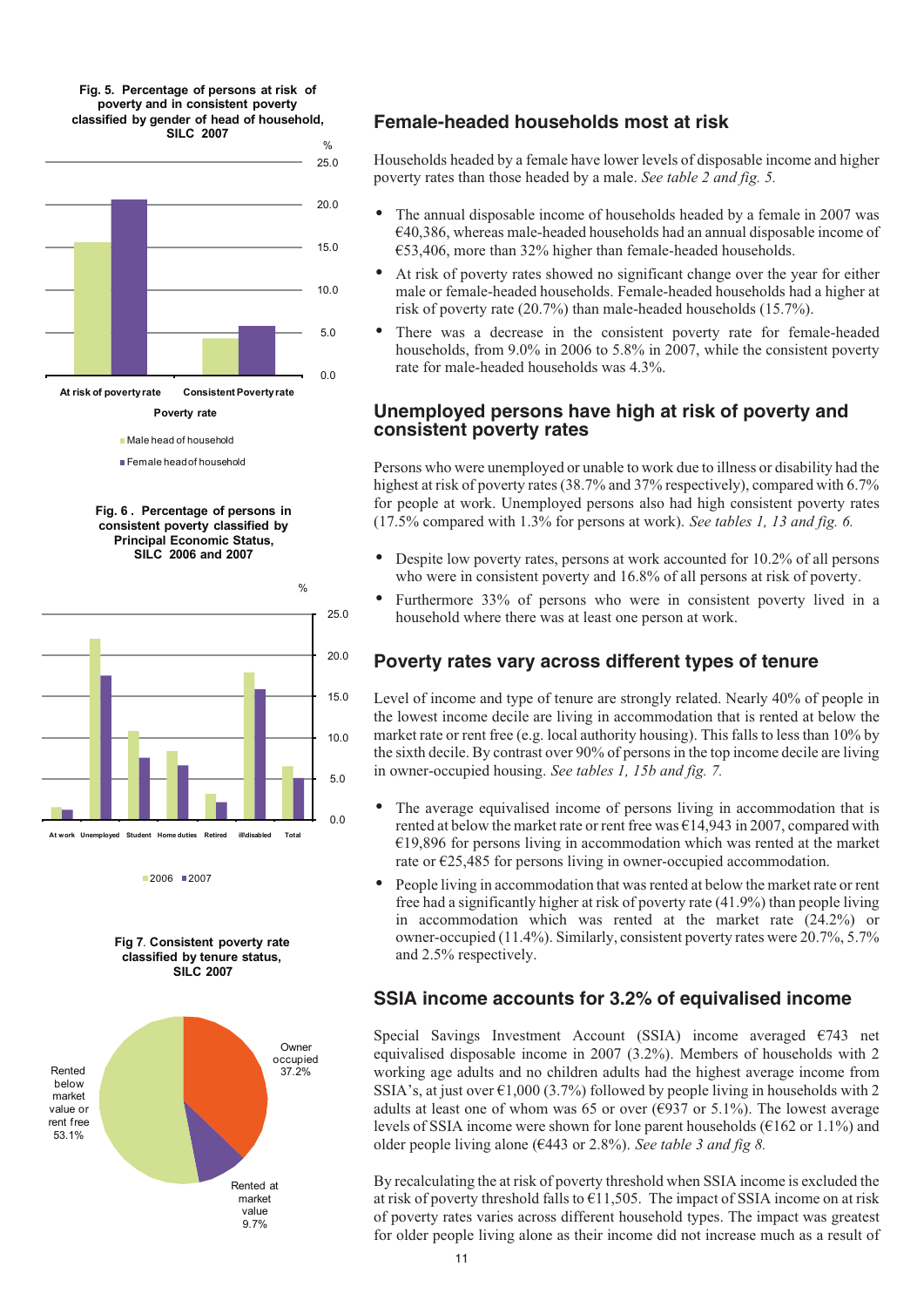

0 5 10 15 20 25 Czech Republic Netherlands Denmark Slovenia Slovak Republic Sweden Germany France Austria Finland Luxembourg Malta Belgium Cyprus Hungary Estonia Ireland Portugal Poland United Kingdom Spain Italy Lithuania Greece Latvia **Fig. 9***.* **EU25 at risk of poverty rate (60% threshold) including all social transfers, 2006**

 $\frac{9}{6}$ 

SSIA's but the threshold was lowered when SSIA income was excluded, meaning their at risk of poverty rate decreased relative to the new threshold (24.3% falling to 17.6% when SSIA income is excluded). *See table 3 and fig 8.*

### **Further reduction in the at risk of poverty rate anchored in 2005**

The at risk of poverty rate anchored at 2005 fell by more than a quarter from 16.3% in 2006 to 11.9% in 2007 *(See Table 4)*. This represents the proportion of people who would be at risk of poverty if the at risk of poverty threshold from 2005 was maintained, with allowances for inflation. Changes in this rate will occur depending on whether increases in income (particularly of those below the at risk of poverty threshold in 2005) are above or below inflation. The fall in the rate continues the downward trend in this 'absolute poverty' measure. The decrease in 2007 was the largest experienced since the introduction of SILC in 2003. *See table 4 and background notes.*

# **Latvia reports highest poverty levels in the EU**

The latest available EU figures relate to 2006, and indicate that Latvia had the highest at risk of poverty rate in the EU (23%), significantly higher than the EU average of 16%. Ireland, with an at risk of poverty rate of 18%, ranked 8th highest among the EU-25, along with Portugal and Estonia. The rate from Ireland had decreased from 20% in 2005. It should be noted that in calculating comparable at risk of poverty rates for EU member states, Eurostat applies an alternative methodology involving different definitions of income and different equivalence scales. As a result rates reported for Ireland are different to those reported nationally. *See table 17 and fig. 9.*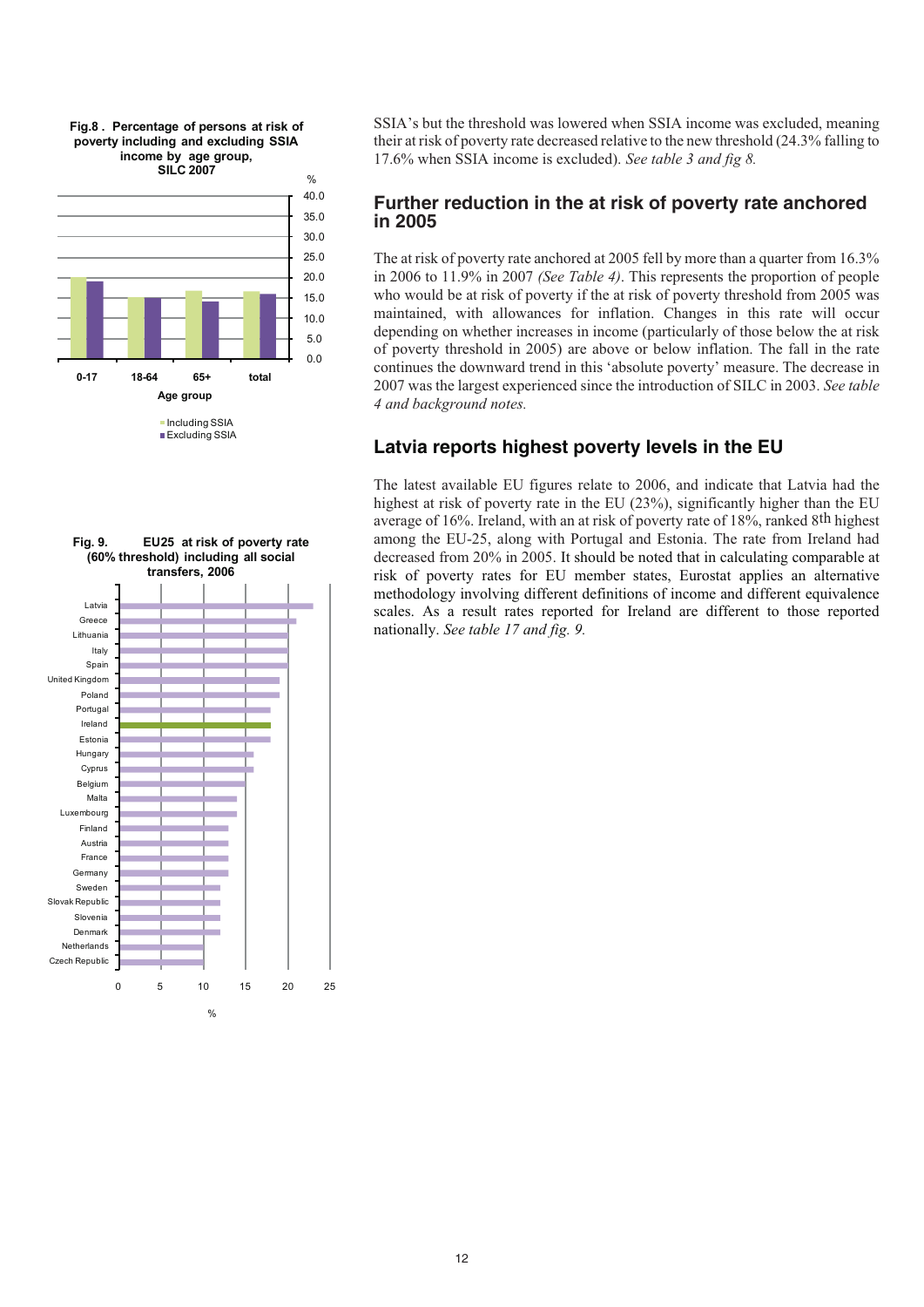|                                                                     |                                                                       |                  |                                                                         |                                            |              |                               | All persons    |
|---------------------------------------------------------------------|-----------------------------------------------------------------------|------------------|-------------------------------------------------------------------------|--------------------------------------------|--------------|-------------------------------|----------------|
|                                                                     | Average<br>annual<br>equivalised<br>disposable<br>income <sup>1</sup> |                  | % change in<br>Average<br>annual<br>equivalised<br>disposable<br>income | At risk of<br>poverty<br>rate <sup>2</sup> |              | Consistent<br>poverty<br>rate |                |
|                                                                     | 2006                                                                  | 2007             | 2006-2007                                                               | 2006                                       | 2007         | 2006                          | 2007           |
|                                                                     | €                                                                     | €                | $\%$                                                                    | $\%$                                       | $\%$         | $\%$                          | $\%$           |
| <b>State</b>                                                        | 21,229                                                                | 23,610           | + 11.2                                                                  | 17.0                                       | 16.5         | 6.5                           | 5.1            |
| <b>Sex</b>                                                          |                                                                       |                  |                                                                         |                                            |              |                               |                |
| Male                                                                | 21,882                                                                | 24,046           | $+ 9.9$                                                                 | 16.6                                       | 16.0         | 6.4                           | 5.0            |
| Female                                                              | 20,577                                                                | 23,173           | $+12.6$                                                                 | 17.4                                       | 17.0         | 6.6                           | 5.2            |
| Age group                                                           |                                                                       |                  |                                                                         |                                            |              |                               |                |
| $0 - 17$<br>18-64                                                   | 19,008<br>23,033                                                      | 22,085<br>25,192 | + 16.2<br>$+ 9.4$                                                       | 22.3<br>15.4                               | 19.9<br>15.0 | 10.3<br>5.6                   | 7.4<br>4.7     |
| $65+$                                                               | 16,413                                                                | 18,401           | $+12.1$                                                                 | 13.6                                       | 16.6         | 2.2                           | 2.0            |
| <b>Household composition</b>                                        |                                                                       |                  |                                                                         |                                            |              |                               |                |
| 1 adult aged 65+, no children under 18                              | 14,393                                                                | 16,205           | + 12.6                                                                  | 19.3                                       | 24.3         | 3.4                           | 4.1            |
| 1 adult aged <65, no children under 18                              | 23,642                                                                | 25,769           | $+ 9.0$                                                                 | 31.0                                       | 29.6         | 12.5                          | 12.5           |
| 2 adults, at least 1 aged 65+, no children under 18                 | 16,975                                                                | 19,466           | $+14.7$                                                                 | 10.8                                       | 11.5         | 1.7                           | 1.0            |
| 2 adults, both aged <65, no children under 18                       | 29,166                                                                | 30,001           | $+2.9$                                                                  | 14.8                                       | 15.0         | 4.4                           | 3.4            |
| 3 or more adults, no children under 18                              | 24,578                                                                | 26,862           | $+ 9.3$                                                                 | 10.0                                       | 10.2         | 4.3                           | 3.5            |
| 1 adult with children under 18                                      | 12,756                                                                | 14,678           | $+15.1$                                                                 | 45.6                                       | 37.6         | 33.9                          | 20.1           |
| 2 adults with 1-3 children under 18                                 | 22,002                                                                | 24,689           | $+12.2$                                                                 | 12.0                                       | 13.7         | 3.8                           | 2.6            |
| Other households with children under 18                             | 18,557                                                                | 21,891           | $+18.0$                                                                 | 20.8                                       | 16.5         | 5.9                           | 6.0            |
| <b>Tenure status</b>                                                |                                                                       |                  |                                                                         |                                            |              |                               |                |
| Owner-occupied                                                      | 22,926                                                                | 25,485           | $+11.2$                                                                 | 12.3                                       | 11.4         | 2.8                           | 2.5            |
| Rented at the market rate                                           | 18,723                                                                | 19,896           | $+6.3$                                                                  | 16.7                                       | 24.2         | 6.3                           | 5.7            |
| Rented at below the market rate or rent free                        | 12,964                                                                | 14,943           | $+15.3$                                                                 | 44.3                                       | 41.9         | 28.0                          | 20.7           |
| Region                                                              |                                                                       |                  |                                                                         |                                            |              |                               |                |
| Border, Midland and Western<br>Southern and Eastern                 | 16,855<br>22,805                                                      | 18,950<br>25,336 | $+12.4$<br>$+11.1$                                                      | 26.2<br>13.7                               | 22.6<br>14.3 | 9.2<br>5.5                    | 6.7<br>4.6     |
|                                                                     |                                                                       |                  |                                                                         |                                            |              |                               |                |
| <b>Urban/rural location</b><br>Urban areas                          | 22,586                                                                | 25,203           | $+11.6$                                                                 | 14.3                                       | 15.1         | 6.6                           | 5.7            |
| Rural areas                                                         | 18,963                                                                | 20,890           | $+10.2$                                                                 | 21.5                                       | 18.9         | 6.2                           | 4.3            |
| <b>Principal Economic Status</b>                                    |                                                                       |                  |                                                                         |                                            |              |                               |                |
| (aged 16 years and over)                                            |                                                                       |                  |                                                                         |                                            |              |                               |                |
| At work                                                             | 26.093                                                                | 28,504           | + 9.2                                                                   | 6.5                                        | 6.7          | 1.5                           | 1.3            |
| Unemployed                                                          | 14,007                                                                | 15,882           | $+13.4$                                                                 | 44.0                                       | 38.7         | 22.0                          | 17.5           |
| Student<br>Home duties                                              | 19,209<br>15,993                                                      | 20,286<br>18,369 | $+ 5.6$<br>$+14.9$                                                      | 29.5<br>23.8                               | 25.2<br>25.3 | 10.8<br>8.3                   | 7.6<br>$6.6\,$ |
| Retired                                                             | 17,625                                                                | 19,944           | $+13.2$                                                                 | 14.8                                       | 17.6         | 3.2                           | 2.1            |
| Not at work due to illness or disability                            | 13,657                                                                | 15,065           | $+10.0$                                                                 | 40.8                                       | 37.0         | 17.9                          | 15.8           |
| Number of persons at work                                           |                                                                       |                  |                                                                         |                                            |              |                               |                |
| 0                                                                   | 12,215                                                                | 13,978           | $+ 14.4$                                                                | 44.7                                       | 44.1         | 21.2                          | 16.3           |
| 1                                                                   | 19,777                                                                | 22,202           | $+12.3$                                                                 | 17.3                                       | 15.0         | 5.9                           | 4.0            |
| 2<br>$3+$                                                           | 26,429<br>24,733                                                      | 29,154<br>27,452 | $+10.3$<br>$+11.0$                                                      | 5.4<br>4.3                                 | 6.0<br>3.6   | 0.9<br>0.0                    | 1.3<br>0.0     |
|                                                                     |                                                                       |                  |                                                                         |                                            |              |                               |                |
| <b>Highest education level attained</b><br>(aged 16 years and over) |                                                                       |                  |                                                                         |                                            |              |                               |                |
| Primary or below                                                    | 15,016                                                                | 16,507           | $+ 9.9$                                                                 | 25.8                                       | 27.1         | 10.2                          | 8.5            |
| Lower secondary                                                     | 19,048                                                                | 19,766           | $+ 3.8$                                                                 | 20.4                                       | 20.9         | 7.2                           | 6.1            |
| Higher secondary                                                    | 21,965                                                                | 23,487           | $+ 6.9$                                                                 | 14.0                                       | 14.1         | 4.4                           | 3.8            |
| Post leaving cert<br>Third level non degree                         | 21,489<br>24,412                                                      | 23,943<br>28,295 | + 11.4<br>$+15.9$                                                       | 11.7<br>9.6                                | 10.4<br>8.1  | 4.0<br>2.3                    | 2.4<br>1.0     |
| Third level degree or above                                         | 33,986                                                                | 37,612           | $+10.7$                                                                 | 3.3                                        | 3.9          | 0.7                           | 0.9            |
|                                                                     |                                                                       |                  |                                                                         |                                            |              |                               |                |

# **Table 1 Individual income and poverty rates by year and demographic characteristics**

<sup>1</sup> Equivalised income is averaged over individuals.

<sup>2</sup> Including social transfers, 60% median income threshold.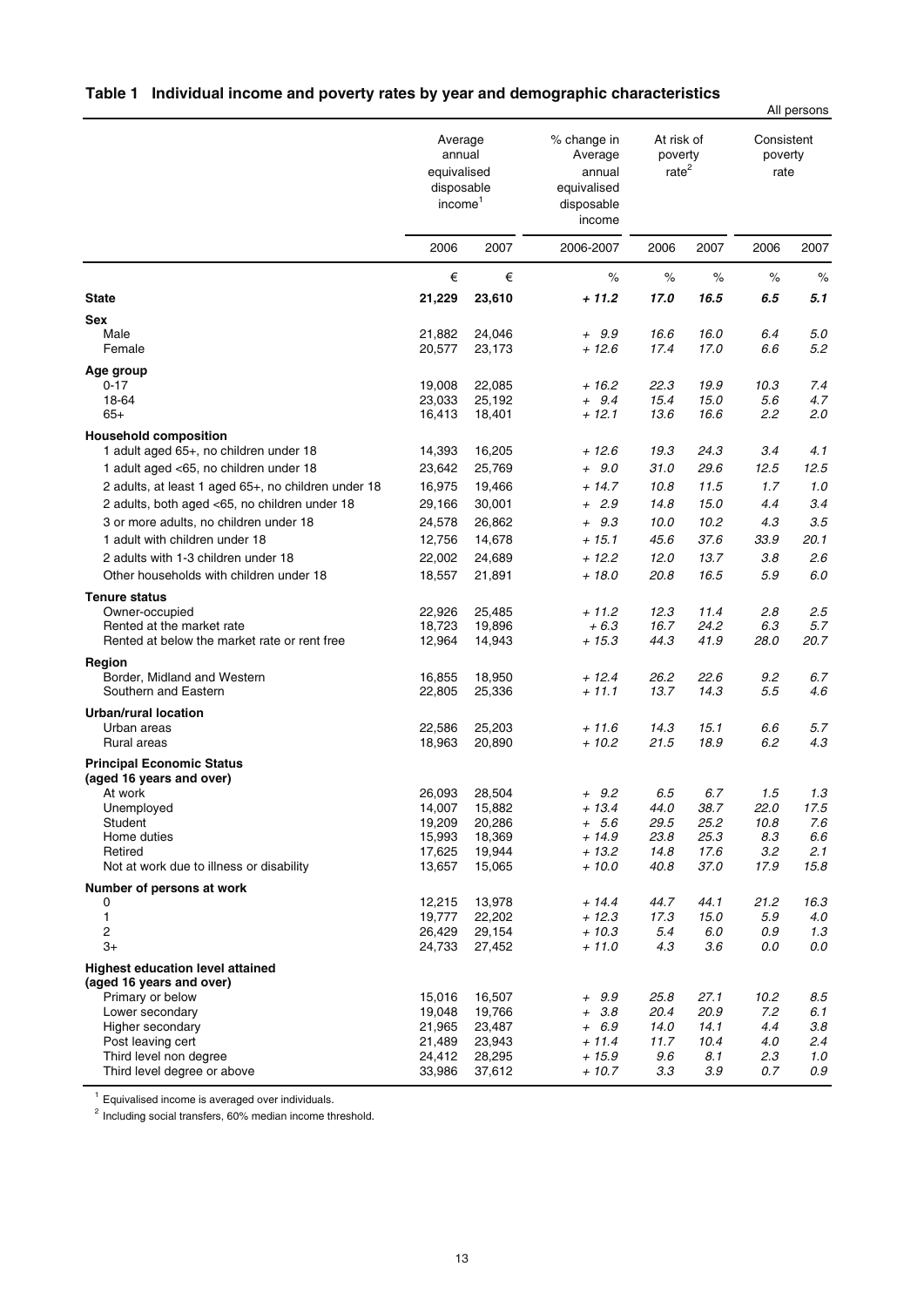| Table 2 Household income and poverty rates by year and demographic characteristics |  |  |  |
|------------------------------------------------------------------------------------|--|--|--|
|                                                                                    |  |  |  |

|                                                     |                                                                     |                  |                                                                       |                                                         |              | All households                             |            |
|-----------------------------------------------------|---------------------------------------------------------------------|------------------|-----------------------------------------------------------------------|---------------------------------------------------------|--------------|--------------------------------------------|------------|
|                                                     | Average<br>annual<br>household<br>disposable<br>income <sup>1</sup> |                  | % change in<br>Average<br>annual<br>household<br>disposable<br>income | Household<br>at risk of<br>poverty<br>rate <sup>2</sup> |              | Household<br>consistent<br>poverty<br>rate |            |
|                                                     | 2006                                                                | 2007             | 2006-2007                                                             | 2006                                                    | 2007         | 2006                                       | 2007       |
|                                                     | €                                                                   | €                | $\%$                                                                  | $\%$                                                    | $\%$         | %                                          | %          |
| <b>State</b>                                        | 43,646                                                              | 47,988           | 9.9<br>٠.                                                             | 17.6                                                    | 17.8         | 6.4                                        | 4.9        |
| Sex (head of household)                             |                                                                     |                  |                                                                       |                                                         |              |                                            |            |
| Male<br>Female                                      | 48,565                                                              | 53,406           | $+ 10.0$                                                              | 15.3                                                    | 15.7         | 4.5                                        | 4.3        |
|                                                     | 36,659                                                              | 40,386           | $+ 10.2$                                                              | 20.8                                                    | 20.7         | 9.0                                        | 5.8        |
| Age group (head of household)                       |                                                                     |                  |                                                                       |                                                         |              |                                            |            |
| 18-64<br>$65+$                                      | 49,043<br>25,999                                                    | 53,811<br>28,070 | 9.7<br>$\ddot{}$<br>8.0<br>$+$                                        | 18.5<br>14.5                                            | 17.7<br>17.8 | 7.6<br>2.5                                 | 5.6<br>2.5 |
| <b>Household composition</b>                        |                                                                     |                  |                                                                       |                                                         |              |                                            |            |
| 1 adult aged 65+, no children under 18              | 14,382                                                              | 16,205           | $+ 12.7$                                                              | 19.3                                                    | 24.3         | 3.4                                        | 4.1        |
| 1 adult aged <65, no children under 18              | 23,965                                                              | 25,769           | 7.5<br>$^{+}$                                                         | 31.4                                                    | 29.6         | 12.2                                       | 10.3       |
| 2 adults, at least 1 aged 65+, no children under 18 | 28,178                                                              | 32,313           | $+ 14.7$                                                              | 10.8                                                    | 11.5         | 1.7                                        | 1.0        |
| 2 adults, both aged <65, no children under 18       | 48,367                                                              | 49,802           | 3.0<br>$+$                                                            | 14.8                                                    | 15.0         | 4.4                                        | 3.3        |
| 3 or more adults, no children under 18              | 67,369                                                              | 70,985           | 5.4<br>$\ddot{}$                                                      | 9.8                                                     | 9.1          | 4.2                                        | 2.8        |
| 1 adult with children under 18                      | 22,005                                                              | 26,730           | $+21.5$                                                               | 41.0                                                    | 35.7         | 29.3                                       | 17.6       |
| 2 adults with 1-3 children under 18                 | 51,934                                                              | 58,502           | $+ 12.6$                                                              | 11.8                                                    | 13.6         | 3.8                                        | 2.7        |
| Other households with children under 18             | 64,827                                                              | 75,309           | $+ 16.2$                                                              | 19.8                                                    | 16.9         | 5.5                                        | 5.3        |
| <b>Tenure status</b>                                |                                                                     |                  |                                                                       |                                                         |              |                                            |            |
| Owner-occupied                                      | 47,623                                                              | 52,272           | 9.8<br>$\ddot{}$                                                      | 13.1                                                    | 13.5         | 2.9                                        | 2.6        |
| Rented at the market rate                           | 36,465                                                              | 38,881           | 6.6<br>$\ddot{}$                                                      | 15.8                                                    | 24.0         | 6.0                                        | 5.5        |
| Rented at below the market rate or rent free        | 25,781                                                              | 29,567           | + 14.7                                                                | 44.2                                                    | 39.0         | 26.3                                       | 18.2       |
| Region                                              |                                                                     |                  |                                                                       |                                                         |              |                                            |            |
| Border, Midland and Western<br>Southern and Eastern | 34,176<br>47,106                                                    | 38,391<br>51,534 | $+ 12.3$<br>9.4<br>$+$                                                | 24.4<br>15.1                                            | 23.9<br>15.5 | 7.7<br>5.9                                 | 6.0<br>4.5 |
|                                                     |                                                                     |                  |                                                                       |                                                         |              |                                            |            |
| <b>Urban/rural location</b><br>Urban areas          | 46,312                                                              | 51,528           | $+ 11.3$                                                              | 15.2                                                    | 16.0         | 6.7                                        | 5.3        |
| Rural areas                                         | 39,071                                                              | 41,950           | 7.4<br>$+$                                                            | 21.7                                                    | 20.8         | 5.9                                        | 4.3        |
| <b>Principal Economic Status</b>                    |                                                                     |                  |                                                                       |                                                         |              |                                            |            |
| (head of household)                                 |                                                                     |                  |                                                                       |                                                         |              |                                            |            |
| At work                                             | 56,485                                                              | 60,342           | 6.8<br>$^{+}$                                                         | 7.2                                                     | 7.3          | 1.9                                        | 1.5        |
| Unemployed                                          | 24,933                                                              | 28,132           | $+ 12.8$                                                              | 57.1                                                    | 53.9         | 30.2                                       | 15.3       |
| Student                                             | 24,781                                                              | 34,672           | + 39.9                                                                | 54.0                                                    | 39.7         | 12.1                                       | 16.0       |
| Home duties<br>Retired                              | 27,523<br>30,522                                                    | 32,284<br>33,603 | $+ 17.3$<br>$+ 10.1$                                                  | 28.7<br>16.1                                            | 31.4<br>18.5 | 11.9<br>3.3                                | 9.5<br>2.3 |
| Not at work due to illness or disability            | 23,576                                                              | 26,597           | $+ 12.8$                                                              | 51.9                                                    | 48.6         | 22.0                                       | 21.9       |
| Number of persons at work                           |                                                                     |                  |                                                                       |                                                         |              |                                            |            |
| 0                                                   | 18,637                                                              | 21,853           | $+ 17.3$                                                              | 37.7                                                    | 38.9         | 15.2                                       | 12.2       |
| $\mathbf{1}$                                        | 39,628                                                              | 43,363           | 9.4<br>$\ddot{}$                                                      | 13.3                                                    | 12.4         | 4.4                                        | 2.7        |
| $\overline{\mathbf{c}}$                             | 63,507                                                              | 69,825           | 9.9<br>$^{+}$                                                         | 4.4                                                     | 5.1          | 0.8                                        | 1.0        |
| $3+$                                                | 81,511                                                              | 87,696           | 7.6<br>$+$                                                            | 3.7                                                     | 3.6          | 0.0                                        | 0.0        |
| <b>Highest education level attained</b>             |                                                                     |                  |                                                                       |                                                         |              |                                            |            |
| (head of household)                                 |                                                                     |                  |                                                                       |                                                         |              |                                            |            |
| Primary or below<br>Lower secondary                 | 27,803<br>42,259                                                    | 30,218<br>44,382 | 8.7<br>$^{+}$<br>5.0<br>$\ddot{}$                                     | 26.7<br>20.7                                            | 28.9<br>21.8 | 10.2<br>7.9                                | 8.2<br>7.1 |
| Higher secondary                                    | 46,350                                                              | 52,117           | $+ 12.4$                                                              | 14.7                                                    | 13.9         | 4.3                                        | 3.6        |
| Post leaving cert                                   | 46,982                                                              | 50,259           | 7.0<br>$\ddot{}$                                                      | 10.8                                                    | 9.9          | 4.2                                        | 2.7        |
| Third level non degree                              | 51,140                                                              | 57,796           | $+ 13.0$                                                              | 11.9                                                    | 12.0         | 3.3                                        | 1.2        |
| Third level degree or above                         | 68,565                                                              | 74,409           | $+ 8.5$                                                               | 3.9                                                     | 4.1          | 1.3                                        | 1.1        |

<sup>1</sup> Disposable income is averaged over households.

 $2$  Including all social transfers, 60% median income threshold.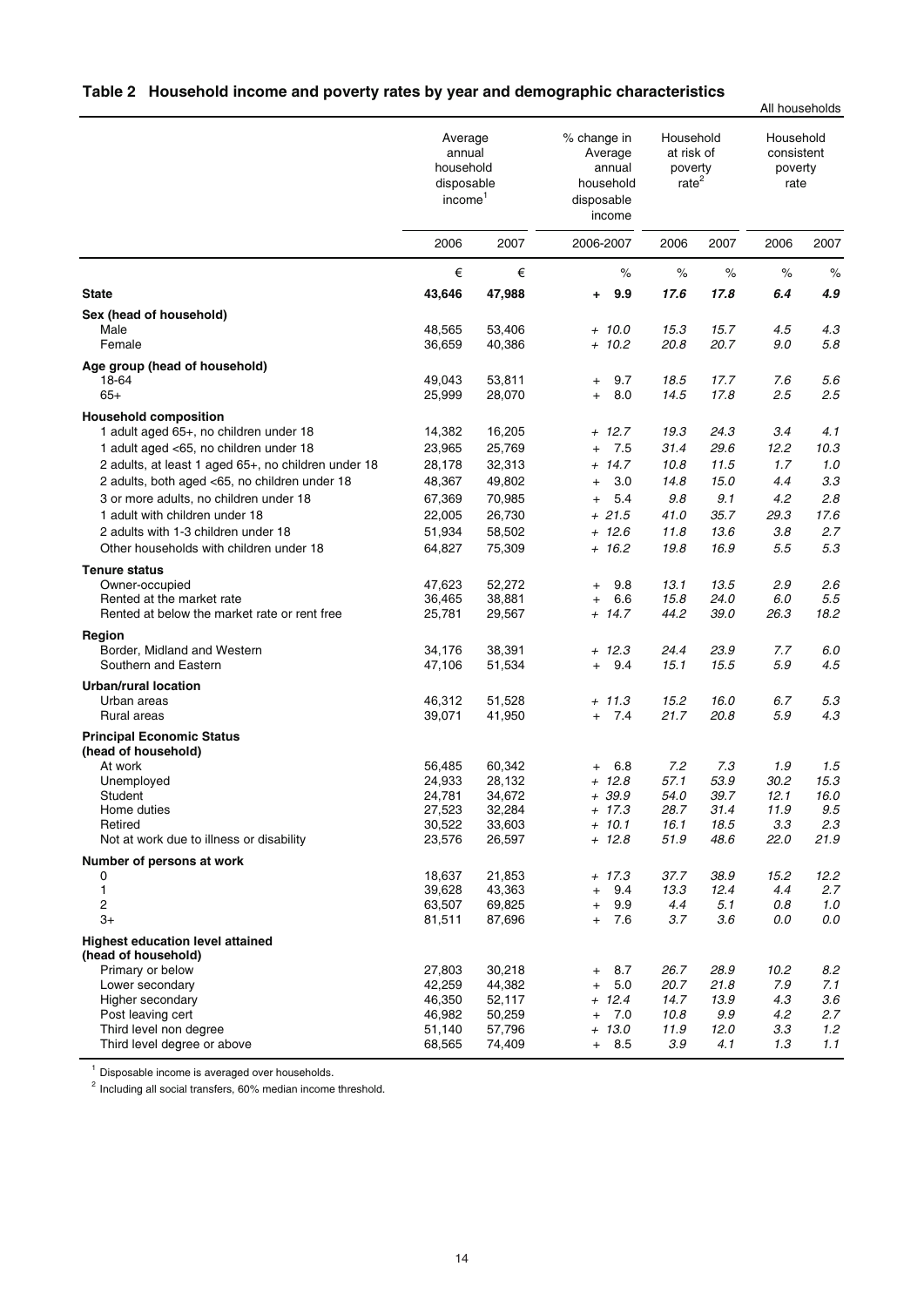# **Table 3 Individual income and poverty rates including and excluding SSIA income by demographic characteristics, 2007**

|                                                                                  |                                                                       |                               |                                                                              |                                            |                               |                               | All Persons                   |
|----------------------------------------------------------------------------------|-----------------------------------------------------------------------|-------------------------------|------------------------------------------------------------------------------|--------------------------------------------|-------------------------------|-------------------------------|-------------------------------|
|                                                                                  | Average<br>annual<br>equivalised<br>disposable<br>income <sup>1</sup> |                               | <b>SSIA Income</b><br>as a % of<br>average<br>annual<br>disposable<br>income | At risk of<br>poverty<br>rate <sup>2</sup> |                               | Consistent<br>poverty<br>rate |                               |
|                                                                                  | Incl<br><b>SSIA</b><br>income                                         | Excl<br><b>SSIA</b><br>income |                                                                              | Incl<br><b>SSIA</b><br>income              | Excl<br><b>SSIA</b><br>income | Incl<br><b>SSIA</b><br>income | Excl<br><b>SSIA</b><br>income |
|                                                                                  | €                                                                     | €                             | $\%$                                                                         | $\%$                                       | $\%$                          | $\%$                          | $\%$                          |
| <b>State</b>                                                                     | 23,610                                                                | 22,867                        | 3.2                                                                          | 16.5                                       | 15.8                          | 5.1                           | 5.0                           |
| <b>Sex</b><br>Male<br>Female                                                     | 24,046<br>23,173                                                      | 23,273<br>22,460              | 3.3<br>3.2                                                                   | 16.0<br>17.0                               | 15.4<br>16.3                  | 5.0<br>5.2                    | 4.9<br>5.1                    |
| Age group<br>$0 - 17$<br>18-64<br>$65+$                                          | 22,085<br>25,192<br>18,401                                            | 21,456<br>24,399<br>17,653    | 2.9<br>3.3<br>4.2                                                            | 19.9<br>15.0<br>16.6                       | 19.0<br>14.8<br>14.1          | 7.4<br>4.7<br>2.0             | 7.2<br>4.5<br>1.7             |
| <b>Household composition</b>                                                     |                                                                       |                               |                                                                              |                                            |                               |                               |                               |
| 1 adult aged 65+, no children under 18<br>1 adult aged <65, no children under 18 | 16,205<br>25,769                                                      | 15,762<br>24,931              | 2.8<br>3.4                                                                   | 24.3<br>29.6                               | 17.6<br>29.3                  | 4.1<br>12.5                   | 2.6<br>11.9                   |
| 2 adults, at least 1 aged 65+, no children under 18                              | 19,466                                                                | 18,529                        | 5.1                                                                          | 11.5                                       | 11.5                          | 1.0                           | $0.8\,$                       |
| 2 adults, both aged <65, no children under 18                                    | 30,001                                                                | 28,931                        | 3.7                                                                          | 15.0                                       | 14.8                          | 3.4                           | 2.9                           |
| 3 or more adults, no children under 18                                           | 26,862                                                                | 26,053                        | 3.1                                                                          | 10.2                                       | 10.0                          | 3.5                           | 3.8                           |
| 1 adult with children under 18<br>2 adults with 1-3 children under 18            | 14,678<br>24,689                                                      | 14,516<br>23,924              | 1.1<br>3.2                                                                   | 37.6<br>13.7                               | 36.9<br>12.5                  | 20.1<br>2.6                   | 19.8<br>2.5                   |
| Other households with children under 18                                          | 21,891                                                                | 21,224                        | 3.1                                                                          | 16.5                                       | 16.7                          | 6.0                           | 5.9                           |
| <b>Tenure status</b>                                                             |                                                                       |                               |                                                                              |                                            |                               |                               |                               |
| Owner-occupied                                                                   | 25,485                                                                | 24,568                        | 3.7                                                                          | 11.4                                       | 11.0                          | 2.5                           | 2.4                           |
| Rented at the market rate<br>Rented at below the market rate or rent free        | 19,896<br>14,943                                                      | 19,773<br>14,824              | 0.6<br>0.8                                                                   | 24.2<br>41.9                               | 22.9<br>39.6                  | 5.7<br>20.7                   | 5.3<br>20.1                   |
| Region<br>Border, Midland and Western<br>Southern and Eastern                    | 18,950<br>25,336                                                      | 18,402<br>24,521              | 3.0<br>3.3                                                                   | 22.6<br>14.3                               | 21.0<br>13.9                  | 6.7<br>4.6                    | 6.3<br>4.5                    |
| <b>Urban/rural location</b>                                                      |                                                                       |                               |                                                                              |                                            |                               |                               |                               |
| Urban areas                                                                      | 25,203                                                                | 24,438                        | 3.1                                                                          | 15.1                                       | 14.3                          | 5.7                           | 5.5                           |
| Rural areas                                                                      | 20,890                                                                | 20,186                        | 3.5                                                                          | 18.9                                       | 18.4                          | 4.3                           | 4.1                           |
| <b>Principal Economic Status</b><br>(aged 16 years and over)                     |                                                                       |                               |                                                                              |                                            |                               |                               |                               |
| At work                                                                          | 28,504                                                                | 27,577                        | 3.4                                                                          | 6.7                                        | 6.6                           | 1.3                           | 1.2                           |
| Unemployed                                                                       | 15,882                                                                | 15,668                        | 1.4                                                                          | 38.7                                       | 36.4                          | 17.5                          | 16.6                          |
| Student<br>Home duties                                                           | 20,286<br>18,369                                                      | 19,652<br>17,783              | 3.2<br>3.3                                                                   | 25.2<br>25.3                               | 25.1<br>23.6                  | 7.6<br>6.6                    | 7.9<br>6.2                    |
| Retired                                                                          | 19,944                                                                | 19,023                        | 4.8                                                                          | 17.6                                       | 16.5                          | 2.1                           | 2.2                           |
| Not at work due to illness or disability                                         | 15,065                                                                | 14,811                        | 1.7                                                                          | 37.0                                       | 34.5                          | 15.8                          | 14.1                          |
| Number of persons at work                                                        |                                                                       |                               |                                                                              |                                            |                               |                               |                               |
| 0<br>1                                                                           | 13,978<br>22,202                                                      | 13,613<br>21,502              | 2.7<br>3.3                                                                   | 44.1<br>15.0                               | 41.9<br>14.5                  | 16.3<br>4.0                   | 15.8<br>3.8                   |
| 2                                                                                | 29,154                                                                | 28,178                        | 3.5                                                                          | 6.0                                        | 5.9                           | 1.3                           | 1.3                           |
| $3+$                                                                             | 27,452                                                                | 26,632                        | 3.1                                                                          | 3.6                                        | 3.6                           | 0.0                           | 0.0                           |
| <b>Highest education level attained</b>                                          |                                                                       |                               |                                                                              |                                            |                               |                               |                               |
| (aged 16 years and over)<br>Primary or below                                     | 16,507                                                                | 16,169                        | 2.1                                                                          | 27.1                                       | 24.0                          | 8.5                           | 8.0                           |
| Lower secondary                                                                  | 19,766                                                                | 19,207                        | 2.9                                                                          | 20.9                                       | 20.7                          | 6.1                           | 5.8                           |
| Higher secondary                                                                 | 23,487                                                                | 22,740                        | 3.3                                                                          | 14.1                                       | 13.8                          | 3.8                           | 3.7                           |
| Post leaving cert                                                                | 23,943                                                                | 23,183                        | 3.3                                                                          | 10.4                                       | 10.9                          | 2.4                           | 2.2                           |
| Third level non degree<br>Third level degree or above                            | 28,295<br>37,612                                                      | 27,066<br>36,167              | 4.5<br>4.0                                                                   | 8.1<br>3.9                                 | 8.4<br>4.2                    | 1.0<br>0.9                    | 1.2<br>$0.9\,$                |
|                                                                                  |                                                                       |                               |                                                                              |                                            |                               |                               |                               |

<sup>1</sup> Equivalised income is averaged over individuals.

<sup>2</sup> Including all social transfers, 60% median income threshold.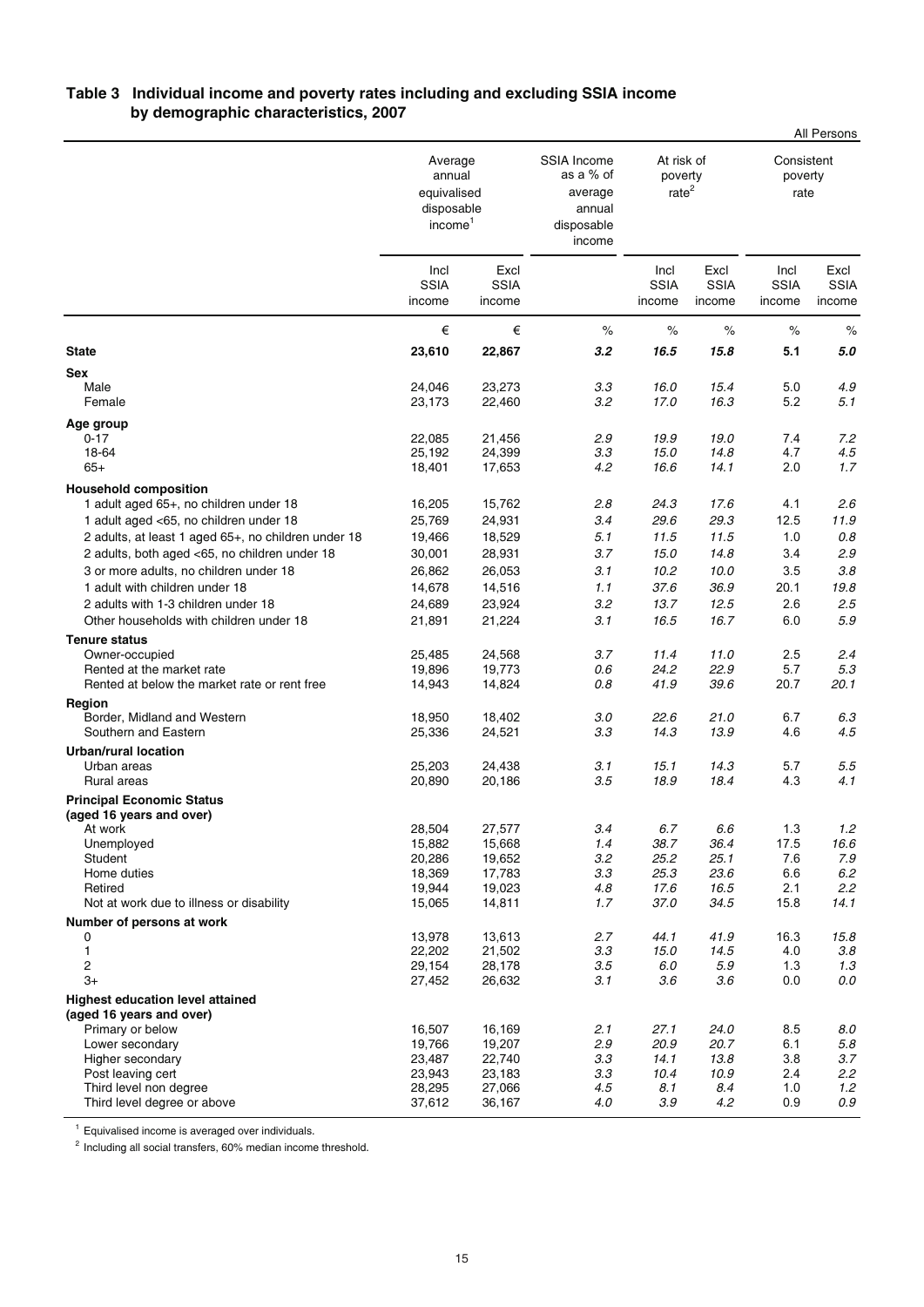# Table 4 Key national indicators of poverty and social exclusion by year<sup>1</sup>

|                                                                                                                                  |      |      |      | % of individuals |  |
|----------------------------------------------------------------------------------------------------------------------------------|------|------|------|------------------|--|
|                                                                                                                                  | 2004 | 2005 | 2006 | 2007             |  |
| National/NAPS Indicators using alternative national scale                                                                        |      |      |      |                  |  |
| At risk of poverty rate                                                                                                          |      |      |      |                  |  |
| Equivalised total disposable income:                                                                                             |      |      |      |                  |  |
| Including all social transfers (60% median income threshold)                                                                     | 19.4 | 18.5 | 17.0 | 16.5             |  |
| Including old-age and survivors' benefits but excluding all other                                                                |      |      |      |                  |  |
| social transfers (60% threshold)                                                                                                 | 32.7 | 32.1 | 32.2 | 33.1             |  |
| excluding all social transfers (60% median income threshold)                                                                     | 39.8 | 40.1 | 40.3 | 41.0             |  |
| Including all social transfers (40% median income threshold)                                                                     | 4.4  | 4.7  | 3.4  | 3.6              |  |
| Including all social transfers (50% median income threshold)                                                                     | 11.1 | 10.8 | 8.9  | 8.6              |  |
| Including all social transfers (70% median income threshold)                                                                     | 28.7 | 28.2 | 26.7 | 26.8             |  |
| Relative at risk of poverty gap                                                                                                  | 19.8 | 20.8 | 17.5 | 17.4             |  |
| Gini coefficient                                                                                                                 | 31.8 | 32.4 | 32.4 | 31.7             |  |
| Income distribution (income quintile share ratio)                                                                                | 5.0  | 4.9  | 5.0  | 4.9              |  |
| Anchored at 2005                                                                                                                 | 20.4 | 18.5 | 16.3 | 11.9             |  |
| Percentage of persons in consistent poverty<br>using median equivalised income threshold                                         |      |      |      |                  |  |
| Less than 50% of threshold                                                                                                       | 4.0  | 4.6  | 3.7  | 2.9              |  |
| Less than 60% of threshold                                                                                                       | 6.6  | 7.0  | 6.5  | 5.1              |  |
| Less than 70% of threshold                                                                                                       | 9.3  | 9.8  | 8.4  | 7.3              |  |
| Percentage of persons in consistent poverty<br>using median equivalised income threshold (8 indicators, $1+$ items) <sup>2</sup> |      |      |      |                  |  |
| Less than 60% of threshold                                                                                                       | 6.8  | 7.0  | 6.9  | 5.9              |  |
|                                                                                                                                  |      |      |      |                  |  |

 $1$  See Background Notes.

<sup>2</sup> Using the old list of indicators.

### **Table 5 Key indicators of poverty and social exclusion by year (EU definition of** income and modified OECD scale<sup>1</sup>)

|                                                                   |      |      |      | % of individuals |
|-------------------------------------------------------------------|------|------|------|------------------|
|                                                                   | 2004 | 2005 | 2006 | 2007             |
| EU (Laeken Indicators) using modified OECD scale                  |      |      |      |                  |
| At risk of poverty rate                                           |      |      |      |                  |
| Equivalised total disposable income:                              |      |      |      |                  |
| Including all social transfers (60% median income threshold)      | 21   | 20   | 19   | 17               |
| Including old-age and survivors' benefits but excluding all other |      |      |      |                  |
| social transfers (60% threshold)                                  | 33   | 32   | 33   | 33               |
| excluding all social transfers (60% median income threshold)      | 39   | 40   | 40   | 40               |
| Including all social transfers (40% median income threshold)      | 5    | 5    | 3    | 4                |
| Including all social transfers (50% median income threshold)      | 11   | 11   | 9    | 9                |
| Including all social transfers (70% median income threshold)      | 29   | 28   | 27   | 26               |
| Relative at risk of poverty gap                                   | 20   | 20   | 16   | 18               |
| Gini coefficient                                                  | 32   | 32   | 32   | 32               |
| Income distribution (income quintile share ratio)                 | 5.0  | 5.0  | 4.9  | 4.9              |

<sup>1</sup> See Background Notes.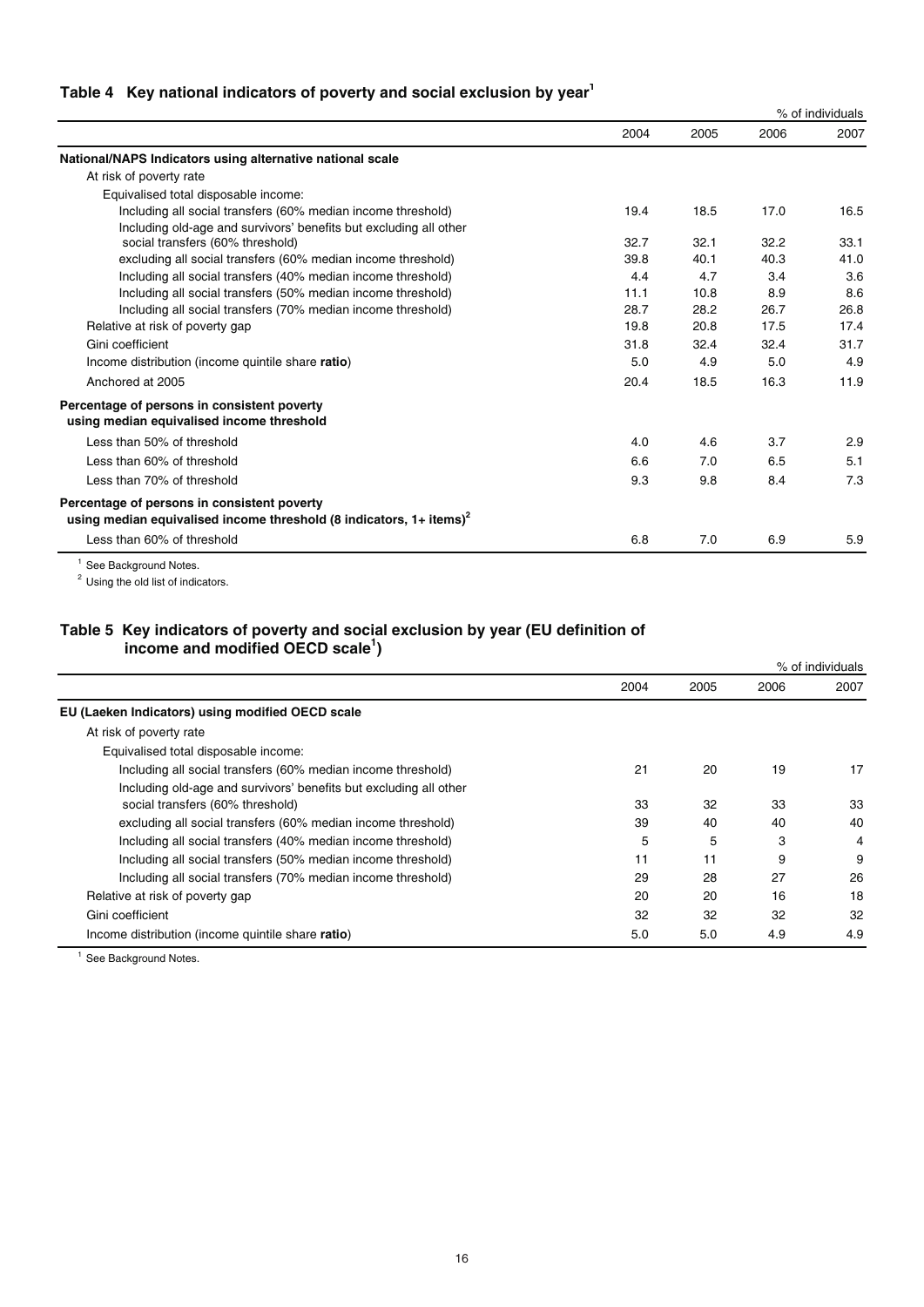# **Table 6 Indicators of poverty and social exclusion by year, age and gender**

% of individuals

|                                                                                                                                         | Age group |       |       |       |          |       |       |       |
|-----------------------------------------------------------------------------------------------------------------------------------------|-----------|-------|-------|-------|----------|-------|-------|-------|
|                                                                                                                                         |           | 2006  |       |       |          | 2007  |       |       |
|                                                                                                                                         | $0 - 17$  | 18-64 | $65+$ | Total | $0 - 17$ | 18-64 | $65+$ | Total |
| <b>Males</b>                                                                                                                            |           |       |       |       |          |       |       |       |
| At risk of poverty rate                                                                                                                 |           |       |       |       |          |       |       |       |
| Equivalised total disposable income <sup>1</sup> :                                                                                      |           |       |       |       |          |       |       |       |
| Including all social transfers (60% threshold)<br>Including old-age and survivors' benefits<br>but excluding all other social transfers | 22.7      | 14.4  | 13.6  | 16.6  | 19.2     | 14.6  | 15.4  | 16.0  |
| (60% threshold)                                                                                                                         | 40.6      | 26.7  | 29.7  | 30.8  | 37.6     | 28.1  | 31.4  | 31.1  |
| Excluding all social transfers (60% threshold)                                                                                          | 41.8      | 29.6  | 84.4  | 38.4  | 39.2     | 31.0  | 85.7  | 38.6  |
| Including all social transfers (40% threshold)                                                                                          | 4.3       | 3.1   | 2.0   | 3.3   | 3.1      | 3.5   | 2.1   | 3.2   |
| Including all social transfers (50% threshold)                                                                                          | 13.3      | 7.6   | 4.3   | 8.9   | 9.6      | 7.8   | 4.2   | 7.9   |
| Including all social transfers (70% threshold)                                                                                          | 31.3      | 20.8  | 37.6  | 25.3  | 28.6     | 22.0  | 39.5  | 25.5  |
| Gini coefficient                                                                                                                        | 31.0      | 33.6  | 26.5  | 33.1  | 31.3     | 31.5  | 26.5  | 31.5  |
| <b>Females</b>                                                                                                                          |           |       |       |       |          |       |       |       |
| At risk of poverty rate                                                                                                                 |           |       |       |       |          |       |       |       |
| Equivalised total disposable income <sup>1</sup> :                                                                                      |           |       |       |       |          |       |       |       |
| Including all social transfers (60% threshold)<br>Including old-age and survivors' benefits<br>but excluding all other social transfers | 21.8      | 16.3  | 13.7  | 17.4  | 20.6     | 15.4  | 17.6  | 17.0  |
| (60% threshold)                                                                                                                         | 39.5      | 30.3  | 37.7  | 33.6  | 41.7     | 31.2  | 40.6  | 35.1  |
| Excluding all social transfers (60% threshold)                                                                                          | 41.0      | 33.6  | 87.1  | 42.2  | 42.4     | 35.2  | 86.7  | 43.3  |
| Including all social transfers (40% threshold)                                                                                          | 4.4       | 3.4   | 1.5   | 3.4   | 5.4      | 3.6   | 2.1   | 3.9   |
| Including all social transfers (50% threshold)                                                                                          | 11.8      | 8.8   | 4.0   | 9.0   | 12.1     | 8.7   | 5.4   | 9.2   |
| Including all social transfers (70% threshold)                                                                                          | 30.9      | 23.3  | 45.9  | 28.0  | 30.8     | 23.2  | 47.2  | 28.1  |
| Gini coefficient                                                                                                                        | 31.5      | 31.8  | 23.9  | 31.6  | 32.6     | 31.9  | 24.2  | 31.9  |
| <b>Total persons</b><br>At risk of poverty rate                                                                                         |           |       |       |       |          |       |       |       |
| Equivalised total disposable income <sup>1</sup> :                                                                                      |           |       |       |       |          |       |       |       |
| Including all social transfers (60% threshold)<br>Including old-age and survivors' benefits<br>but excluding all other social transfers | 22.3      | 15.4  | 13.6  | 17.0  | 19.9     | 15.0  | 16.6  | 16.5  |
| (60% threshold)                                                                                                                         | 40.1      | 28.5  | 34.1  | 32.2  | 39.6     | 29.7  | 36.5  | 33.1  |
| Excluding all social transfers (60% threshold)                                                                                          | 41.4      | 31.6  | 85.9  | 40.2  | 40.7     | 33.1  | 86.2  | 41.0  |
| Including all social transfers (40% threshold)                                                                                          | 4.4       | 3.2   | 1.7   | 3.4   | 4.2      | 3.5   | 2.1   | 3.6   |
| Including all social transfers (50% threshold)                                                                                          | 12.6      | 8.2   | 4.1   | 8.9   | 10.8     | 8.2   | 4.9   | 8.6   |
| Including all social transfers (70% threshold)                                                                                          | 31.1      | 22.0  | 42.2  | 26.7  | 29.7     | 22.6  | 43.8  | 26.8  |
| Gini coefficient                                                                                                                        | 31.2      | 32.7  | 25.1  | 32.4  | 31.9     | 31.7  | 25.3  | 31.7  |

<sup>1</sup> Median income threshold.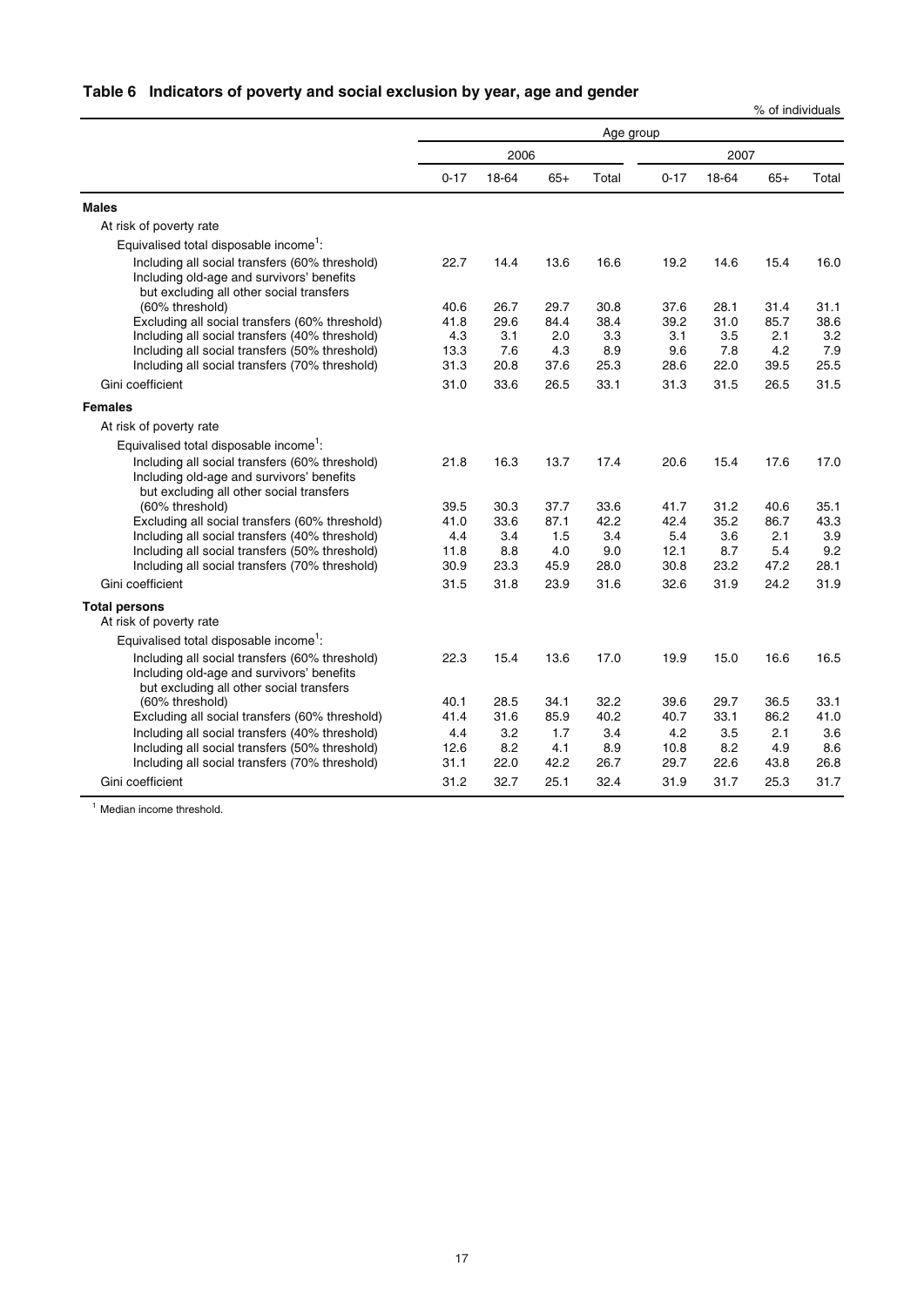|                                                                     |             |             |                  |             |             | % of individuals |
|---------------------------------------------------------------------|-------------|-------------|------------------|-------------|-------------|------------------|
|                                                                     |             | 2006        |                  |             | 2007        |                  |
|                                                                     | Male        | Female      | Total<br>persons | Male        | Female      | Total<br>persons |
| <b>State</b>                                                        | 16.6        | 17.4        | 17.0             | 16.0        | 17.0        | 16.5             |
| Age group                                                           |             |             |                  |             |             |                  |
| $0 - 17$                                                            | 22.7        | 21.8        | 22.3             | 19.2        | 20.6        | 19.9             |
| 18-64                                                               | 14.4        | 16.3        | 15.4             | 14.6        | 15.4        | 15.0             |
| $65+$                                                               | 13.6        | 13.7        | 13.6             | 15.4        | 17.6        | 16.6             |
| <b>Household composition</b>                                        |             |             |                  |             |             |                  |
| 1 adult aged 65+, no children under 18                              | 22.2        | 17.8        | 19.3             | 21.6        | 25.8        | 24.3             |
| 1 adult aged <65, no children under 18                              | 31.4        | 30.2        | 31.0             | 30.7        | 27.2        | 29.6             |
| 2 adults, at least 1 aged 65+, no children under 18                 | 10.8        | 10.7        | 10.8             | 11.6        | 11.5        | 11.5             |
| 2 adults, both aged <65, no children under 18                       | 15.8        | 13.8        | 14.8             | 14.6        | 15.4        | 15.0             |
| 3 or more adults, no children under 18                              | 9.0         | 11.1        | 10.0             | 9.7         | 10.7        | 10.2             |
| 1 adult with children under 18                                      | 48.4        | 44.1        | 45.6             | 42.5        | 34.7        | 37.6             |
| 2 adults with 1-3 children under 18                                 | 12.5        | 11.5        | 12.0             | 13.0        | 14.4        | 13.7             |
| Other households with children under 18                             | 20.0        | 21.6        | 20.8             | 16.4        | 16.7        | 16.5             |
|                                                                     |             |             |                  |             |             |                  |
| <b>Tenure status</b>                                                |             |             |                  |             |             |                  |
| Owner-occupied                                                      | 12.4        | 12.2        | 12.3             | 11.3        | 11.5        | 11.4             |
| Rented at the market rate                                           | 13.8        | 19.2        | 16.7             | 24.1        | 24.3        | 24.2             |
| Rented at below the market rate or rent free                        | 44.1        | 44.6        | 44.3             | 41.5        | 42.2        | 41.9             |
| Region                                                              |             |             |                  |             |             |                  |
| Border, Midland and Western                                         | 26.1        | 26.3        | 26.2             | 24.2        | 21.0        | 22.6             |
| Southern and Eastern                                                | 13.2        | 14.2        | 13.7             | 12.9        | 15.6        | 14.3             |
| <b>Urban/rural location</b>                                         |             |             |                  |             |             |                  |
| Urban areas                                                         | 14.2        | 14.4        | 14.3             | 14.4        | 15.7        | 15.1             |
| Rural areas                                                         | 20.5        | 22.5        | 21.5             | 18.6        | 19.3        | 18.9             |
| <b>Principal Economic Status</b><br>(aged 16 years and over)        |             |             |                  |             |             |                  |
| At work                                                             | 6.8<br>47.9 | 6.3<br>32.5 | 6.5<br>44.0      | 7.0<br>39.8 | 6.3<br>36.0 | 6.7<br>38.7      |
| Unemployed<br>Student                                               | 29.9        | 29.2        | 29.5             | 26.1        | 24.2        | 25.2             |
| Home duties                                                         | $[11.6]$    | 24.0        | 23.8             | [26.4]      | 25.3        | 25.3             |
| Retired                                                             | 15.0        | 13.8        | 14.8             | 18.8        | 13.9        | 17.6             |
| Not at work due to illness or disability                            | 46.7        | 31.3        | 40.8             | 42.1        | 28.3        | 37.0             |
| Number of persons at work                                           |             |             |                  |             |             |                  |
| 0                                                                   | 45.4        | 44.1        | 44.7             | 44.8        | 43.5        | 44.1             |
| 1                                                                   | 16.8        | 17.9        | 17.3             | 15.1        | 15.0        | 15.0             |
| $\overline{c}$                                                      | 6.3         | 4.6         | 5.4              | 5.5         | 6.6         | 6.0              |
| $3 +$                                                               | 3.6         | 5.0         | 4.3              | 4.5         | 2.6         | 3.6              |
| <b>Highest education level attained</b><br>(aged 16 years and over) |             |             |                  |             |             |                  |
| Primary or below                                                    | 26.3        | 25.2        | 25.8             | 26.7        | 27.5        | 27.1             |
| Lower secondary                                                     | 19.1        | 21.7        | 20.4             | 19.6        | 22.3        | 20.9             |
| Higher secondary                                                    | 13.4        | 14.6        | 14.0             | 14.5        | 13.7        | 14.1             |
| Post leaving cert                                                   | 8.9         | 14.2        | 11.7             | 6.9         | 13.1        | 10.4             |
| Third level non degree<br>Third level degree or above               | 8.6<br>3.3  | 10.4<br>3.4 | 9.6<br>3.3       | 3.4<br>3.9  | 11.0<br>3.8 | 8.1<br>3.9       |
|                                                                     |             |             |                  |             |             |                  |

# **Table 7 At risk of poverty rate (including social transfers, 60% median income threshold) by year, gender and demographic characteristics**

<sup>1</sup> Figures in parentheses [] indicate percentages based on small numbers, and are, therefore, subject to a wide margin of error.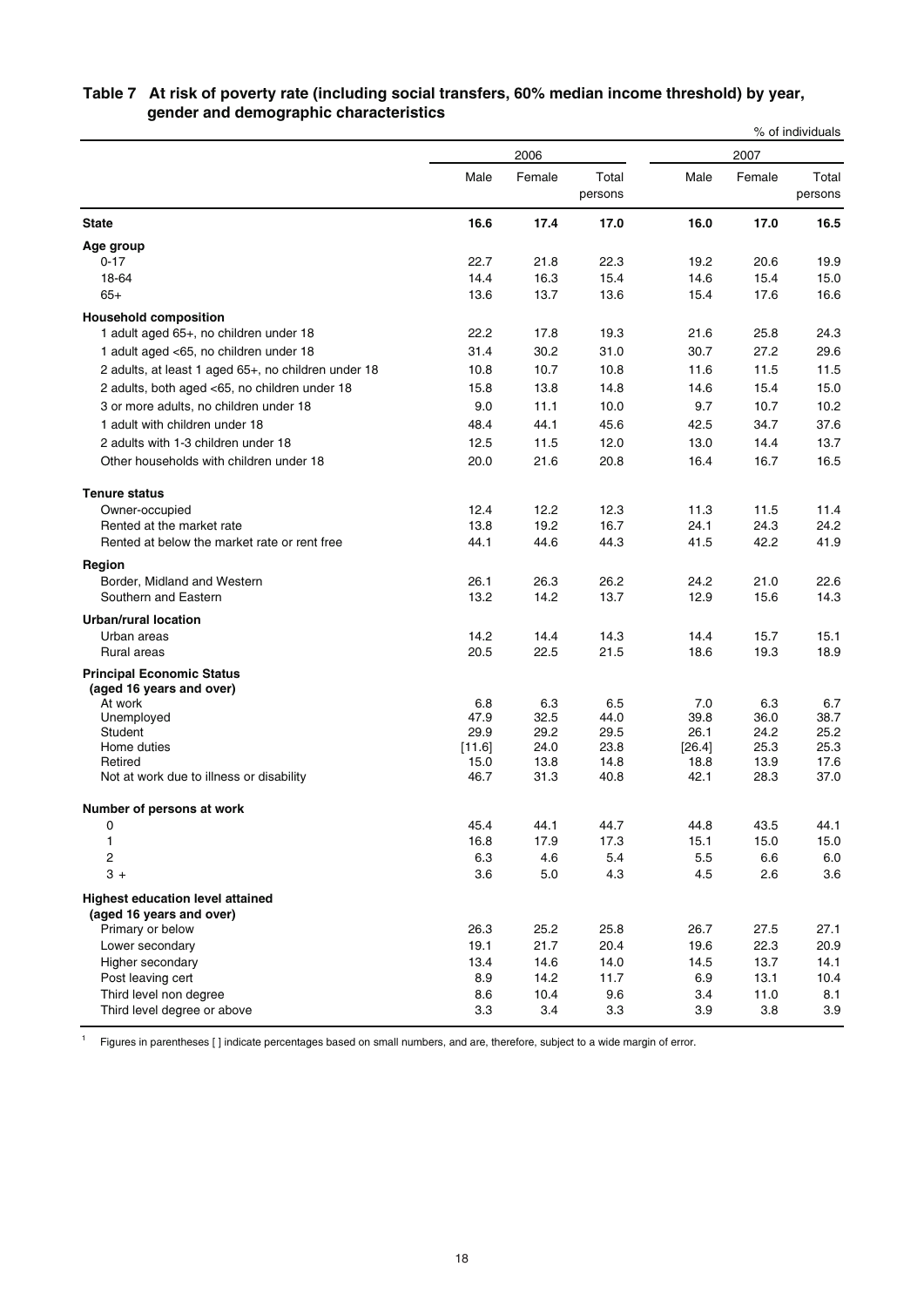# **Table 8a Percentage of the population reporting each type of deprivation, by year**

| Table on Telechings of the population reporting each type of acprivation, by year |      |      | % of individuals |
|-----------------------------------------------------------------------------------|------|------|------------------|
| Deprivation Indicators                                                            | 2005 | 2006 | 2007             |
| Without heating at some stage in the last year                                    | 6.5  | 5.7  | 5.9              |
| Unable to afford a morning, afternoon or evening                                  |      |      |                  |
| out in the last fortnight                                                         | 10.3 | 8.8  | 8.4              |
| Unable to afford two pairs of strong shoes                                        | 3.3  | 3.1  | 3.0              |
| Unable to afford a roast once a week                                              | 4.2  | 4.4  | 3.9              |
| Unable to afford a meal with meat, chicken or fish                                |      |      |                  |
| every second day                                                                  | 2.9  | 2.4  | 2.2              |
| Unable to afford new (not second-hand) clothes                                    | 6.8  | 5.5  | 5.2              |
| Unable to afford a warm waterproof coat                                           | 2.8  | 2.1  | 2.3              |
| Unable to afford to keep the home adequately warm                                 | 4.0  | 3.9  | 3.5              |
| Unable to afford to replace any worn out furniture                                | 13.8 | 13.7 | 13.1             |
| Unable to afford to have family or friends for a drink                            |      |      |                  |
| or meal once a month                                                              | 11.6 | 10.7 | 9.6              |
| Unable to afford to buy presents for family or friends                            |      |      |                  |
| at least once a year                                                              | 4.6  | 3.3  | 2.9              |
|                                                                                   |      |      |                  |

# **Table 8b Percentage of the population at risk of poverty1 reporting each type of deprivation by year**

|                                                        |      |      | % of individuals at risk of poverty |
|--------------------------------------------------------|------|------|-------------------------------------|
| Deprivation Indicators                                 | 2005 | 2006 | 2007                                |
| Without heating at some stage in the last year         | 3.4  | 2.8  | 2.7                                 |
| Unable to afford a morning, afternoon or evening       |      |      |                                     |
| out in the last fortnight                              | 5.2  | 4.3  | 3.3                                 |
| Unable to afford two pairs of strong shoes             | 1.8  | 1.6  | 1.9                                 |
| Unable to afford a roast once a week                   | 2.0  | 2.3  | 1.8                                 |
| Unable to afford a meal with meat, chicken or fish     |      |      |                                     |
| every second day                                       | 1.7  | 1.1  | 1.2                                 |
| Unable to afford new (not second-hand) clothes         | 3.0  | 2.9  | 2.5                                 |
| Unable to afford a warm waterproof coat                | 1.4  | 0.7  | 1.4                                 |
| Unable to afford to keep the home adequately warm      | 2.1  | 1.8  | 1.7                                 |
| Unable to afford to replace any worn out furniture     | 5.6  | 5.6  | 4.9                                 |
| Unable to afford to have family or friends for a drink |      |      |                                     |
| or meal once a month                                   | 5.6  | 4.8  | 3.8                                 |
| Unable to afford to buy presents for family or friends |      |      |                                     |
| at least once a year                                   | 2.3  | 1.6  | 1.7                                 |
|                                                        |      |      |                                     |

 $1$  Including all social transfers, 60% median income threshold.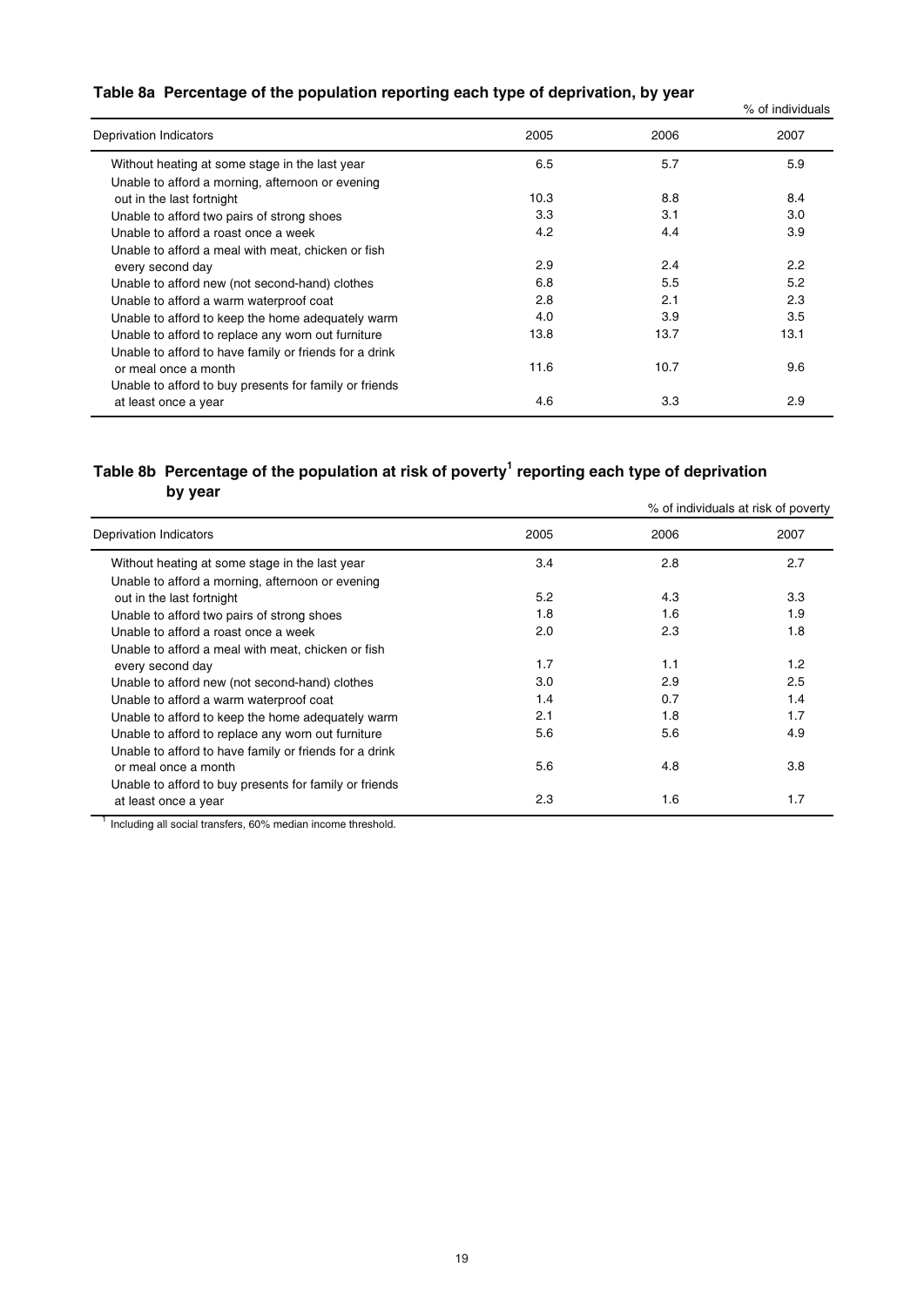# **Table 9a The number of deprivation indicators reported by year**

|                                              |       |       |       | % of individuals |
|----------------------------------------------|-------|-------|-------|------------------|
|                                              | 2005  | 2006  | 2007  |                  |
| Number of deprivation indicators experienced |       |       |       |                  |
| 0                                            | 75.3  | 74.8  | 75.6  |                  |
|                                              | 9.8   | 11.4  | 12.6  |                  |
| 2                                            | 5.1   | 4.7   | 4.0   |                  |
| $3+$                                         | 9.8   | 9.1   | 7.8   |                  |
| Total                                        | 100.0 | 100.0 | 100.0 |                  |
|                                              |       |       |       |                  |

### **Table 9b The number of deprivation indicators reported by persons at risk of poverty by year**

|                                              |       |       | % of individuals at risk of poverty |  |
|----------------------------------------------|-------|-------|-------------------------------------|--|
|                                              | 2005  | 2006  | 2007                                |  |
| Number of deprivation indicators experienced |       |       |                                     |  |
| 0                                            | 47.9  | 44.0  | 49.8                                |  |
|                                              | 14.2  | 17.8  | 19.1                                |  |
| $\overline{2}$                               | 10.6  | 11.1  | 8.3                                 |  |
| $3+$                                         | 27.3  | 27.0  | 22.8                                |  |
| <b>Total</b>                                 | 100.0 | 100.0 | 100.0                               |  |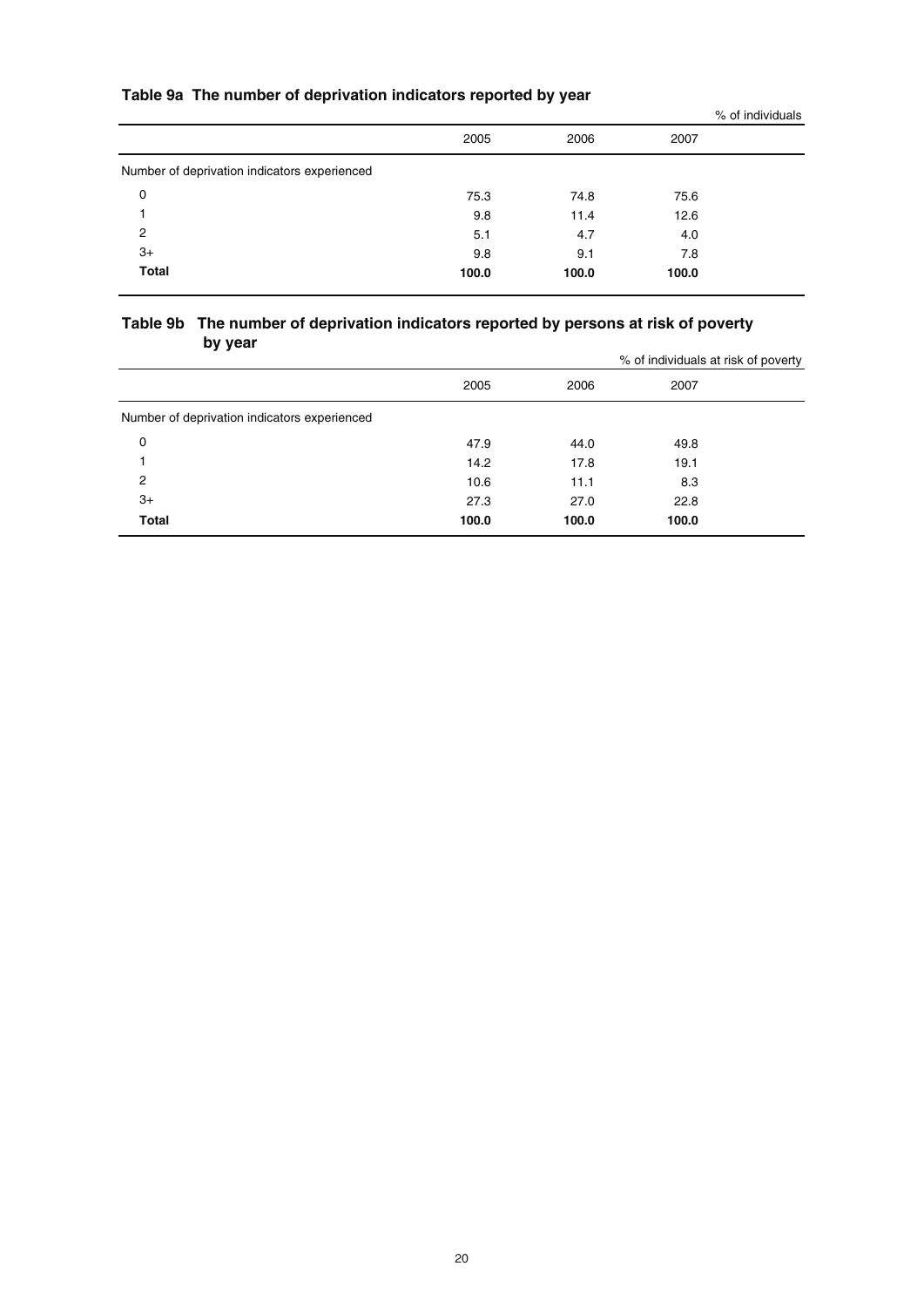|      | Percentage of the population reporting deprivation by year and household composition<br>Table 10a |                                             |                                       |                                                     |                                                         |                                          |                              |                                        |                                         | % of individuals    |
|------|---------------------------------------------------------------------------------------------------|---------------------------------------------|---------------------------------------|-----------------------------------------------------|---------------------------------------------------------|------------------------------------------|------------------------------|----------------------------------------|-----------------------------------------|---------------------|
|      | Deprivation Indicators                                                                            | 1 adult<br>aged 65+<br><u>c</u><br>childrer | 1 adult<br>aged <65,<br>children<br>S | no children<br>aged 65+,<br>2 adults,<br>at least 1 | both aged<br>no children<br>$\overline{65}$<br>2 adults | So<br>children<br>ನ<br>ನಿ<br>more adults | children<br>with<br>1 adult, | $1-3$<br>children<br>2 adults,<br>with | households<br>children<br>Other<br>with | households<br>Total |
| 2006 |                                                                                                   |                                             |                                       |                                                     |                                                         |                                          |                              |                                        |                                         |                     |
|      | Without heating at some stage in the last year                                                    | ္မ                                          | 11.4                                  | 3.4                                                 | 6.7                                                     | Ņ                                        | 29.2                         | 4.5                                    | 3.4                                     | 5.7                 |
|      | Unable to afford a morning, afternoon or evening<br>out in the last fortnight                     | $\frac{a}{4}$                               | 10.0                                  | 3.0                                                 | 62                                                      | Ņ<br>ຕ່                                  | 33.5                         | 8.9                                    | 9.6                                     | 8.8                 |
|      | Unable to afford two pairs of strong shoes                                                        | $\frac{1}{4}$                               | 5.5                                   | $\frac{3}{1}$                                       | $\frac{0}{1}$                                           | $\frac{0}{1}$                            | 9.3                          | $\frac{8}{2}$                          | 3.3                                     | $\overline{3}$      |
|      | Unable to afford a roast once a week                                                              | က္ပ                                         | 6.8                                   | 1.8                                                 | rü.<br>က                                                | 3.7                                      | 17.8                         | 2.6                                    | 4.3                                     | $\frac{4}{4}$       |
|      | Unable to afford a meal with meat, chicken or fish<br>every second day                            | $\frac{1}{4}$                               | 4.3                                   | $\ddot{ }$ .3                                       | $\overline{\mathbf{S}}$                                 | $\frac{3}{1}$                            | 10.7                         | $\ddot{ }$ .                           | 1.6                                     | $\frac{4}{2}$       |
|      | Unable to afford new (not second-hand) clothes                                                    | 5                                           | 9.7                                   | 3.8                                                 | 4.1                                                     | 3.7                                      | 19.8                         | 4.7                                    | 4.5                                     | 5.5                 |
|      | Unable to afford a warm waterproof coat                                                           | $\frac{6}{1}$                               | 3.5                                   | $\overline{0}$                                      | 1.6                                                     | $\frac{2}{1}$                            | 7.4                          | 2.0                                    | $\frac{5}{1}$                           | $\overline{21}$     |
|      | Unable to afford to keep the home adequately warm                                                 | $\frac{a}{4}$                               | 8.2                                   | $\overline{21}$                                     | 4.9                                                     | 2 <sup>2</sup>                           | 16.8                         | 3.0                                    | $\frac{1}{2}$                           | 3.9                 |
|      | Unable to afford to replace any worn out furniture                                                | 16.0                                        | 9.3                                   | 11.9                                                | 11.0                                                    | 8.6                                      | 43.7                         | 11.5                                   | 2.6                                     | 13.7                |
|      | Unable to afford to have family or friends for a drink<br>or meal once a month                    | $\frac{1}{2}$                               | 11.9                                  | 4.3                                                 | 7.5                                                     | တ<br>ဖ                                   | 35.2                         | 0.6                                    | 2.7                                     | 10.7                |
|      | Unable to afford to buy presents for family or friends<br>at least once a year                    | ن<br>ه                                      | 6.7                                   | 1.8                                                 | $\overline{21}$                                         | $\frac{1}{1}$                            | 13.9                         | 2.5                                    | 2.6                                     | 3.3                 |
| 2007 |                                                                                                   |                                             |                                       |                                                     |                                                         |                                          |                              |                                        |                                         |                     |
|      | Without heating at some stage in the last year                                                    | $\frac{5}{2}$                               | 10.9                                  | œ<br>Νi                                             | 5.0                                                     | $\overline{\mathcal{E}}$                 | 21.4                         | $\frac{1}{4}$                          | ო<br>ဖ                                  | 5.9                 |
|      | Unable to afford a morning, afternoon or evening<br>out in the last fortnight                     | રું                                         | 7.8                                   | 3.9                                                 | 5.0                                                     | 6.6                                      | 16.8                         | $\overline{8.7}$                       | 0.6                                     | $\overline{8.4}$    |
|      | Unable to afford two pairs of strong shoes                                                        | ÷,                                          | 4.7                                   | 1.5                                                 | 2.2                                                     | $\frac{8}{1}$                            | 12.2                         | 1.3                                    | 3.8                                     | 3.0                 |
|      | Unable to afford a roast once a week                                                              | $\frac{2}{3}$                               | 6.6                                   | Ņ<br>$\mathbf{\alpha}$                              | တ္<br>$\mathbf{a}$                                      | $\frac{6}{1}$                            | 10.9                         | 3.5                                    | 4.6                                     | 3.9                 |
|      | Unable to afford a meal with meat, chicken or fish<br>every second day                            | $\frac{1}{2}$                               | တ<br>6                                | 0.6                                                 | $\overline{\mathbf{a}}$                                 | $\frac{4}{1}$                            | $\frac{4}{3}$                | $\ddot{ }$ :                           | $\frac{8}{1}$                           | 2.2                 |
|      | Unable to afford new (not second-hand) clothes                                                    | $\frac{a}{2}$                               | 10.6                                  | 3.2                                                 | 3.2                                                     | $\overline{3}$ .                         | 11.8                         | 3.4                                    | 7.9                                     | 5.2                 |
|      | Unable to afford a warm waterproof coat                                                           | °°                                          | 2.6                                   | Ξ                                                   | $\overline{21}$                                         | $\frac{8}{2}$                            | 5                            | $\frac{0}{1}$                          | 3.6                                     | $2.\overline{3}$    |
|      | Unable to afford to keep the home adequately warm                                                 | $\frac{4}{3}$                               | $\overline{8}$ .                      | 14                                                  | $\overline{3}$                                          | $\overline{21}$                          | 14.0                         | 2.2                                    | 3.0                                     | 3.5                 |
|      | Unable to afford to replace any worn out furniture                                                | 15.7                                        | 14.7                                  | 11.0                                                | 8.9                                                     | $\overline{9}$ .                         | 35.2                         | 0.9                                    | 3.5                                     | $\overline{3}$ .    |
|      | Unable to afford to have family or friends for a drink<br>or meal once a month                    | $\frac{6}{4}$                               | 7.4                                   | Ņ<br>πó                                             | 7.0                                                     | $\mathbf{\Omega}$<br>τò                  | 35.3                         | $\overline{84}$                        | ဖ<br>တ                                  | 9.6                 |
|      | Unable to afford to buy presents for family or friends<br>at least once a year                    | $\overline{\Omega}$                         | 6.6                                   | 3.0                                                 | 1.6                                                     | $\frac{8}{2}$                            | 8.7                          | 2.6                                    | $^\infty$<br>Νi                         | တ္<br>۵i            |

| .<br>.<br>.<br>.        |  |
|-------------------------|--|
|                         |  |
|                         |  |
|                         |  |
|                         |  |
|                         |  |
| $\overline{\mathbf{3}}$ |  |
|                         |  |
|                         |  |
| ה<br>;                  |  |
|                         |  |
|                         |  |
|                         |  |
|                         |  |
|                         |  |
|                         |  |
| ì                       |  |
|                         |  |
|                         |  |
|                         |  |
| ה<br>;<br>;             |  |
| n Perc<br>Í             |  |
|                         |  |
| Table 1                 |  |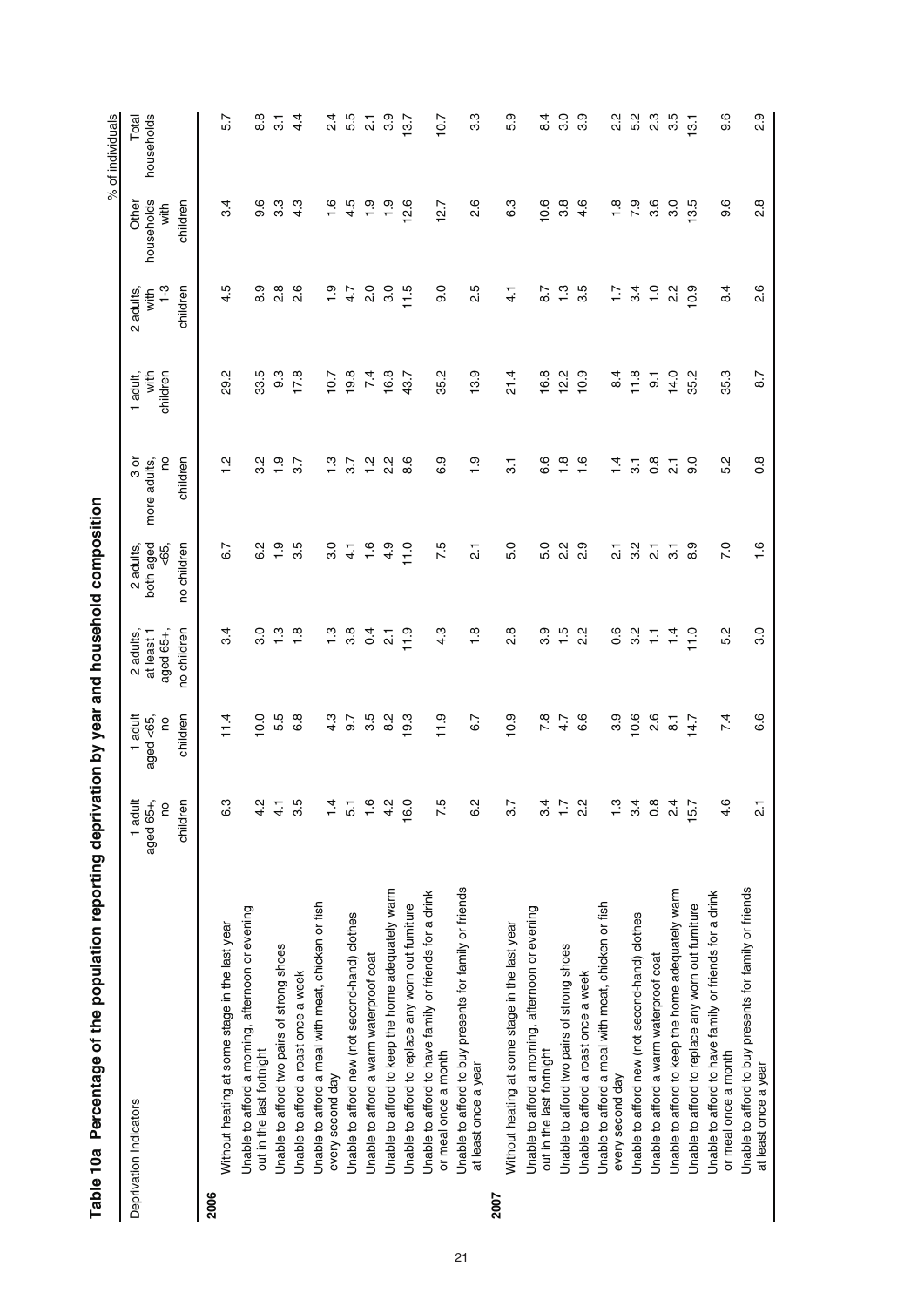|      |                                                                                |                                       |                                            |                                                                        |                                                  |                                              |                                 | $\delta$                                       | of individuals at risk of poverty       |                     |
|------|--------------------------------------------------------------------------------|---------------------------------------|--------------------------------------------|------------------------------------------------------------------------|--------------------------------------------------|----------------------------------------------|---------------------------------|------------------------------------------------|-----------------------------------------|---------------------|
|      | Deprivation Indicators                                                         | children<br>1 adult<br>aged 65+,<br>g | adult<br>children<br>$a$ ged <65<br>S<br>÷ | no children<br>at least 1<br>aged 65+,<br>adults,<br>$\mathbf{\Omega}$ | both aged<br>no children<br>$53 - 7$<br>2 adults | So<br>$3 \sigma$<br>children<br>more adults, | with<br>children<br>adult,<br>÷ | $1-3$<br>children<br>adults,<br>with<br>$\sim$ | households<br>children<br>Other<br>with | households<br>Total |
| 2006 |                                                                                |                                       |                                            |                                                                        |                                                  |                                              |                                 |                                                |                                         |                     |
|      | Without heating at some stage in the last year                                 | $\frac{0}{2}$                         | ဖ<br>ဖ                                     | Ю<br>ö                                                                 | 3.4                                              | πö<br>O                                      | ო<br>ä                          | ⊤.                                             | ِهِ                                     | ∞<br>۵i             |
|      | Unable to afford a morning, afternoon or evening<br>out in the last fortnight  | Ξ                                     | ဖ<br>ιó                                    | $\overline{c}$                                                         | 3.6                                              | $\ddot{ }$ :                                 | 21.0                            | 27                                             | гÚ<br>πò                                | 4.3                 |
|      | Unable to afford two pairs of strong shoes                                     | $\frac{8}{2}$                         | œ<br>$\mathbf{N}$                          | $\overline{c}$                                                         | $0.\overline{8}$                                 | 0.5                                          | 6.3                             | 1.3                                            | 23                                      | $\frac{6}{1}$       |
|      | Unable to afford a roast once a week                                           | 0.9                                   | တ<br>က                                     | ო<br>ö                                                                 | $\ddot{ }$                                       | $\overline{2}$                               | 11.5                            | $\overline{0}$                                 | 2.9                                     | 23                  |
|      | Unable to afford a meal with meat, chicken or fish<br>every second day         | $0.\overline{3}$                      | ю<br>N                                     | $\overline{0}$ .                                                       | $\frac{0}{1}$                                    | $0.\overline{3}$                             | 7.5                             | $\frac{2}{3}$                                  | Ξ                                       |                     |
|      | Unable to afford new (not second-hand) clothes                                 | $\overline{4}$                        | 6.8                                        | 0.6                                                                    | 2.2                                              | $1\frac{4}{1}$                               | 3.5                             | $\overline{\Omega}$                            | $\frac{8}{2}$                           | 2.9                 |
|      | Unable to afford a warm waterproof coat                                        | $0.\overline{2}$                      | $\frac{0}{2}$                              | 0.0                                                                    | $\overline{0.7}$                                 | $\frac{2}{5}$                                | 4.9                             | $\overline{0}$                                 | $\frac{0}{1}$                           | ွဲ                  |
|      | Unable to afford to keep the home adequately warm                              | $\frac{8}{1}$                         | 4.8                                        | $0.\overline{3}$                                                       | 2.5                                              | <b>S.O</b>                                   | 11.2                            | $\sim$                                         | 1.3                                     | 1.8                 |
|      | Unable to afford to replace any worn out furniture                             | $\frac{8}{2}$                         | 11.8                                       | $\frac{0}{1}$                                                          | 4.4                                              | 4<br>$\mathbf{\dot{a}}$                      | 29.3                            | 4.0                                            | 4.7                                     | 5.6                 |
|      | Unable to afford to have family or friends for a drink<br>or meal once a month | 2.0                                   | 6.7                                        | $\overline{0}$ .                                                       | 3.0                                              | $\infty$<br>۵i                               | ယ္<br>୍ଷ                        | $\frac{8}{2}$                                  | 6.2                                     | 4.8                 |
|      | Unable to afford to buy presents for family or friends<br>at least once a year | $\frac{0}{1}$                         | Ņ<br>4                                     | N<br>ö                                                                 | Ę                                                | ဖ<br>ö                                       | $\frac{8}{2}$                   | Ņ<br>÷                                         | $\frac{6}{1}$                           | $\frac{6}{1}$       |
| 2007 |                                                                                |                                       |                                            |                                                                        |                                                  |                                              |                                 |                                                |                                         |                     |
|      | Without heating at some stage in the last year                                 | $\frac{8}{2}$                         | 7.5                                        | $\frac{2}{3}$                                                          | 23                                               | $\frac{8}{2}$                                | 13.3                            | 1.3                                            | $\frac{8}{2}$                           | 27                  |
|      | Unable to afford a morning, afternoon or evening<br>out in the last fortnight  | $\frac{6}{1}$                         | თ<br>ယ                                     | 0.0                                                                    | 1.                                               | 2.5                                          | $\frac{4}{8}$                   | 2.5                                            | 4.7                                     | ო<br>က              |
|      | Unable to afford two pairs of strong shoes                                     | 0.6                                   | $\frac{8}{2}$                              | $\frac{2}{3}$                                                          | $\frac{1}{2}$                                    | $\overline{0}$                               | 10.4                            | 5                                              | $\frac{4}{2}$                           | $\frac{0}{1}$       |
|      | Unable to afford a roast once a week                                           | $0.\overline{8}$                      | 3.7                                        | $\overline{c}$                                                         | $\frac{3}{1}$                                    | Ξ                                            | 8.0                             | $\overline{0}$                                 | rö.<br>Νi                               | $\frac{8}{1}$       |
|      | Unable to afford a meal with meat, chicken or fish<br>every second day         | 0.5                                   | 3.0                                        | ွ                                                                      | $0.\overline{8}$                                 | တ<br>ö                                       | 5.4                             | $\frac{3}{2}$                                  | $\overline{6}$                          | $\frac{2}{1}$       |
|      | Unable to afford new (not second-hand) clothes                                 | 2.2                                   | $\overline{7}$ .8                          | $0.\overline{3}$                                                       | $\ddot{1}$                                       | $2.\overline{3}$                             | 5.6                             | 0.6                                            | 4.6                                     | 2.5                 |
|      | Unable to afford a warm waterproof coat                                        | 0.5                                   | $\frac{1}{1}$                              | $\overline{c}$                                                         | $\frac{1}{2}$                                    | $\frac{6}{2}$                                | $\overline{7}$ 0                | $\frac{3}{2}$                                  | 2.3                                     | $\dot{a}$           |
|      | Unable to afford to keep the home adequately warm                              | $\overline{1}$ .0                     | 5.8                                        | $\overline{O}$                                                         | $\frac{6}{1}$                                    | $\frac{1}{4}$                                | $\frac{8}{3}$                   | $\overline{0}$ .                               | 1.3                                     |                     |
|      | Unable to afford to replace any worn out furniture                             | 5.3                                   | œ<br>∞                                     | $\frac{2}{1}$                                                          | $\frac{8}{2}$                                    | N<br>ო                                       | 17.6                            | 2.9                                            | 6.0                                     | 4.9                 |
|      | Unable to afford to have family or friends for a drink<br>or meal once a month | $\ddot{ }$ :                          | 0<br>ιó                                    | $\infty$<br>ö                                                          | 2.7                                              | ო<br>Νi                                      | 17.6                            | N<br>Νi                                        | Ņ<br>4                                  | 3.8                 |
|      | Unable to afford to buy presents for family or friends<br>at least once a year | $\frac{2}{1}$                         | 5.3                                        | 0.6                                                                    | $\frac{3}{1}$                                    | 0.5                                          | 5.8                             | $\ddot{ }$ :                                   | $\frac{3}{1}$                           | $\ddot{ }$ :        |

Table 10b Percentage of the population at risk of poverty<sup>1</sup> and reporting deprivation by year and household composition Table 10b Percentage of the population at risk of poverty<sup>1</sup> and reporting deprivation by year and household composition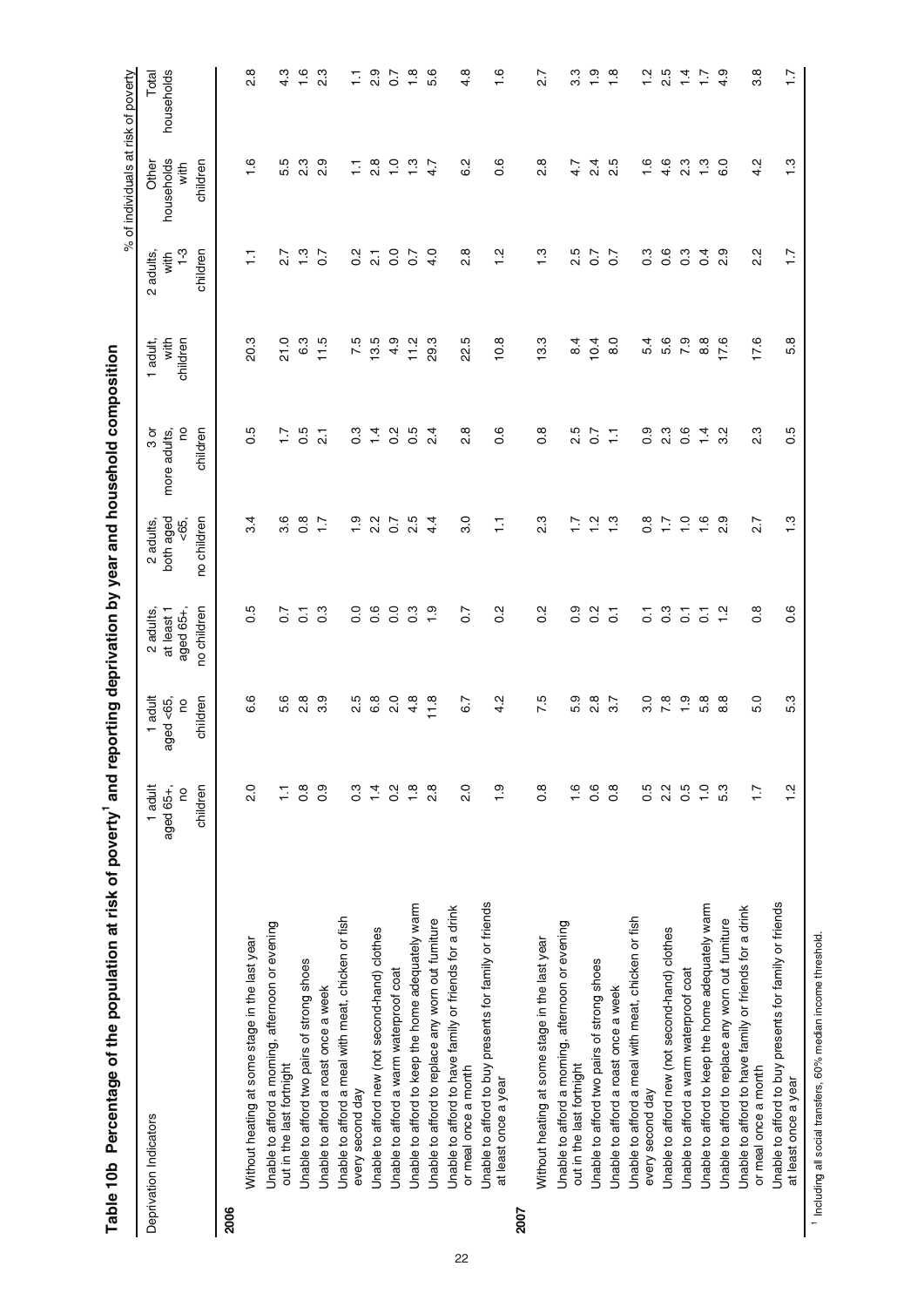|                   | Table 11a The number of deprivation indicators reported by year and |              |                  |                  | household composition |                                                                     |                            |                |                                     | % of individuals        |
|-------------------|---------------------------------------------------------------------|--------------|------------------|------------------|-----------------------|---------------------------------------------------------------------|----------------------------|----------------|-------------------------------------|-------------------------|
|                   | Number of deprivation indicators experienced                        | 1 adult      | 1 adult          | 2 adults,        | 2 adults,             | $3 \sigma$                                                          | 1 adult,                   | 2 adults,      | Other                               | Total                   |
|                   |                                                                     | aged 65+,    | aged <65,        | at least 1       | both aged             | more adults,                                                        | with                       | with           | households                          | households              |
|                   |                                                                     | <b>Sol</b>   | S                | aged 65+,        | <65,                  | S                                                                   | children                   | $7-3$          | with                                |                         |
|                   |                                                                     | children     | children         | no children      | no children           | children                                                            |                            | children       | children                            |                         |
| 2006              |                                                                     |              |                  |                  |                       |                                                                     |                            |                |                                     |                         |
| 0                 |                                                                     | 73.7         | 68.7             | 80.5             |                       | 81.8                                                                |                            |                |                                     |                         |
|                   |                                                                     | 12.5         | 11.2             | 10.3             |                       | 9.5                                                                 | $31.4$<br>$17.1$<br>$13.5$ |                | 73.8<br>14.3                        | $74.8$<br>11.4          |
| $\mathbf{\Omega}$ |                                                                     | 5.4          | 6.2              | 5.6              |                       | 4.0                                                                 |                            |                |                                     |                         |
|                   | $\vec{5}$                                                           | 8.5          | 13.9             | 3.5              | $78.77$<br>$75.77$    | 4.8                                                                 | 38.0                       |                | $4.\overline{5}$                    | $\frac{7}{1.5}$         |
|                   | Total                                                               | 100.0        | 100.0            | 100.0            | 100.0                 | 100.0                                                               | 100.0                      | 100.0          | 100.0                               | 100.0                   |
| 2007              |                                                                     |              |                  |                  |                       |                                                                     |                            |                |                                     |                         |
| 0                 |                                                                     | 79.0         |                  |                  | 83.4                  | $\overline{6}$                                                      |                            |                |                                     |                         |
| $\overline{ }$    |                                                                     | 11.3         | $71.8$<br>8.9    |                  | $\overline{\circ}$    | 12.3                                                                | 38.6<br>25.8               | 76.7<br>13.7   | 76.4<br>11.0                        | 75.6<br>12.6            |
|                   |                                                                     | $4.5$<br>5.2 | $\overline{6}$ . |                  | 3.5<br>5.5            | 22                                                                  | 7.0                        | 3.6            |                                     | $4.\overline{0}$<br>7.8 |
|                   | $\alpha$ $\stackrel{+}{\circ}$                                      |              | 13.3             |                  |                       | 4.4                                                                 | 28.6                       | $\overline{6}$ | 5.3<br>7.4                          |                         |
|                   | Total                                                               | 100.0        | 100.0            | 100.0            | 100.0                 | 100.0                                                               | 100.0                      | 100.0          | 100.0                               | 100.0                   |
|                   |                                                                     |              |                  |                  |                       | at risk of poverty <sup>1</sup> , by year and household composition |                            |                | % of individuals at risk of poverty |                         |
|                   | Number of deprivation indicators experienced                        | 1 adult      | 1 adult          | 2 adults,        | 2 adults,             | შ<br>მ                                                              | 1 adult,                   | 2 adults       | Other                               | Total                   |
|                   |                                                                     | aged 65+,    | aged <65,        | at least 1       | both aged             | more adults,                                                        | with                       | with           | households                          | households              |
|                   |                                                                     | 0q           | <b>DO</b>        | aged 65+,        | <65,                  |                                                                     | children                   | $1 - 3$        | with                                |                         |
|                   |                                                                     | children     | children         | no children      | no children           | children                                                            |                            | children       | children                            |                         |
| 2006              |                                                                     |              |                  |                  |                       |                                                                     |                            |                |                                     |                         |
| 0                 |                                                                     | 68.4         | 45.9             | 72.3             | 48.4                  | 51.2                                                                | 14.8                       | 48.5           | 45.7                                | 44.0                    |
|                   |                                                                     | 13.9         | 13.9             | $11.6$<br>$12.9$ | 22.0                  | 5.9                                                                 | 17.1                       | 19.8           | 25.8                                | 17.8                    |
| $\sim$            |                                                                     | 6.9          | 12.9             |                  | 6.5                   | 21.7                                                                |                            | 6.9            | 8.4                                 | $\overline{11}$         |
|                   | $\dot{5}$                                                           | 10.9         | 27.3             | 3.2              | 23.1                  | 21.1                                                                | 57.2                       | 24.7           | 20.2                                | 27.0                    |
|                   | Total                                                               | 100.0        | 100.0            | 100.0            | 100.0                 | 100.0                                                               | 100.0                      | 100.0          | 100.0                               | 100.0                   |
| 2007              |                                                                     |              |                  |                  |                       |                                                                     |                            |                |                                     |                         |
| 0                 |                                                                     | 71.8         | 42.2             | 84.2             | 65.5<br>12.1<br>7.1   | 39.3                                                                | $31.4$<br>15.0             | 53.6           | 45.8                                | 49.8                    |
| $\overline{ }$    |                                                                     | 11.3<br>6.9  | 15.4<br>9.7      | $7.6$<br>2.7     |                       | 26.5<br>5.8                                                         | 7.6                        | 27.6<br>6.6    | 18.0<br>13.6                        | 8.3<br>19.1             |
|                   | $\alpha$ $\stackrel{+}{\circ}$                                      | 10.0         | 32.7             | 5.5              | 15.4                  | 28.5                                                                | 46.0                       | 12.2           | 22.6                                | 22.8                    |
|                   | Total                                                               | 100.0        | 100.0            | 100.0            | 100.0                 | 100.0                                                               | 100.0                      | 100.0          | 100.0                               | 100.0                   |
|                   |                                                                     |              |                  |                  |                       |                                                                     |                            |                |                                     |                         |

23

<sup>1</sup> Including all social transfers, 60% median income threshold. Including all social transfers, 60% median income threshold.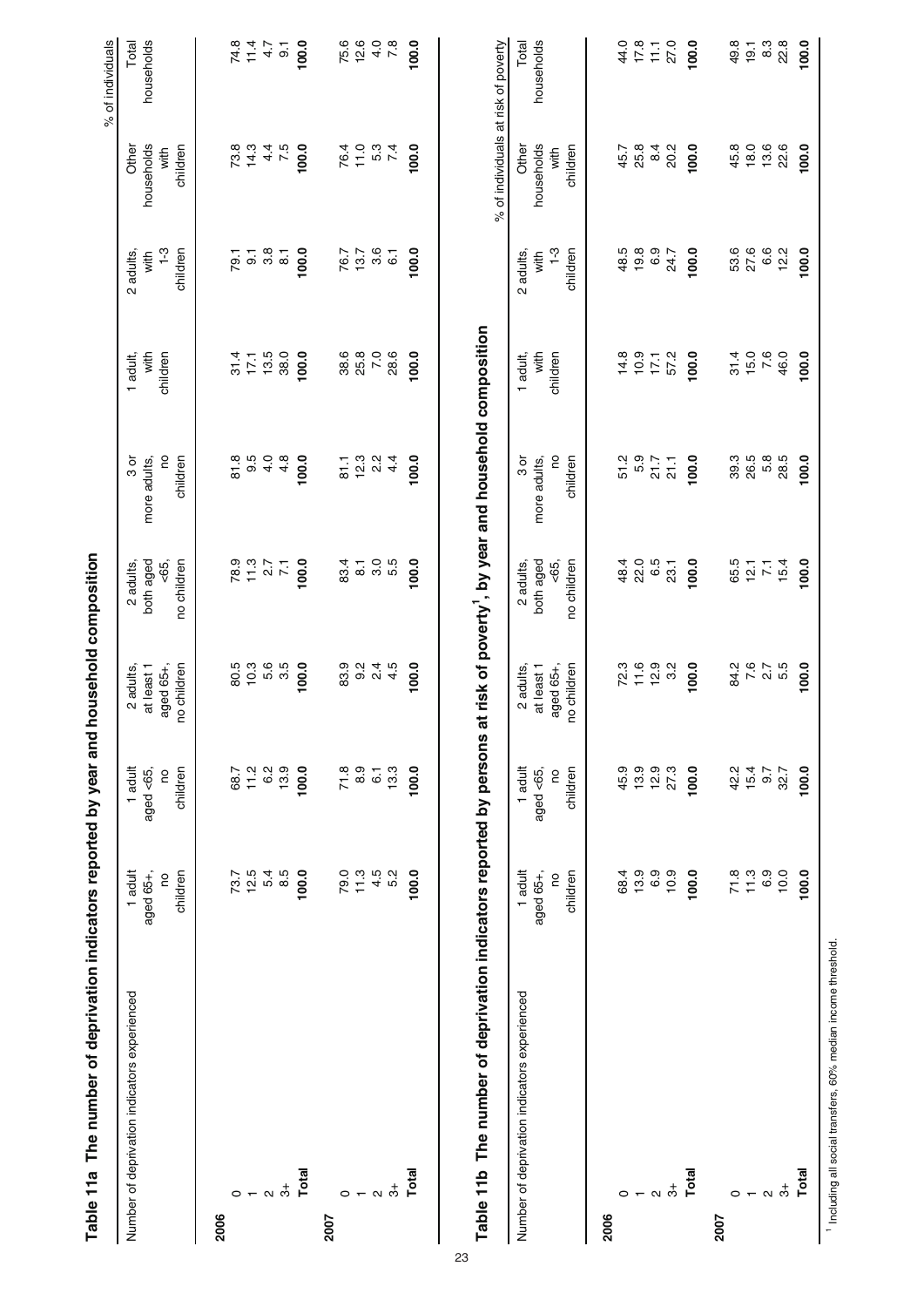### **Table 12 Consistent poverty rates at 60% level by year, gender and demographic characteristics**

% of individuals

|                                                     |            | 2006       |                  |            | 2007       |                  |
|-----------------------------------------------------|------------|------------|------------------|------------|------------|------------------|
|                                                     | Male       | Female     | Total<br>persons | Male       | Female     | Total<br>persons |
| <b>State</b>                                        | 6.4        | 6.6        | 6.5              | 5.0        | 5.2        | 5.1              |
| Age group                                           |            |            |                  |            |            |                  |
| $0 - 17$                                            | 10.8       | 9.8        | 10.3             | 6.5        | 8.4        | 7.4              |
| 18-64                                               | 5.1        | 6.2        | 5.6              | 4.8        | 4.6        | 4.7              |
| $65+$                                               | 2.3        | 2.0        | 2.2              | 2.1        | 2.0        | 2.0              |
| <b>Household composition</b>                        |            |            |                  |            |            |                  |
| 1 adult aged 65+, no children under 18              | 4.8        | 2.7        | 3.4              | 5.3        | 3.4        | 4.1              |
| 1 adult aged <65, no children under 18              | 14.2       | 9.3        | 12.5             | 13.6       | 10.4       | 12.5             |
| 2 adults, at least 1 aged 65+, no children under 18 | 1.7        | 1.8        | 1.7              | 1.0        | 0.9        | 1.0              |
| 2 adults, both aged <65, no children under 18       | 4.8        | 4.0        | 4.4              | 3.7        | 3.0        | 3.4              |
| 3 or more adults, no children under 18              | 4.2        | 4.3        | 4.3              | 3.7        | 3.1        | 3.5              |
| 1 adult with children under 18                      | 37.2       | 32.0       | 33.9             | 23.4       | 18.3       | 20.1             |
| 2 adults with 1-3 children under 18                 | 4.0        | 3.6        | 3.8              | 1.9        | 3.3        | 2.6              |
| Other households with children under 18             | 5.9        | 6.0        | 5.9              | 5.8        | 6.2        | 6.0              |
|                                                     |            |            |                  |            |            |                  |
| <b>Tenure status</b>                                | 3.1        | 2.6        | 2.8              | 2.4        | 2.5        | 2.5              |
| Owner-occupied<br>Rented at the market rate         | 5.4        | 7.0        | 6.3              | 7.4        | 4.3        | 5.7              |
| Rented at below the market rate or rent free        | 27.6       | 28.3       | 28.0             | 20.6       | 20.8       | 20.7             |
|                                                     |            |            |                  |            |            |                  |
| Region                                              |            |            |                  |            |            |                  |
| Border, Midland and Western<br>Southern and Eastern | 9.1<br>5.4 | 9.3<br>5.6 | 9.2<br>5.5       | 7.3<br>4.2 | 6.1<br>4.9 | 6.7<br>4.6       |
|                                                     |            |            |                  |            |            |                  |
| <b>Urban/rural location</b>                         |            |            |                  |            |            |                  |
| Urban areas                                         | 6.7        | 6.6        | 6.6              | 5.9        | 5.4        | 5.7              |
| Rural areas                                         | 5.9        | 6.6        | 6.2              | 3.6        | 4.9        | 4.3              |
| Principal Economic Status (aged 16 and over)        |            |            |                  |            |            |                  |
| At work                                             | 1.3        | 1.8        | 1.5              | 1.4        | 1.1        | 1.3              |
| Unemployed                                          | 22.3       | 21.3       | 22.0             | 19.9       | 11.6       | 17.5             |
| Student                                             | 11.2       | 10.4       | 10.8             | 8.0        | 7.1        | 7.6              |
| Home duties                                         | $[1.3]$    | 8.4        | 8.3              | $[2.1]$    | 6.7        | 6.6              |
| Retired                                             | 3.3        | 2.6        | 3.2              | 2.3        | 1.6        | 2.1              |
| Not at work due to illness or disability            | 20.5       | 13.8       | 17.9             | 16.7       | 14.2       | 15.8             |
| Number of persons at work                           |            |            |                  |            |            |                  |
| 0                                                   | 22.2       | 20.3       | 21.2             | 17.1       | 15.7       | 16.3             |
| 1                                                   | 5.6        | 6.1        | 5.9              | 4.3        | 3.8        | 4.0              |
| 2                                                   | 1.1        | 0.7        | $0.9\,$          | 1.1        | 1.5        | $1.3$            |
| $3+$                                                | 0.0        | 0.0        | 0.0              | 0.0        | 0.0        | 0.0              |
| Highest education level attained (aged 16 and over) |            |            |                  |            |            |                  |
| Primary or below                                    | 10.8       | 9.6        | 10.2             | 8.1        | 9.0        | 8.5              |
| Lower secondary                                     | 6.7        | 7.8        | 7.2              | 6.0        | 6.2        | 6.1              |
| Higher secondary                                    | 3.2        | 5.6        | 4.4              | 4.6        | 3.0        | 3.8              |
| Post leaving cert                                   | 4.5        | 3.6        | 4.0              | 1.9        | 2.8        | 2.4              |
| Third level non degree                              | 1.4        | 2.8        | 2.3              | 0.0        | 1.6        | 1.0              |
| Third level degree or above                         | 0.8        | 0.7        | 0.7              | 0.8        | 1.1        | 0.9              |

<sup>1</sup> Figures in parentheses [ ] indicate percentages based on small numbers, and are, therefore, subject to a wide margin of error.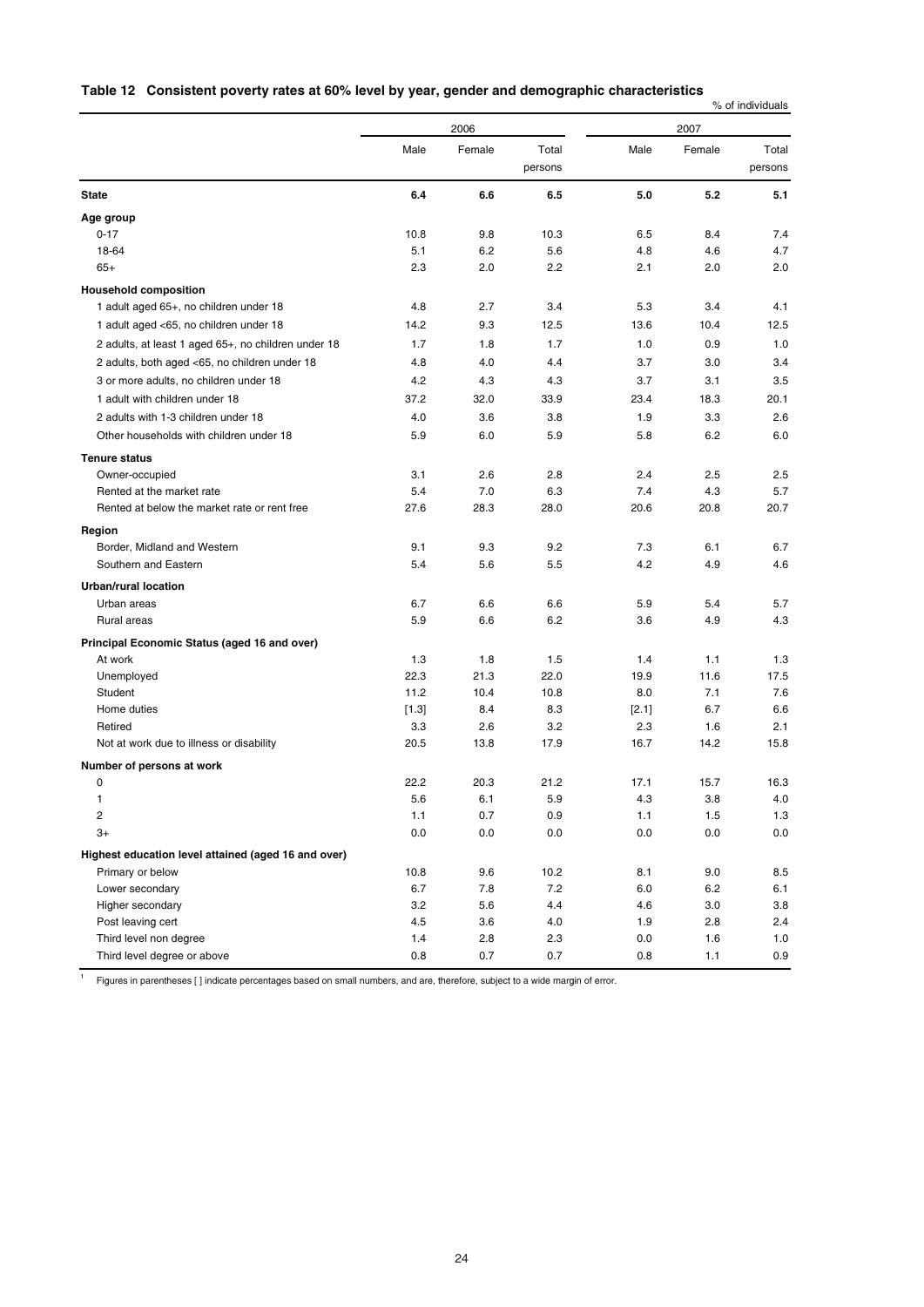### **Table 13 Profile of population at risk of poverty1 and in consistent poverty by year and demographic characteristics**

|                                                       |             |                       |                          |             |                       | % of individuals         |
|-------------------------------------------------------|-------------|-----------------------|--------------------------|-------------|-----------------------|--------------------------|
|                                                       |             | 2006                  |                          |             | 2007                  |                          |
|                                                       | Population  | At risk<br>of poverty | In consistent<br>poverty | Population  | At risk<br>of poverty | In consistent<br>poverty |
| <b>State</b>                                          | 100.0       | 100.0                 | 100.0                    | 100.0       | 100.0                 | 100.0                    |
| <b>Sex</b>                                            |             |                       |                          |             |                       |                          |
| Male                                                  | 50.0        | 48.8                  | 49.2                     | 50.0        | 48.5                  | 49.0                     |
| Female                                                | 50.0        | 51.2                  | 50.8                     | 50.0        | 51.5                  | 51.0                     |
| Age group                                             |             |                       |                          |             |                       |                          |
| $0 - 17$                                              | 26.6        | 34.8                  | 42.1                     | 27.2        | 32.7                  | 39.1                     |
| 18-64                                                 | 62.3        | 56.3                  | 54.2                     | 62.0        | 56.4                  | 56.6                     |
| $65+$                                                 | 11.1        | 8.9                   | 3.7                      | 10.9        | 10.9                  | 4.3                      |
| <b>Household composition</b>                          |             |                       |                          |             |                       |                          |
| 1 adult aged 65+, no children under 18                | 3.8         | 4.3                   | 2.0                      | 3.6         | 5.3                   | 2.8                      |
| 1 adult aged <65,no children under 18                 | 3.8         | 6.9                   | 7.3                      | 4.0         | 7.1                   | 9.7                      |
| 2 adults, both aged 65+, no children under 18         | 7.0         | 4.4                   | 1.9                      | 7.2         | 5.0                   | 1.3                      |
| 2 adults, at least 1 aged <65, no children under 18   | 10.5        | 9.1                   | 7.1                      | 10.6        | 9.7                   | 7.0                      |
| 3 or more adults, no children aged under 18           | 16.3        | 9.6                   | 10.7                     | 14.9        | 9.2                   | 10.1                     |
| 1 adult with children under 18                        | 6.3         | 16.8                  | 32.8                     | 7.3         | 16.5                  | 28.4                     |
| 2 adults with 1-3 children under 18                   | 29.4        | 20.8                  | 17.2                     | 30.9        | 25.6                  | 15.5                     |
| Other households with children under 18               | 23.0        | 28.1                  | 21.1                     | 21.6        | 21.7                  | 25.2                     |
| <b>Tenure status</b>                                  |             |                       |                          |             |                       |                          |
| Owner-occupied                                        | 78.0        | 56.6                  | 33.8                     | 78.1        | 53.9                  | 37.2                     |
| Rented at the market rate                             | 8.5         | 8.4                   | 8.3                      | 8.7         | 12.7                  | 9.7                      |
| Rented at below the market rate or rent free          | 13.4        | 35.0                  | 57.9                     | 13.2        | 33.4                  | 53.1                     |
| Region                                                |             |                       |                          |             |                       |                          |
| Border, Midland and Western                           | 26.5        | 40.9                  | 37.4                     | 27.0        | 37.0                  | 35.1                     |
| Southern and Eastern                                  | 73.5        | 59.2                  | 62.6                     | 73.0        | 63.0                  | 64.9                     |
| <b>Urban/rural location</b>                           |             |                       |                          |             |                       |                          |
| Urban areas                                           | 62.5        | 52.6                  | 63.9                     | 63.1        | 57.6                  | 69.4                     |
| Rural areas                                           | 37.5        | 47.4                  | 36.1                     | 37.0        | 42.4                  | 30.6                     |
| Principal Economic Status (aged 16 and over)          |             |                       |                          |             |                       |                          |
| At work                                               | 48.1        | 16.1                  | 9.8                      | 41.5        | 16.8                  | 10.2                     |
| Unemployed                                            | 3.2         | 8.3                   | 10.9                     | 3.9         | 9.2                   | 13.4                     |
| Student<br>Home duties                                | 8.7         | 15.0                  | 14.4                     | 9.2         | 14.1                  | 13.6                     |
| Retired                                               | 13.1<br>6.7 | 18.4<br>5.8           | 16.8<br>3.2              | 12.2<br>6.7 | 18.7<br>7.1           | 15.7<br>2.7              |
| Not at work due to illness or disability              | 3.4         | 8.0                   | 9.3                      | 3.3         | 7.4                   | 10.1                     |
| Other                                                 | 1.0         | 1.8                   | 2.1                      | 0.8         | 0.8                   | 1.0                      |
| Aged $<$ 16                                           | 22.3        | 26.6                  | 33.6                     | 22.4        | 25.9                  | 33.4                     |
| Number of persons at work                             |             |                       |                          |             |                       |                          |
| 0                                                     | 20.9        | 55.0                  | 68.2                     | 21.1        | 56.3                  | 67.0                     |
| 1                                                     | 29.6        | 30.2                  | 26.8                     | 30.6        | 27.9                  | 24.0                     |
| 2                                                     | 34.4        | 11.0                  | 5.0                      | 35.9        | 13.1                  | 9.0                      |
| $3+$                                                  | 15.1        | 3.8                   | 0.0                      | 12.4        | 2.7                   | 0.0                      |
| Highest education level attained (aged 16 and over)   |             |                       |                          |             |                       |                          |
| Primary or below                                      | 17.2        | 26.1                  | 27.0                     | 16.1        | 26.4                  | 26.7                     |
| Lower secondary                                       | 15.6        | 18.8                  | 17.4                     | 15.6        | 19.8                  | 18.5                     |
| Higher secondary                                      | 19.9        | 16.4                  | 13.4                     | 20.4        | 17.5                  | 15.0                     |
| Post leaving cert                                     | 6.0         | 4.1                   | 3.7                      | 5.7         | 3.6                   | 2.7                      |
| Third level non degree<br>Third level degree or above | 6.1<br>11.8 | 3.5<br>2.3            | 2.1<br>1.3               | 6.7<br>12.0 | 3.3<br>2.8            | 1.3<br>2.2               |
| Other                                                 | 1.0         | 2.3                   | 1.5                      | 1.0         | 0.8                   | 0.5                      |
| Aged $<$ 16                                           | 22.3        | 26.6                  | 33.6                     | 22.4        | 25.9                  | 33.4                     |

<sup>1</sup> Including all social transfers, 60% median income threshold.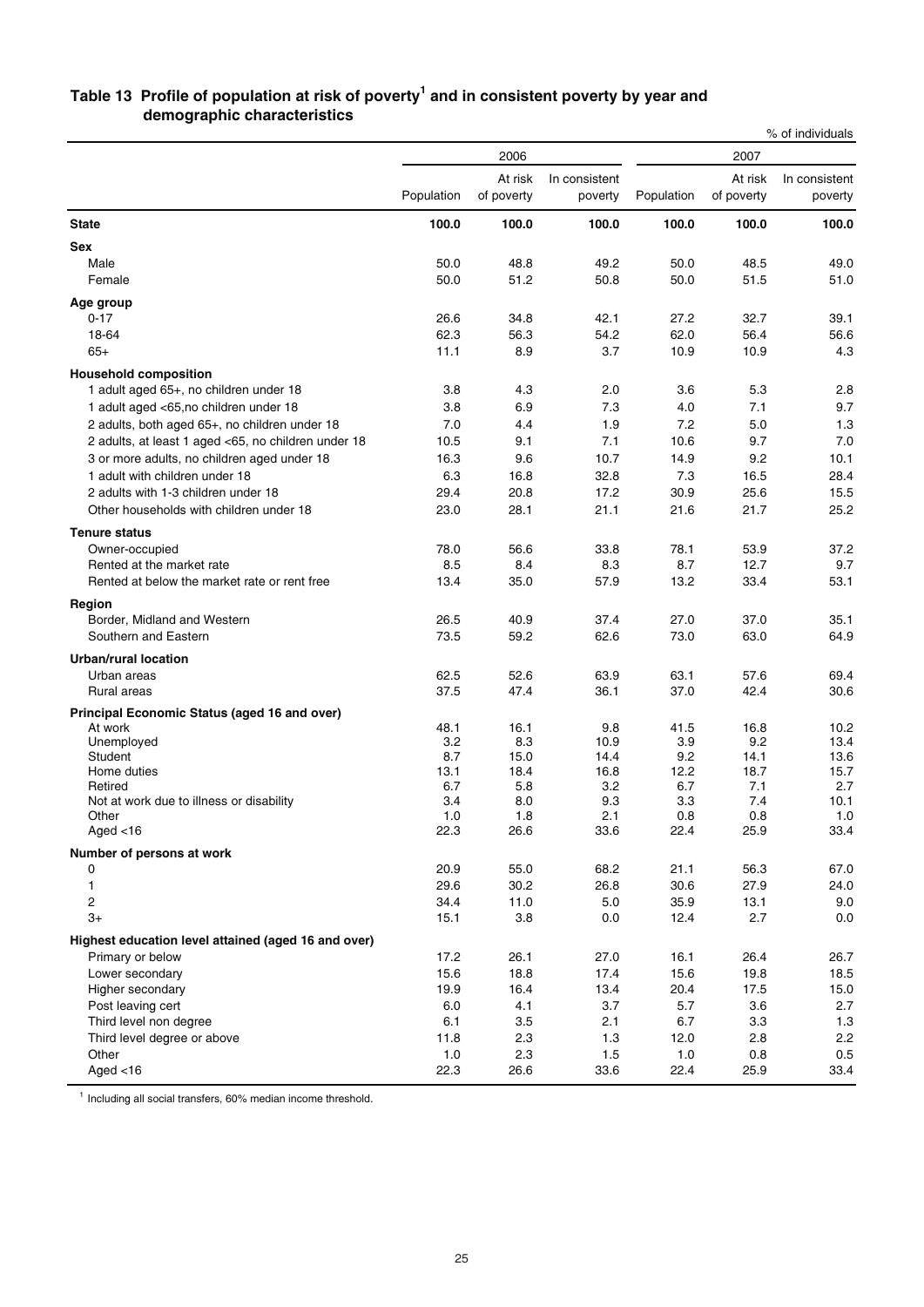| composition of net disposable income, 2007           |                 |                              |              |              |               |
|------------------------------------------------------|-----------------|------------------------------|--------------|--------------|---------------|
| <b>Decile</b><br>Weekly threshold $(\epsilon)$       | 1<br>$<$ 245.93 | $\overline{2}$<br>$<$ 388.26 | 3<br><499.99 | 4<br><666.90 | 5<br>< 863.10 |
| Household size (persons per household)               | 1.19            | 1.81                         | 2.30         | 2.70         | 2.86          |
| % of persons per household by activity composition : | %               | %                            | %            | %            | $\%$          |
| Not yet at school                                    | 1.0             | 6.0                          | 3.9          | 6.1          | 6.0           |
| At school                                            | 3.4             | 15.9                         | 13.0         | 19.7         | 18.9          |
| At work                                              | 9.3             | 17.5                         | 19.1         | 28.9         | 37.1          |
| Unemployed                                           | 11.9            | 4.1                          | 6.9          | 6.2          | 4.0           |
| Not economically active                              | 74.4            | 56.5                         | 57.0         | 39.1         | 34.0          |
| <b>Total</b>                                         | 100             | 100                          | 100          | 100          | 100           |
| <b>Average Weekly Household Income</b>               | €               | €                            | €            | €            | €             |
| <b>Direct Income</b>                                 |                 |                              |              |              |               |
| Employee income                                      | 6.03            | 37.44                        | 65.51        | 169.77       | 341.57        |
| Employer's social insurance contributions            | 0.35            | 1.73                         | 4.35         | 14.34        | 35.14         |
| Cash benefits or losses from self-employment         | 6.18            | 16.30                        | 28.32        | 55.36        | 66.34         |
| Other direct income                                  | 4.54            | 15.40                        | 20.26        | 29.10        | 40.16         |
| <b>Total direct income</b>                           | 17.10           | 70.87                        | 118.44       | 268.57       | 483.21        |
| <b>Social Transfers</b>                              |                 |                              |              |              |               |
| Unemployment benefits                                | 20.52           | 25.57                        | 33.63        | 48.64        | 35.96         |
| Old-age benefits                                     | 99.75           | 109.60                       | 152.95       | 112.69       | 110.67        |
| Family/children related allowances                   | 8.09            | 55.96                        | 66.35        | 84.46        | 72.80         |
| Housing allowances                                   | 15.29           | 16.76                        | 17.02        | 16.17        | 11.80         |
| Other social transfers                               | 35.09           | 38.84                        | 51.69        | 53.15        | 41.09         |
| <b>Total social transfers</b>                        | 178.74          | 246.72                       | 321.64       | 315.11       | 272.32        |
| <b>Gross Income</b>                                  | 195.84          | 317.59                       | 440.08       | 583.68       | 755.53        |
| <b>Tax and Social Contributions</b>                  |                 |                              |              |              |               |
| Tax on income and social contributions               | 0.66            | 2.60                         | 5.99         | 15.54        | 38.54         |
| Employer's social insurance contributions            | 0.35            | 1.73                         | 4.35         | 14.34        | 35.14         |
| Regular inter-household cash transfers paid          | 1.68            | 0.77                         | 0.76         | 4.17         | 3.96          |
| <b>Total Tax and Social Contributions</b>            | 2.68            | 5.10                         | 11.10        | 34.04        | 77.63         |
| <b>Net Disposable Income</b>                         | 193.15          | 312.49                       | 428.98       | 549.64       | 677.90        |

### **Table 14 Gross household income by decile, activity composition of the household and composition of net disposable income, 2007**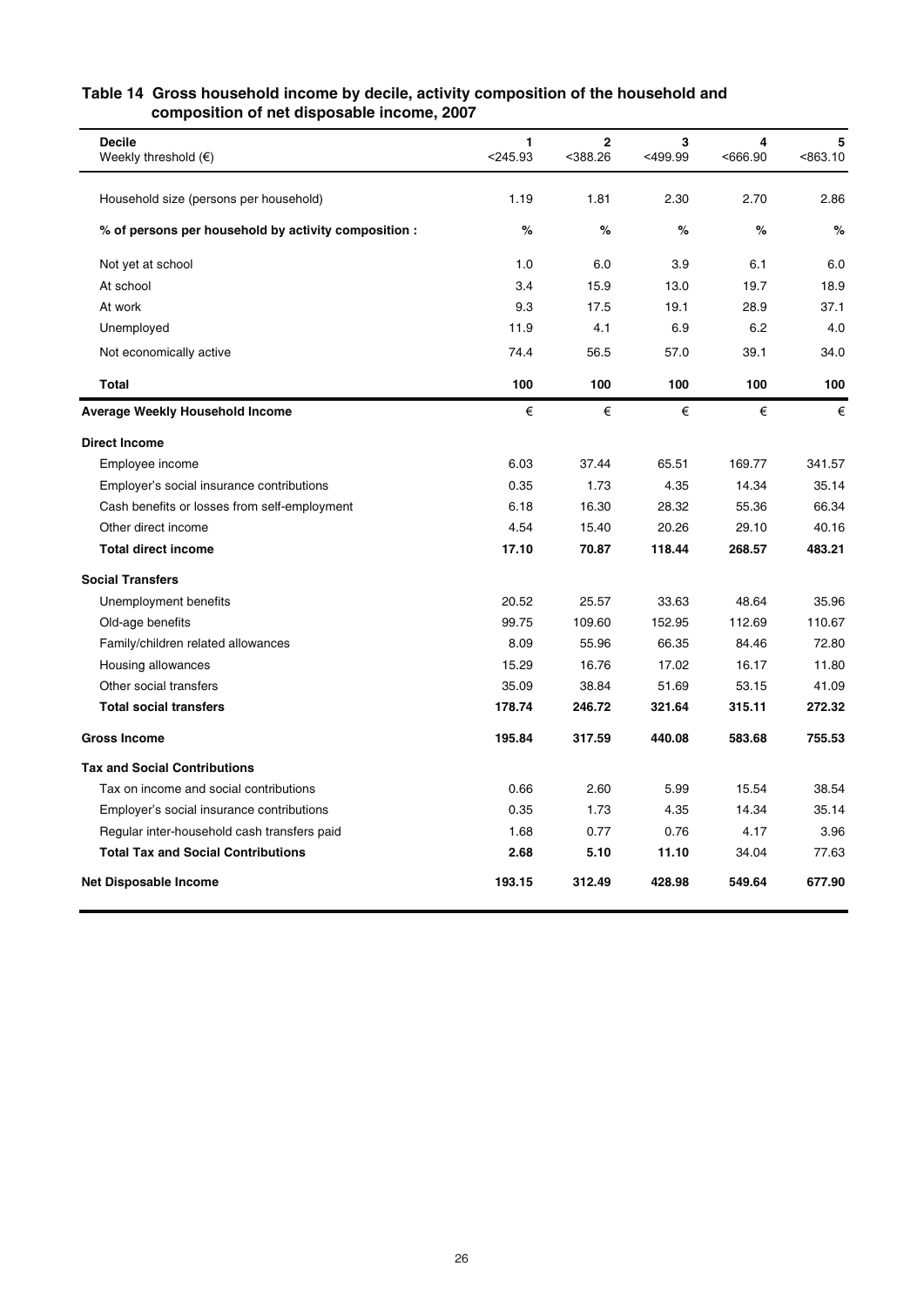| 6<br>< 1096.59 | 7<br>< 1351.09 | 8<br>< 1738.04 | 9<br>$<$ 2288.90 | 10<br>>2288.90 | <b>State</b> | <b>Decile</b><br>Weekly threshold $(\epsilon)$       |
|----------------|----------------|----------------|------------------|----------------|--------------|------------------------------------------------------|
| 3.12           | 3.37           | 3.47           | 3.57             | 3.91           | 2.83         | Household size (persons per household)               |
| %              | %              | %              | %                | %              | $\%$         | % of persons per household by activity composition : |
| 7.2            | 7.5            | 7.3            | 7.1              | 6.8            | 6.4          | Not yet at school                                    |
| 17.6           | 18.6           | 15.5           | 14.6             | 15.7           | 16.1         | At school                                            |
| 41.1           | 46.0           | 54.1           | 58.4             | 57.5           | 41.5         | At work                                              |
| 3.4            | 4.3            | 2.9            | 1.2              | 1.6            | 3.9          | Unemployed                                           |
| 30.8           | 23.6           | 20.2           | 18.7             | 18.5           | 32.2         | Not economically active                              |
| 100            | 100            | 100            | 100              | 100            | 100          | <b>Total</b>                                         |
| €              | €              | €              | €                | €              | €            | <b>Average Weekly Household Income</b>               |
|                |                |                |                  |                |              | <b>Direct Income</b>                                 |
| 538.86         | 721.05         | 1,032.16       | 1,373.19         | 2,139.55       | 641.22       | Employee income                                      |
| 58.50          | 81.36          | 120.19         | 153.11           | 260.97         | 72.86        | Employer's social insurance contributions            |
| 100.74         | 160.83         | 126.66         | 229.50           | 605.77         | 139.58       | Cash benefits or losses from self-employment         |
| 38.54          | 51.54          | 77.30          | 82.89            | 228.96         | 58.86        | Other direct income                                  |
| 736.64         | 1,014.77       | 1,356.30       | 1,838.69         | 3,235.25       | 912.52       | <b>Total direct income</b>                           |
|                |                |                |                  |                |              | <b>Social Transfers</b>                              |
| 27.44          | 34.74          | 25.17          | 14.98            | 47.17          | 31.43        | Unemployment benefits                                |
| 90.15          | 60.57          | 57.06          | 50.91            | 119.90         | 96.52        | Old-age benefits                                     |
| 69.77          | 68.49          | 62.91          | 51.04            | 54.39          | 59.47        | Family/children related allowances                   |
| 4.91           | 4.47           | 2.38           | 0.46             | 1.01           | 9.05         | Housing allowances                                   |
| 40.14          | 44.86          | 29.10          | 26.85            | 13.24          | 37.43        | Other social transfers                               |
| 232.41         | 213.13         | 176.61         | 144.24           | 235.70         | 233.90       | <b>Total social transfers</b>                        |
| 969.05         | 1,227.90       | 1,532.91       | 1,982.93         | 3,470.96       | 1,146.42     | <b>Gross Income</b>                                  |
|                |                |                |                  |                |              | <b>Tax and Social Contributions</b>                  |
| 75.50          | 118.86         | 189.84         | 319.56           | 702.12         | 146.73       | Tax on income and social contributions               |
| 58.50          | 81.36          | 120.19         | 153.11           | 260.97         | 72.86        | Employer's social insurance contributions            |
| 6.73           | 10.20          | 10.05          | 16.93            | 16.65          | 7.17         | Regular inter-household cash transfers paid          |
| 140.73         | 210.42         | 320.08         | 489.60           | 979.74         | 226.76       | <b>Total Tax and Social Contributions</b>            |
| 828.32         | 1,017.48       | 1,212.83       | 1,493.34         | 2,491.21       | 919.66       | <b>Net Disposable Income</b>                         |

### **Table 14 (contd.) Gross household income by decile, activity composition of the household and composition of net disposable income, 2007**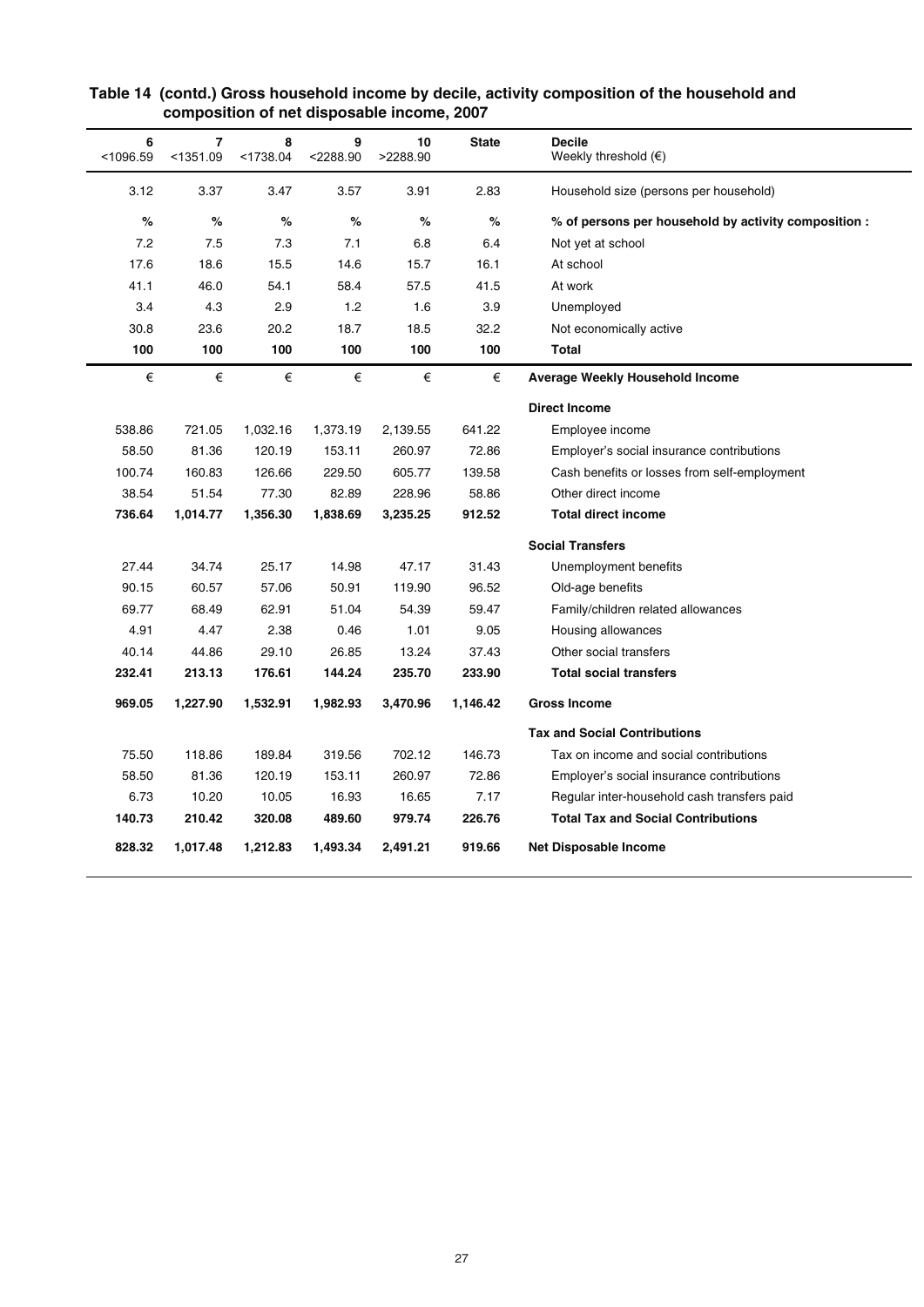#### **Table 15a Average weekly equivalised income by net equivalised income deciles and composition of net disposable income, 2007**

| <b>Decile</b><br>Weekly threshold $(\epsilon)$ | 1<br>< 198.09 | 2<br>$<$ 240.69 | 3<br>$<$ 278.48 | 4<br>$<$ 321.19 | 5<br>$<$ 379.33 |
|------------------------------------------------|---------------|-----------------|-----------------|-----------------|-----------------|
| <b>Average Weekly Equivalised Income</b>       | €             | €               | €               | €               | €               |
| <b>Direct Income</b>                           |               |                 |                 |                 |                 |
| Employee income                                | 25.58         | 53.23           | 93.99           | 152.51          | 206.04          |
| Employer's social insurance contributions      | 1.53          | 4.58            | 8.75            | 14.79           | 21.33           |
| Cash benefits or losses from self-employment   | 9.80          | 17.46           | 16.70           | 48.08           | 39.90           |
| Other direct income                            | 6.16          | 5.50            | 6.90            | 11.17           | 13.81           |
| <b>Total direct income</b>                     | 43.07         | 80.78           | 126.34          | 226.55          | 281.08          |
| <b>Social Transfers</b>                        |               |                 |                 |                 |                 |
| Unemployment benefits                          | 29.61         | 24.32           | 21.04           | 11.72           | 11.33           |
| Old-age benefits                               | 10.50         | 48.04           | 60.68           | 30.82           | 32.27           |
| Family/children related allowances             | 46.61         | 40.72           | 39.78           | 43.58           | 45.22           |
| Housing allowances                             | 3.74          | 8.31            | 10.38           | 5.50            | 5.22            |
| Other social transfers                         | 24.74         | 29.34           | 22.18           | 18.93           | 21.99           |
| <b>Total social transfers</b>                  | 115.21        | 150.73          | 154.06          | 110.55          | 116.03          |
| <b>Gross Income</b>                            | 158.27        | 231.51          | 280.40          | 337.10          | 397.11          |
| <b>Tax and Social Contributions</b>            |               |                 |                 |                 |                 |
| Tax on income and social contributions         | 1.53          | 4.45            | 8.82            | 18.44           | 23.63           |
| Employer's social insurance contributions      | 1.53          | 4.58            | 8.75            | 14.79           | 21.33           |
| Regular inter-household cash transfers paid    | 2.09          | 1.50            | 2.93            | 5.60            | 2.04            |
| <b>Total Tax and Social Contributions</b>      | 5.15          | 10.53           | 20.50           | 38.84           | 47.00           |
| <b>Net Disposable Income</b>                   | 153.13        | 220.98          | 259.90          | 298.26          | 350.11          |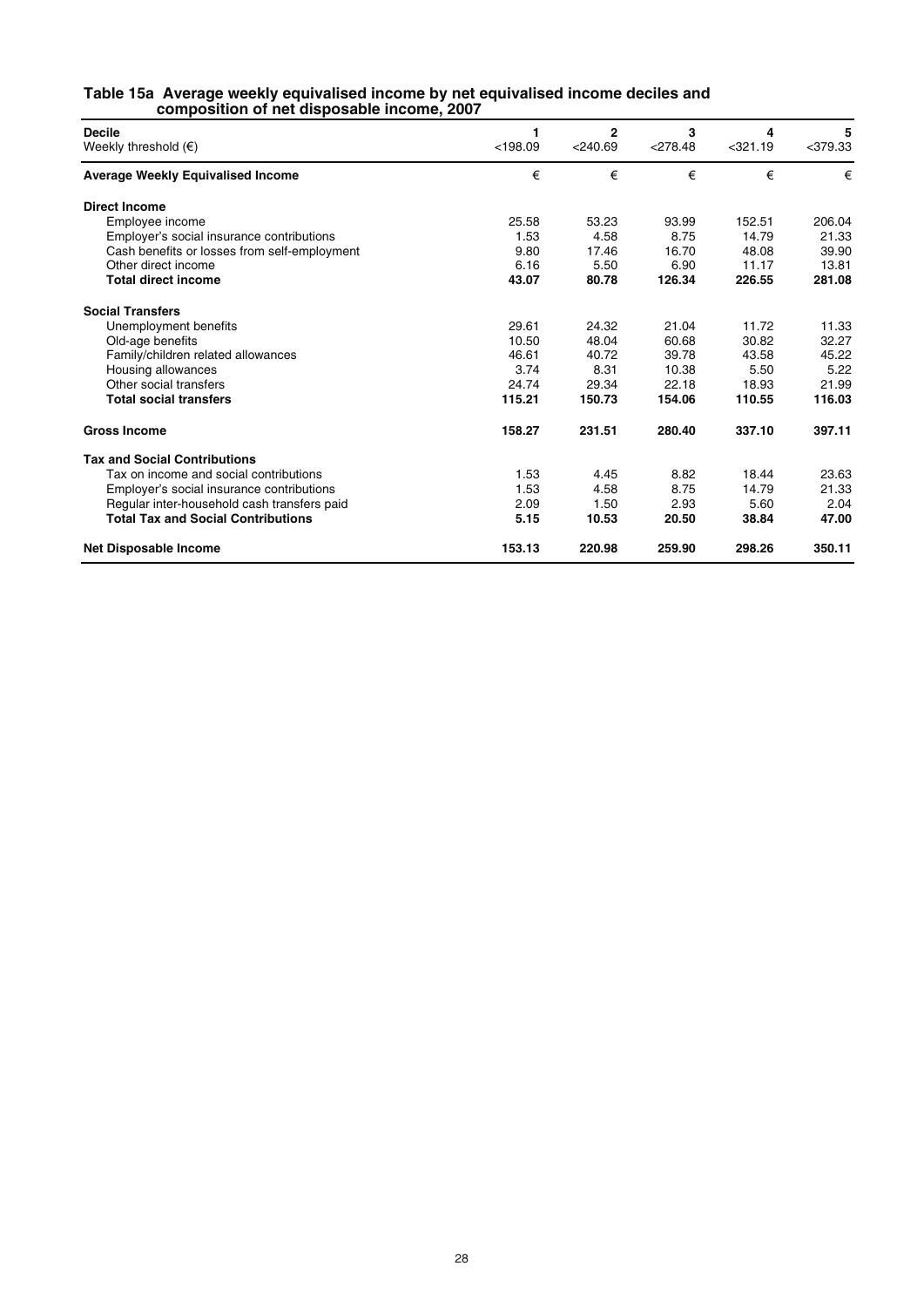| Table 15a (contd.) Average weekly equivalised income by net equivalised income deciles and |
|--------------------------------------------------------------------------------------------|
| composition of net disposable income, 2007                                                 |

| 6<br>$<$ 440.32 | 7<br>< 516.69 | 8<br>< 606.31 | 9<br><772.94 | 10<br>>772.94 | <b>State</b> | <b>Decile</b><br>Weekly threshold $(\epsilon)$ |
|-----------------|---------------|---------------|--------------|---------------|--------------|------------------------------------------------|
| €               | €             | €             | €            | €             | €            | <b>Average Weekly Equivalised Income</b>       |
|                 |               |               |              |               |              | <b>Direct Income</b>                           |
| 292.38          | 349.87        | 485.33        | 639.48       | 879.82        | 317.70       | Employee income                                |
| 33.98           | 38.51         | 58.84         | 74.52        | 106.70        | 36.34        | Employer's social insurance contributions      |
| 47.68           | 67.96         | 72.69         | 63.46        | 335.28        | 71.89        | Cash benefits or losses from self-employment   |
| 23.14           | 27.53         | 26.99         | 53.88        | 106.12        | 28.11        | Other direct income                            |
| 397.17          | 483.87        | 643.86        | 831.34       | 1,427.92      | 454.03       | <b>Total direct income</b>                     |
|                 |               |               |              |               |              | <b>Social Transfers</b>                        |
| 9.48            | 5.62          | 9.28          | 3.48         | 28.01         | 15.40        | Unemployment benefits                          |
| 32.35           | 46.00         | 33.71         | 48.05        | 61.46         | 40.38        | Old-age benefits                               |
| 32.38           | 25.13         | 23.56         | 20.18        | 17.09         | 33.43        | Family/children related allowances             |
| 3.71            | 2.47          | 0.82          | 1.88         | 0.36          | 4.24         | Housing allowances                             |
| 14.42           | 15.90         | 10.07         | 9.21         | 6.47          | 17.33        | Other social transfers                         |
| 92.35           | 95.12         | 77.45         | 82.80        | 113.40        | 110.77       | <b>Total social transfers</b>                  |
| 489.52          | 579.00        | 721.31        | 914.14       | 1,541.32      | 564.80       | <b>Gross Income</b>                            |
|                 |               |               |              |               |              | <b>Tax and Social Contributions</b>            |
| 45.71           | 60.64         | 99.85         | 154.85       | 309.05        | 72.66        | Tax on income and social contributions         |
| 33.98           | 38.51         | 58.84         | 74.52        | 106.70        | 36.34        | Employer's social insurance contributions      |
| 3.21            | 1.82          | 4.22          | 3.70         | 6.20          | 3.33         | Regular inter-household cash transfers paid    |
| 82.90           | 100.97        | 162.91        | 233.06       | 421.95        | 112.33       | <b>Total Tax and Social Contributions</b>      |
| 406.63          | 478.03        | 558.40        | 681.08       | 1,119.37      | 452.47       | <b>Net Disposable Income</b>                   |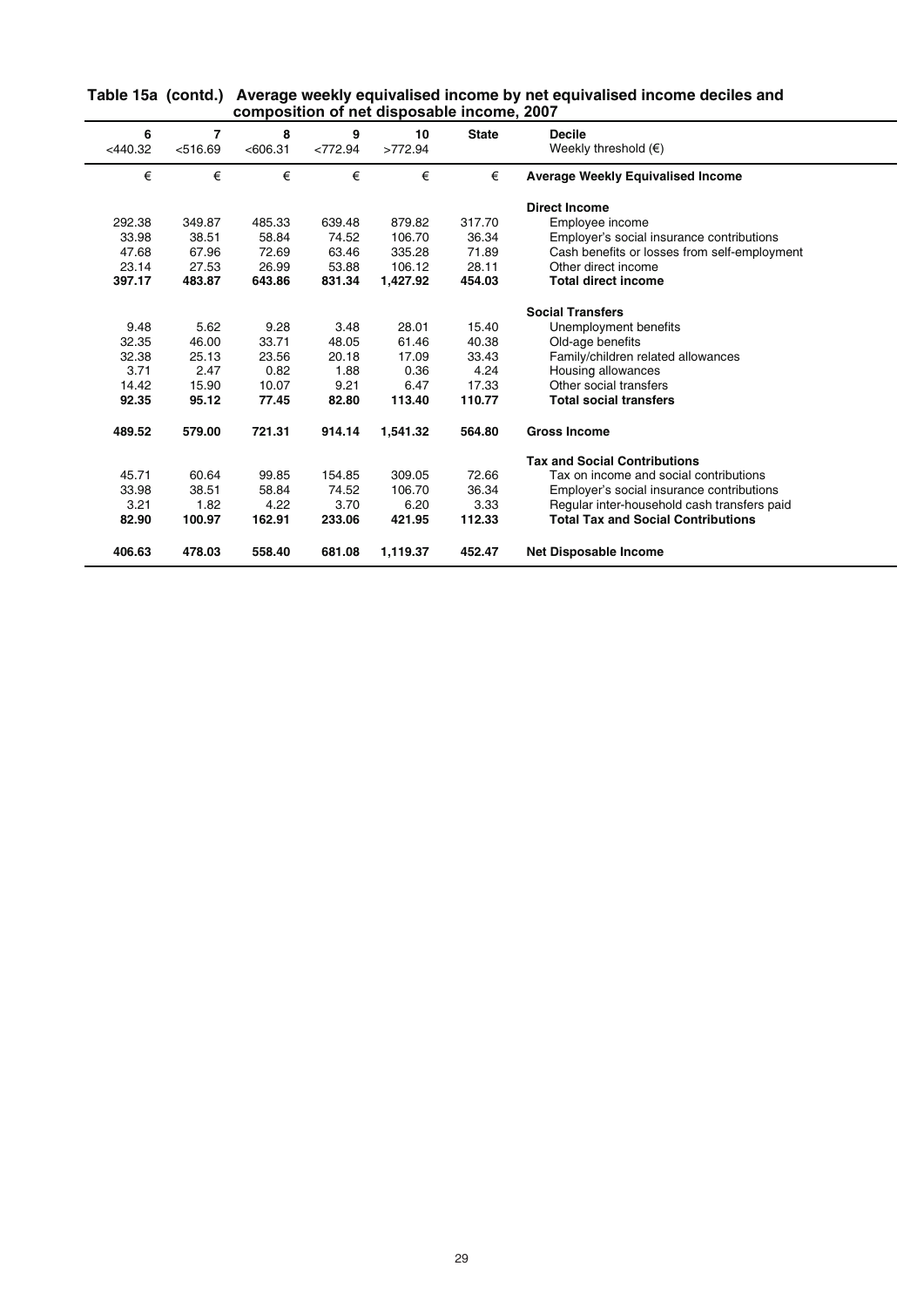### **Table 15b Profile of the population by net equivalised income deciles and demographic characteristics, 2007**

| <b>Decile</b><br>Weekly threshold $(\epsilon)$      | 1<br>$<$ 198.09 | $\mathbf 2$<br>$<$ 240.69 | 3<br>$<$ 278.48 | 4<br>$<$ 321.19 | 5<br>$<$ 379.33 |
|-----------------------------------------------------|-----------------|---------------------------|-----------------|-----------------|-----------------|
| <b>Compostion of deciles</b>                        | $\%$            | $\%$                      | $\%$            | $\%$            | $\%$            |
| Sex                                                 |                 |                           |                 |                 |                 |
| Male                                                | 46.8            | 49.5                      | 47.8            | 47.6            | 51.5            |
| Female                                              | 53.2            | 50.5                      | 52.2            | 52.4            | 48.5            |
| Age group                                           |                 |                           |                 |                 |                 |
| $0 - 17$<br>18-64                                   | 34.2<br>58.8    | 27.4<br>51.0              | 27.5<br>47.2    | 34.2<br>54.5    | 28.4<br>62.4    |
| $65+$                                               | 7.0             | 21.6                      | 25.3            | 11.3            | 9.2             |
| <b>Household composition</b>                        |                 |                           |                 |                 |                 |
| 1 adult aged 65+, no children under 18              | 2.5             | 12.4                      | 8.3             | 3.4             | 2.2             |
| 1 adult aged <65, no children under 18              | 7.8             | 4.9                       | 1.8             | 2.0             | 3.1             |
| 2 adults, at least 1 aged 65+, no children under 18 | 3.8             | 9.3                       | 18.0            | 8.2             | 6.9             |
| 2 adults, both aged <65, no children under 18       | 10.4            | 9.4                       | 5.7             | 5.3             | 8.1             |
| 3 or more adults, no children under 18              | 11.3            | 6.2                       | 6.6             | 8.1             | 18.5            |
| 1 adult with children under 18                      | 19.6            | 10.1                      | 8.0             | 16.2            | 9.3             |
| 2 adults with 1-3 children under 18                 | 23.0            | 26.3                      | 23.3            | 30.9            | 31.1            |
| Other households with children under 18             | 21.6            | 21.4                      | 28.2            | 25.9            | 20.8            |
| <b>Tenure status</b>                                |                 |                           |                 |                 |                 |
| Owner-occupied<br>Rented at the market rate         | 49.4<br>12.0    | 63.8<br>11.5              | 70.7<br>10.8    | 77.7<br>9.1     | 76.5<br>10.7    |
| Rented at below the market rate or rent free        | 38.7            | 24.8                      | 18.6            | 13.2            | 12.8            |
|                                                     |                 |                           |                 |                 |                 |
| Region<br>Border, Midland and Western               | 37.4            | 36.5                      | 33.0            | 37.4            | 31.9            |
| Southern and Eastern                                | 62.7            | 63.5                      | 67.0            | 62.6            | 68.1            |
| Urban/rural location                                |                 |                           |                 |                 |                 |
| Urban areas                                         | 59.0            | 51.8                      | 57.7            | 55.8            | 54.6            |
| Rural areas                                         | 41.0            | 48.2                      | 42.3            | 44.3            | 45.4            |
| Principal Economic Status (aged 16 and over)        |                 |                           |                 |                 |                 |
| At work                                             | 15.7            | 18.8                      | 24.0            | 33.3            | 43.0            |
| Unemployed                                          | 10.6            | 6.3                       | 6.8             | 3.6             | 2.9             |
| Student                                             | 15.9            | 9.8                       | 8.0             | 14.9            | 7.1             |
| On home duties                                      | 17.2            | 22.1                      | 19.5            | 12.5            | 12.6            |
| Retired<br>Not at work due to illness or disability | 5.6<br>7.0      | 11.1<br>8.4               | 12.8<br>4.8     | 6.5<br>3.3      | 6.0<br>3.6      |
| Other                                               | 1.0             | 1.0                       | 1.9             | 1.2             | 0.2             |
| Aged $<$ 16                                         | 27.1            | 22.5                      | 22.2            | 24.6            | 24.5            |
| Number of persons at work                           |                 |                           |                 |                 |                 |
| 0                                                   | 58.1            | 52.8                      | 38.4            | 20.2            | 13.6            |
| 1                                                   | 25.4            | 30.2                      | 34.5            | 45.5            | 37.7            |
| 2                                                   | 15.2            | 12.6                      | 24.6            | 22.7            | 36.2            |
| $3+$                                                | 1.3             | 4.4                       | 2.6             | 11.6            | 12.4            |
| Highest education level attained (aged 16 and over) |                 |                           |                 |                 |                 |
| Primary or below                                    | 23.9            | 33.1                      | 30.9            | 18.3            | 15.5            |
| Lower secondary                                     | 20.1            | 17.4                      | 19.6            | 16.5            | 18.9            |
| Higher secondary<br>Post leaving cert               | 17.9<br>3.0     | 15.8<br>4.5               | 14.6<br>5.1     | 25.3<br>5.6     | 19.1<br>6.6     |
| Third level non degree                              | 3.6             | 3.9                       | 3.2             | 2.8             | 6.9             |
| Third level degree or above                         | 3.5             | 2.3                       | 3.3             | 5.3             | 5.9             |
| Other                                               | 1.0             | 0.6                       | 1.0             | 1.8             | 2.6             |
| Aged $<$ 16                                         | 27.1            | 22.5                      | 22.2            | 24.6            | 24.5            |
| Number of deprivation indicators experienced        |                 |                           |                 |                 |                 |
| 0                                                   | 44.4            | 59.7                      | 64.2            | 64.4            | 75.1            |
| 1<br>2                                              | 21.5<br>7.6     | 14.5<br>8.7               | 15.3<br>7.6     | 22.2<br>3.9     | 15.8<br>4.8     |
| 3+                                                  | 26.5            | 17.1                      | 12.9            | 9.6             | 4.3             |
| Number experiencing 2+ indicators                   | 34.1            | 25.8                      | 20.5            | 13.5            | 9.1             |
| Total                                               | 100.0           | 100.0                     | 100.0           | 100.0           | 100.0           |
|                                                     |                 |                           |                 |                 |                 |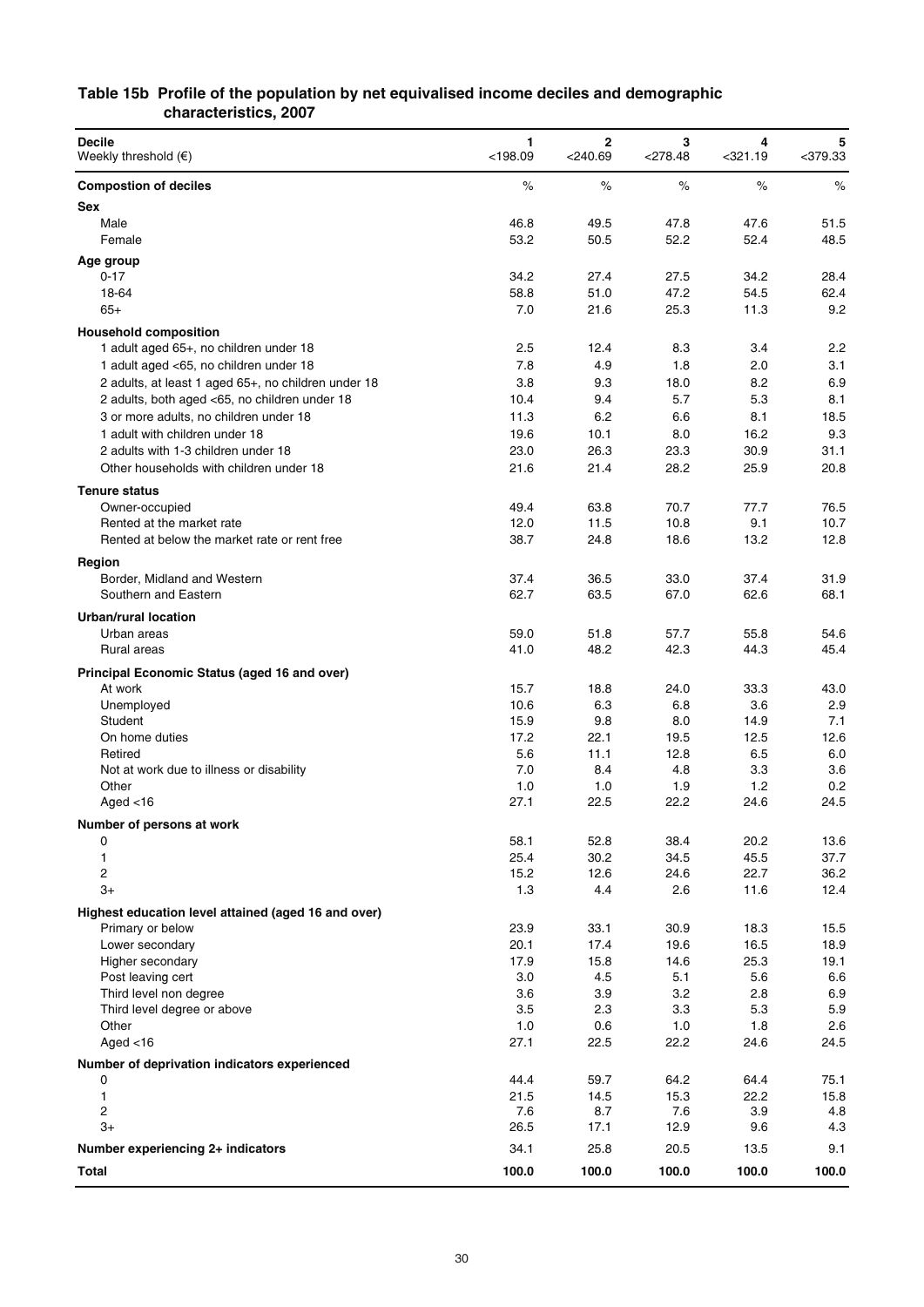| 6<br>$<$ 440.32 | 7<br>< 516.69 | 8<br><606.31 | 9<br><772.94 | 10<br>>772.94 | <b>State</b> | <b>Decile</b><br>Weekly threshold $(\epsilon)$        |
|-----------------|---------------|--------------|--------------|---------------|--------------|-------------------------------------------------------|
| $\%$            | $\%$          | $\%$         | $\%$         | $\%$          | $\%$         | <b>Compostion of deciles</b>                          |
|                 |               |              |              |               |              | Sex                                                   |
| 49.3            | 50.1          | 51.5         | 52.9         | 53.3          | 50.0         | Male                                                  |
| 50.7            | 49.9          | 48.5         | 47.1         | 46.7          | 50.0         | Female                                                |
|                 |               |              |              |               |              | Age group                                             |
| 28.7            | 24.6          | 24.3         | 22.1         | 20.6          | 27.2         | $0 - 17$                                              |
| 62.6            | 65.2          | 69.3         | 72.8         | 75.8          | 62.0         | 18-64                                                 |
| 8.7             | 10.1          | 6.5          | 5.1          | 3.6           | 10.9         | $65+$                                                 |
|                 |               |              |              |               |              | <b>Household composition</b>                          |
| 1.59            | 1.63          | 1.46         | 1.3          | 0.79          | 3.6          | 1 adult aged 65+, no children under 18                |
| 1.8             | 3.1           | 3.0          | 5.1          | 7.3           | 4.0          | 1 adult aged <65, no children under 18                |
| 6.9             | 8.0           | 4.2          | 3.6          | 3.0           | 7.2          | 2 adults, at least 1 aged 65+, no children under 18   |
| 8.0             | 9.8           | 8.4          | 17.3         | 23.8          | 10.6         | 2 adults, both aged <65, no children under 18         |
| 16.4            | 18.2          | 24.4         | 20.9         | 18.5          | 14.9         | 3 or more adults, no children under 18                |
| 4.5             | 1.2           | 0.9          | 2.0          | 0.8           | 7.3          | 1 adult with children under 18                        |
| 34.1            | 35.5          | 39.0         | 37.4         | 28.1          | 30.9         | 2 adults with 1-3 children under 18                   |
| 26.8            | 22.5          | 18.6         | 12.5         | 17.7          | 21.6         | Other households with children under 18               |
|                 |               |              |              |               |              | <b>Tenure status</b>                                  |
| 83.9            | 86.5          | 92.2         | 87.2         | 93.5          | 78.1         | Owner-occupied                                        |
| 6.5             | 8.5           | 4.7          | 8.3          | 5.0           | 8.7          | Rented at the market rate                             |
| 9.6             | 5.1           | 3.1          | 4.5          | 1.5           | 13.2         | Rented at below the market rate or rent free          |
|                 |               |              |              |               |              |                                                       |
| 27.1            | 24.6          | 17.8         | 13.7         | 10.9          | 27.0         | Region<br>Border, Midland and Western                 |
| 72.9            | 75.4          | 82.2         | 86.3         | 89.1          | 73.0         | Southern and Eastern                                  |
|                 |               |              |              |               |              |                                                       |
| 63.6            | 69.8          | 66.4         | 74.2         | 77.7          | 63.1         | <b>Urban/rural location</b><br>Urban areas            |
| 36.4            | 30.2          | 33.6         | 25.8         | 22.3          | 37.0         | Rural areas                                           |
|                 |               |              |              |               |              |                                                       |
|                 |               |              |              |               |              | Principal Economic Status (aged 16 and over)          |
| 44.9<br>2.5     | 51.6<br>1.9   | 56.6<br>2.6  | 61.0<br>0.6  | 65.8<br>1.4   | 41.5<br>3.9  | At work<br>Unemployed                                 |
| 7.8             | 7.3           | 7.3          | 8.2          | 6.3           | 9.2          | Student                                               |
| 12.4            | 9.3           | 7.1          | 5.1          | 4.1           | 12.2         | On home duties                                        |
| 5.2             | 6.8           | 3.9          | 5.3          | 3.6           | 6.7          | Retired                                               |
| 2.5             | 1.6           | 0.7          | 0.6          | 0.6           | 3.3          | Not at work due to illness or disability              |
| 1.3             | 0.5           | 0.4          | 0.2          | 0.0           | 0.8          | Other                                                 |
| 23.6            | 21.0          | 21.5         | 19.2         | 18.1          | 22.4         | Aged $<$ 16                                           |
|                 |               |              |              |               |              | Number of persons at work                             |
| 7.9             | 8.4           | 5.0          | 4.0          | 2.6           | 21.1         | 0                                                     |
| 41.2            | 25.7          | 19.9         | 24.2         | 22.2          | 30.6         | 1                                                     |
| 30.8            | 47.4          | 52.7         | 55.4         | 61.2          | 35.9         | $\overline{c}$                                        |
| 20.0            | 18.5          | 22.4         | 16.4         | 14.0          | 12.4         | $3+$                                                  |
|                 |               |              |              |               |              | Highest education level attained (aged 16 and over)   |
| 12.7            | 10.2          | 9.1          | 4.5          | 2.7           | 16.1         | Primary or below                                      |
| 20.0            | 16.0          | 11.6         | 9.0          | 7.2           | 15.6         | Lower secondary                                       |
| 22.4            | 25.4          | 25.1         | 21.2         | 17.5          | 20.4         | Higher secondary                                      |
| 6.3<br>7.1      | 8.4<br>7.7    | 7.0<br>9.7   | 6.4          | 4.5           | 5.7          | Post leaving cert                                     |
| 6.6             | 10.7          | 15.5         | 10.2<br>28.9 | 11.8<br>38.2  | 6.7<br>12.0  | Third level non degree<br>Third level degree or above |
| 1.3             | 0.6           | 0.5          | 0.6          | 0.0           | 1.0          | Other                                                 |
| 23.6            | 21.0          | 21.5         | 19.2         | 18.1          | 22.4         | Aged $<$ 16                                           |
|                 |               |              |              |               |              | Number of deprivation indicators experienced          |
| 80.0            | 86.5          | 90.5         | 95.2         | 96.6          | 75.6         | 0                                                     |
| 13.1            | 8.7           | 6.7          | 4.6          | 3.3           | 12.6         | $\mathbf{1}$                                          |
| 2.0             | 3.3           | 1.9          | 0.0          | 0.1           | 4.0          | 2                                                     |
| 5.0             | 1.5           | 1.0          | 0.2          | 0.1           | 7.8          | $3+$                                                  |
| 7.0             | 4.8           | 2.9          | 0.2          | 0.2           | 11.8         | Number experiencing 2+ indicators                     |
| 100.0           | 100.0         | 100.0        | 100.0        | 100.0         | 100.0        | <b>Total</b>                                          |
|                 |               |              |              |               |              |                                                       |

#### **Table 15b (contd.) Profile of the population by net equivalised income deciles and demographic characteristics, 2007**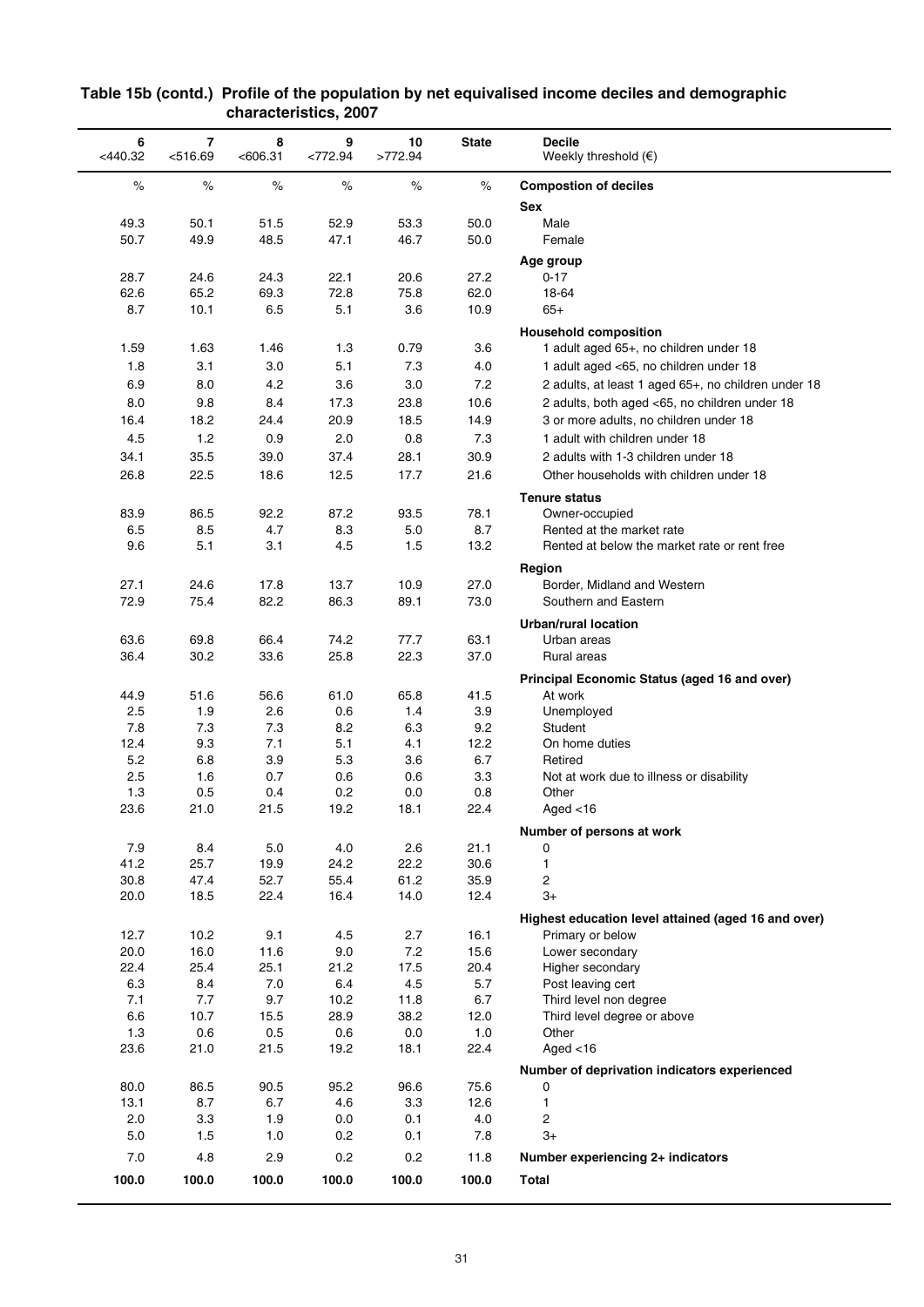# **Table 15c Net equivalised income by decile and demographic characteristics, 2007**

| <b>Decile</b><br>Weekly threshold $(\epsilon)$                            | 1<br>< 198.09 | $\overline{2}$<br>$<$ 240.69 | 3<br>$<$ 278.48 | 4<br>$321.19$ | 5<br>$<$ 379.33 |
|---------------------------------------------------------------------------|---------------|------------------------------|-----------------|---------------|-----------------|
| <b>Distribution across deciles</b>                                        | $\%$          | $\%$                         | $\%$            | $\%$          | $\%$            |
| <b>Sex</b>                                                                |               |                              |                 |               |                 |
| Male                                                                      | 9.4           | 9.9                          | 9.5             | 9.5           | 10.3            |
| Female                                                                    | 10.7          | 10.1                         | 10.4            | 10.5          | 9.7             |
| Age group                                                                 |               |                              |                 |               |                 |
| $0 - 17$                                                                  | 12.6          | 10.1                         | 10.1            | 12.5          | 10.4            |
| 18-64                                                                     | 9.5           | 8.2                          | 7.6             | 8.8           | 10.1            |
| $65+$                                                                     | 6.5           | 20.0                         | 23.3            | 10.4          | 8.5             |
| <b>Household composition</b>                                              |               |                              |                 |               |                 |
| 1 adult aged 65+, no children under 18                                    | 7.0           | 34.9                         | 23.4            | 9.5           | 6.3             |
| 1 adult aged <65, no children under 18                                    | 19.7          | 12.3                         | 4.6             | 5.1           | 7.7             |
| 2 adults, at least 1 aged 65+, no children under 18                       | 5.3           | 13.0                         | 25.0            | 11.4          | 9.5             |
| 2 adults, both aged <65, no children under 18                             | 9.8           | 8.9                          | 5.3             | 5.0           | 7.6             |
| 3 or more adults, no children under 18                                    | 7.6           | 4.2                          | 4.4             | 5.4           | 12.4            |
| 1 adult with children under 18<br>2 adults with 1-3 children under 18     | 27.1<br>7.5   | 14.0                         | 11.0<br>7.6     | 22.3          | 12.8            |
| Other households with children under 18                                   | 10.0          | 8.5<br>9.9                   | 13.0            | 10.0<br>12.0  | 10.1<br>9.6     |
|                                                                           |               |                              |                 |               |                 |
| <b>Tenure status</b>                                                      |               |                              |                 |               |                 |
| Owner-occupied                                                            | 6.3           | 8.2                          | 9.0             | 9.9           | 9.8             |
| Rented at the market rate<br>Rented at below the market rate or rent free | 13.8<br>29.4  | 13.3<br>18.8                 | 12.4<br>14.1    | 10.5<br>10.0  | 12.3<br>9.7     |
|                                                                           |               |                              |                 |               |                 |
| Region                                                                    |               |                              |                 |               |                 |
| Border, Midland and Western                                               | 13.8          | 13.5                         | 12.2            | 13.8          | 11.8            |
| Southern and Eastern                                                      | 8.6           | 8.7                          | 9.2             | 8.6           | 9.3             |
| Urban/rural location                                                      |               |                              |                 |               |                 |
| Urban areas                                                               | 9.4           | 8.2                          | 9.1             | 8.8           | 8.7             |
| Rural areas                                                               | 11.1          | 13.1                         | 11.4            | 12.0          | 12.3            |
| Principal Economic Status (aged 16 and over)                              |               |                              |                 |               |                 |
| At work                                                                   | 3.8           | 4.6                          | 5.8             | 8.0           | 10.4            |
| Unemployed                                                                | 27.1          | 16.1                         | 17.3            | 9.2           | 7.5             |
| Student                                                                   | 17.2          | 10.6                         | 8.6             | 16.1          | 7.6             |
| On home duties<br>Retired                                                 | 14.1<br>8.4   | 18.2<br>16.7                 | 16.0<br>19.1    | 10.3<br>9.8   | 10.3<br>9.0     |
| Not at work due to illness or disability                                  | 21.2          | 25.5                         | 14.4            | 9.9           | 11.0            |
| Other                                                                     | 13.4          | 13.0                         | 25.1            | 16.0          | 3.1             |
| Aged $<$ 16                                                               | 12.1          | 10.1                         | 9.9             | 10.9          | 10.9            |
| Number of persons at work                                                 |               |                              |                 |               |                 |
| 0                                                                         | 27.6          | 25.1                         | 18.2            | 9.5           | 6.5             |
| 1                                                                         | 8.3           | 9.9                          | 11.2            | 14.8          | 12.3            |
| $\overline{\mathbf{c}}$                                                   | 4.3           | 3.5                          | 6.8             | 6.3           | 10.1            |
| $3+$                                                                      | 1.1           | 3.5                          | 2.1             | 9.4           | 10.0            |
| Highest education level attained (aged 16 and over)                       |               |                              |                 |               |                 |
| Primary or below                                                          | 14.9          | 20.6                         | 19.2            | 11.3          | 9.6             |
| Lower secondary                                                           | 12.9          | 11.2                         | 12.6            | 10.5          | 12.1            |
| Higher secondary                                                          | 8.8           | 7.8                          | 7.1             | 12.3          | 9.4             |
| Post leaving cert                                                         | 5.2           | $7.8\,$                      | 8.9             | 9.7           | 11.5            |
| Third level non degree                                                    | 5.4           | 5.8                          | 4.8             | 4.2           | 10.3            |
| Third level degree or above                                               | 2.9           | 1.9                          | 2.8             | 4.4           | 4.9             |
| Other                                                                     | 10.0          | 5.8                          | 9.9             | 18.0          | 25.9            |
| Aged $<$ 16                                                               | 12.1          | 10.1                         | 9.9             | 10.9          | 10.9            |
| Number of deprivation indicators experienced                              |               |                              |                 |               |                 |
| 0                                                                         | 5.9           | 7.9                          | 8.5             | 8.5           | 9.9             |
| 1                                                                         | 17.1          | 11.6                         | 12.1            | 17.6          | 12.6            |
| 2                                                                         | 19.1          | 22.0                         | 19.1            | 9.8           | 11.9            |
| $3+$                                                                      | 34.0          | 21.9                         | 16.5            | 12.3          | 5.6             |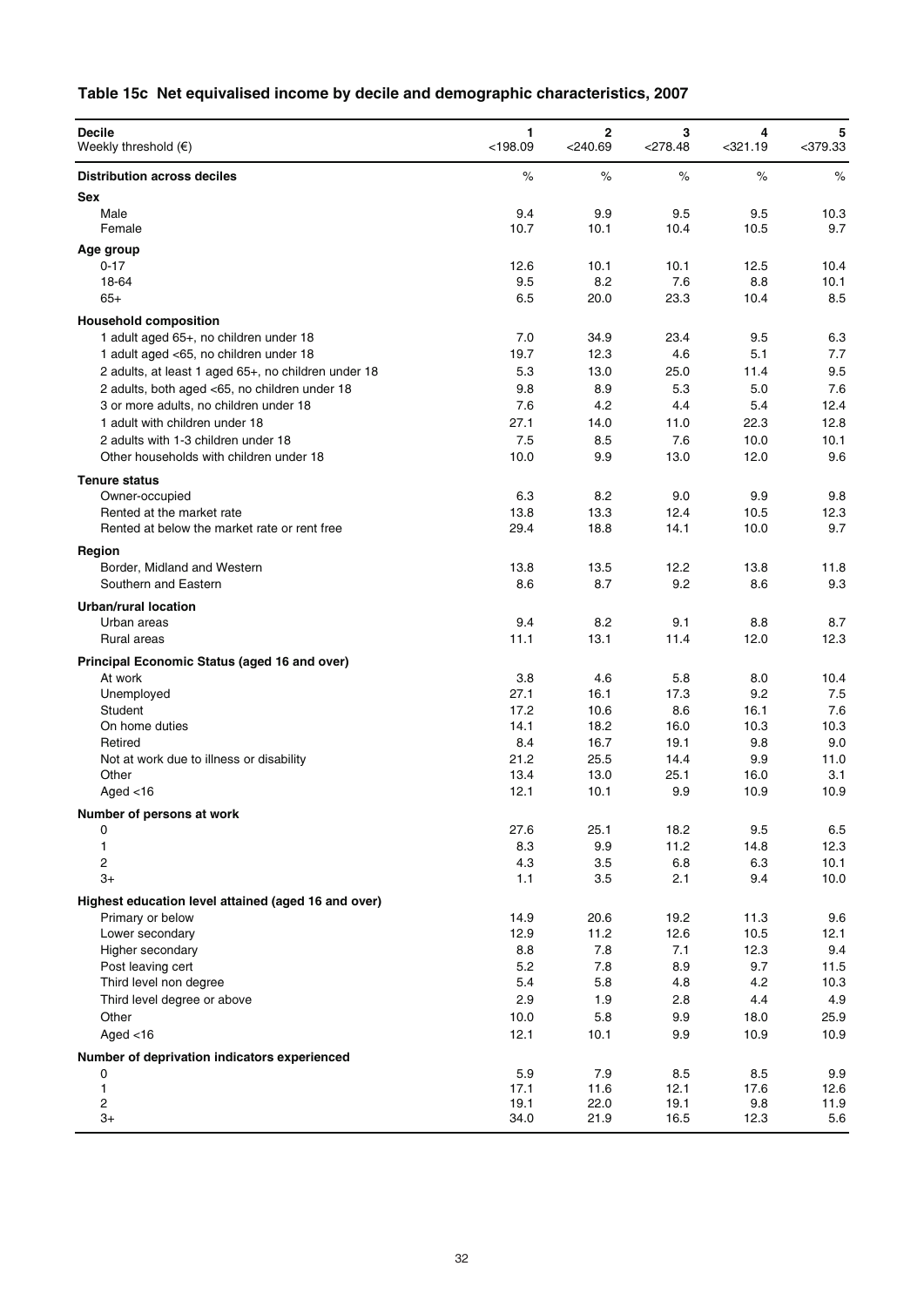| 6<br>$<$ 440.32 | 7<br>< 516.69 | 8<br>< 606.31 | 9<br><772.94 | 10<br>>772.94 | <b>State</b>   | <b>Decile</b><br>Weekly threshold $(\epsilon)$        |
|-----------------|---------------|---------------|--------------|---------------|----------------|-------------------------------------------------------|
| $\%$            | $\%$          | $\%$          | $\%$         | $\%$          | $\%$           | Distribution across deciles (%)<br><b>Sex</b>         |
| 9.9             | 10.0          | 10.3          | 10.5         | 10.7          | 100.0          | Male                                                  |
| 10.2            | 10.0          | 9.7           | 9.4          | 9.3           | 100.0          | Female                                                |
|                 |               |               |              |               |                | Age group                                             |
| 10.6            | 9.1           | 9.0           | 8.1          | 7.6           | 100.0          | $0 - 17$                                              |
| 10.1            | 10.5          | 11.2          | 11.7         | 12.2          | 100.0          | 18-64                                                 |
| 8.0             | 9.3           | 6.0           | 4.7          | 3.3           | 100.0          | $65+$                                                 |
|                 |               |               |              |               |                | <b>Household composition</b>                          |
| 4.5             | 4.6           | 4.1           | 3.6          | 2.2           | 100.0          | 1 adult aged 65+, no children under 18                |
| 4.4             | 7.9           | 7.5           | 12.7         | 18.2          | 100.0          | 1 adult aged <65, no children under 18                |
| 9.6             | 11.2          | 5.9           | 4.9          | 4.2           | 100.0          | 2 adults, at least 1 aged 65+, no children under 18   |
| 7.5             | 9.2           | 7.9           | 16.3         | 22.4          | 100.0          | 2 adults, both aged <65, no children under 18         |
| 11.0            | 12.2          | 16.5          | 14.0         | 12.4          | 100.0          | 3 or more adults, no children under 18                |
| 6.2             | 1.6           | 1.3           | 2.7          | 1.1           | 100.0          | 1 adult with children aged under 18                   |
| 11.1            | 11.5          | 12.7          | 12.1         | 9.1           | 100.0          | 2 adults with 1-3 children under 18                   |
| 12.4            | 10.4          | 8.7           | 5.8          | 8.2           | 100.0          | Other households with children under 18               |
|                 |               |               |              |               |                | <b>Tenure status</b>                                  |
| 10.8            | 11.1          | 11.9          | 11.1         | 12.0          | 100.0          | Owner-occupied                                        |
| 7.4             | 9.7           | 5.4           | 9.5          | 5.7           | 100.0          | Rented at the market rate                             |
| 7.3             | 3.9           | 2.4           | 3.4          | 1.2           | 100.0          | Rented at below the market rate or rent free          |
|                 |               |               |              |               |                | Region                                                |
| 10.0            | 9.1           | 6.6           | 5.1          | 4.0           | 100.0          | Border, Midland and Western                           |
| 10.0            | 10.3          | 11.3          | 11.8         | 12.2          | 100.0          | Southern and Eastern                                  |
|                 |               |               |              |               |                | <b>Urban/rural location</b>                           |
| 10.1            | 11.1          | 10.6          | 11.7         | 12.3          | 100.0          | Urban areas                                           |
| 9.9             | 8.2           | 9.1           | 7.0          | 6.0           | 100.0          | Rural areas                                           |
|                 |               |               |              |               |                | Principal Economic Status (aged 16 and over)          |
| 10.8            | 12.4          | 13.7          | 14.7         | 15.9          | 100.0          | At work                                               |
| 6.3             | 4.9           | 6.6           | 1.5          | 3.7           | 100.0          | Unemployed                                            |
| 8.4<br>10.2     | 7.9<br>7.6    | 7.9<br>5.9    | 8.9<br>4.1   | 6.8<br>3.4    | 100.0<br>100.0 | Student<br>On home duties                             |
| 7.8             | 10.1          | 5.8           | 7.9          | 5.5           | 100.0          | Retired                                               |
| 7.5             | 4.8           | 2.2           | 1.7          | 1.8           | 100.0          | Not at work due to illness or disability              |
| 16.5            | 6.2           | 4.5           | 2.1          | 0.3           | 100.0          | Other                                                 |
| 10.5            | 9.4           | 9.6           | 8.5          | 8.1           | 100.0          | Aged $<$ 16                                           |
|                 |               |               |              |               |                | Number of persons at work                             |
| 3.8             | 4.0           | 2.4           | 1.9          | 1.2           | 100.0          | 0                                                     |
| 13.5            | 8.4           | 6.5           | 7.9          | 7.2           | 100.0          | 1                                                     |
| 8.6             | 13.2          | 14.8          | 15.4         | 17.0          | 100.0          | 2                                                     |
| 16.2            | 14.9          | 18.2          | 13.2         | 11.4          | 100.0          | 3+                                                    |
|                 |               |               |              |               |                | Highest education level attained (aged 16 and over)   |
| 7.9             | 6.3           | 5.7           | 2.8          | 1.7           | 100.0          | Primary or below                                      |
| 12.8            | 10.2          | 7.4           | 5.7          | 4.6           | 100.0          | Lower secondary                                       |
| 11.0            | 12.4          | 12.3          | 10.3         | 8.6           | 100.0          | Higher secondary                                      |
| 11.0            | 14.6          | 12.3          | 11.2         | 7.8           | 100.0          | Post leaving cert                                     |
| 10.6<br>$5.5\,$ | 11.5<br>8.9   | 14.6<br>13.0  | 15.2<br>24.0 | 17.6<br>31.8  | 100.0<br>100.0 | Third level non degree<br>Third level degree or above |
| 13.3            | 6.0           | 4.5           | 6.2          | 0.4           | 100.0          | Other                                                 |
| 10.5            | 9.4           | 9.6           | 8.5          | 8.1           | 100.0          | Aged $<$ 16                                           |
|                 |               |               |              |               |                | Number of deprivation indicators experienced          |
| 10.6            | 11.4          | 12.0          | 12.5         | 12.8          | 100.0          | 0                                                     |
| 10.4            | 6.9           | 5.3           | 3.7          | 2.6           | 100.0          | $\mathbf{1}$                                          |
| 5.0             | 8.2           | 4.7           | 0.1          | 0.1           | 100.0          | 2                                                     |
| 6.3             | 2.0           | 1.2           | 0.2          | 0.1           | 100.0          | $3+$                                                  |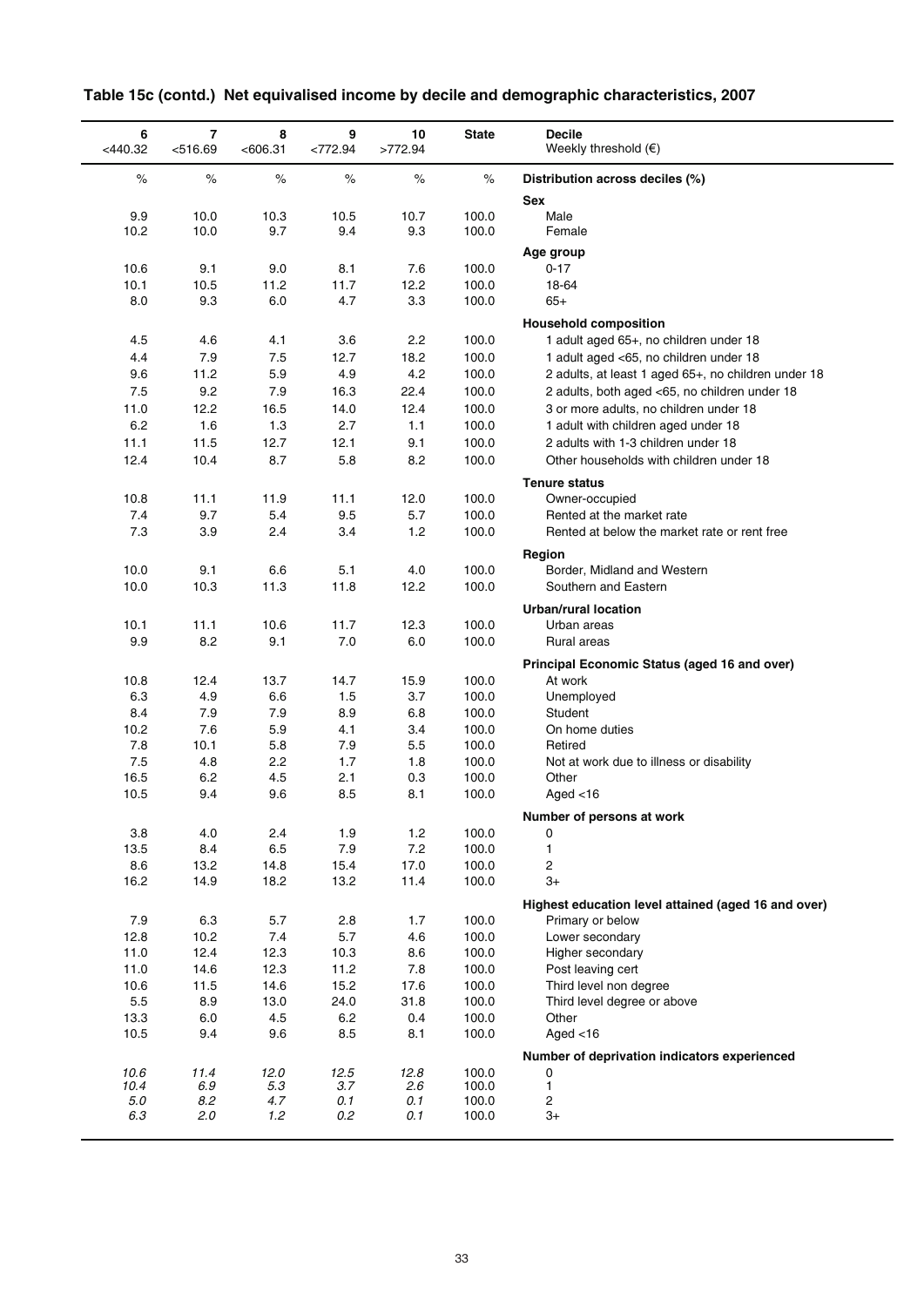| population and composition of net disposable income by poverty status and year | <br> <br>            |
|--------------------------------------------------------------------------------|----------------------|
|                                                                                |                      |
|                                                                                | $\ddot{\phantom{a}}$ |
|                                                                                |                      |
|                                                                                | י<br>י               |
|                                                                                |                      |
|                                                                                |                      |
|                                                                                |                      |
|                                                                                |                      |
|                                                                                |                      |

|                                              |            |                                      |                                      |                                 |                                    |                          |                |                                    | Ψ                                    |
|----------------------------------------------|------------|--------------------------------------|--------------------------------------|---------------------------------|------------------------------------|--------------------------|----------------|------------------------------------|--------------------------------------|
|                                              |            | 2005                                 |                                      |                                 | 2006                               |                          |                | 2007                               |                                      |
|                                              | Population | At risk<br>poverty <sup>1</sup><br>đ | In consistent<br>poverty             | Population                      | At risk<br>of poverty <sup>1</sup> | In consistent<br>poverty | Population     | At risk<br>of poverty <sup>1</sup> | In consistent<br>poverty             |
| Average Weekly Equivalised Income            | Ψ          | Ψ                                    | Ψ                                    | Ψ                               | Ψ                                  | Ψ                        | Ψ              | Ψ                                  | Ψ                                    |
| Direct Income                                |            |                                      |                                      |                                 |                                    |                          |                |                                    |                                      |
| Employee income                              | 275.63     | 35.22                                |                                      | 295.74                          | 39.48                              |                          | 317.70         | 35.7                               | 30.3                                 |
| Employer's social insurance contributions    | 33.13      | 2.91                                 |                                      | 36.63                           | 3.05                               |                          | 36.34          |                                    |                                      |
| Cash benefits or losses from self-employment | 69.08      | 11.56                                | $21.57$<br>$7.57$<br>$2.50$<br>$3.5$ | 74.26                           | 10.99                              | 25.87<br>2.15<br>3.50    | 71.89          | 2.5<br>12.3                        | 2<br>2 2 3 2 3<br>2 3 3 4 3          |
| Other direct income                          | 11.30      | 4.73                                 |                                      | 13.22                           | 4.49                               | 3.28                     | 28.11          | 5.6                                |                                      |
| Total direct income                          | 389.14     | 54.43                                | 28.28                                | 419.85                          | 58.01                              | 34.80                    | 454.03         | 56.1                               |                                      |
| Social Transfers                             |            |                                      |                                      |                                 |                                    |                          |                |                                    |                                      |
| Unemployment benefits                        | 10.25      | 17.61                                | 23.23                                |                                 |                                    | 26.70                    | 15.40          |                                    | 37.9                                 |
| Old-age benefits                             | 35.58      | 19.62                                | 10.16                                |                                 |                                    | 6.05                     | 40.38          | 0. 0. 0.<br>27 15.6<br>45.4        | 0.6                                  |
| Family/children related allowances           | 25.15      | 38.48                                | 54.44                                |                                 | $19.97$<br>$16.29$<br>$46.77$      | 67.20                    | 33.43          |                                    | 65.9                                 |
| Housing allowances                           | 3.83       | 4.82                                 | 6.89                                 | $1.9698$<br>$1.9698$<br>$2.969$ | 3.81                               | 5.06                     | 4.24           | 5.4                                | 5.9                                  |
| Other social transfers                       | 14.30      | 22.64                                | 25.38                                | 14.55                           | 24.67                              | 28.26                    | 17.33          | 27.5                               | 30.3                                 |
| Total social transfers                       | 89.11      | 103.17                               | 120.09                               | 94.48                           | 111.51                             | 133.27                   | 110.77         | 127.7                              | 149.1                                |
| <b>Gross Income</b>                          | 478.25     | 157.59                               | 148.37                               | 514.32                          | 169.52                             | 168.07                   | 564.80         | 183.7                              | 186.8                                |
| Tax and Social Contributions                 |            |                                      |                                      |                                 |                                    |                          |                |                                    |                                      |
| Tax on income and social contributions       | 62.50      | 3.91                                 | 1.22                                 | 66.54                           |                                    |                          |                |                                    |                                      |
| Employer's social insurance contributions    | 33.13      | 2.91                                 | 1.61                                 | 36.63                           | 55<br>258<br>25                    | $7.15$<br>2.15           | 72.66<br>36.34 |                                    | 1 0 4 <b>10</b><br>1 0 1 1 <b>10</b> |
| Regular inter-household cash transfers paid  | 3.77       | 4.33                                 | 1.38                                 | 4.31                            |                                    | 3.64<br>7.77             | 3.33           |                                    |                                      |
| Total Tax and Social Contributions           | 99.40      | 11.15                                | 4.21                                 | 107.49                          | 9.51                               |                          | 112.33         |                                    |                                      |
| Net Disposable Income                        | 378.85     | 146.44                               | 144.16                               | 406.84                          | 160.01                             | 160.30                   | 452.47         | 177.0                              | 181.3                                |
|                                              |            |                                      |                                      |                                 |                                    |                          |                |                                    |                                      |

<sup>1</sup> Including all social transfers, 60% median income threshold. Including all social transfers, 60% median income threshold.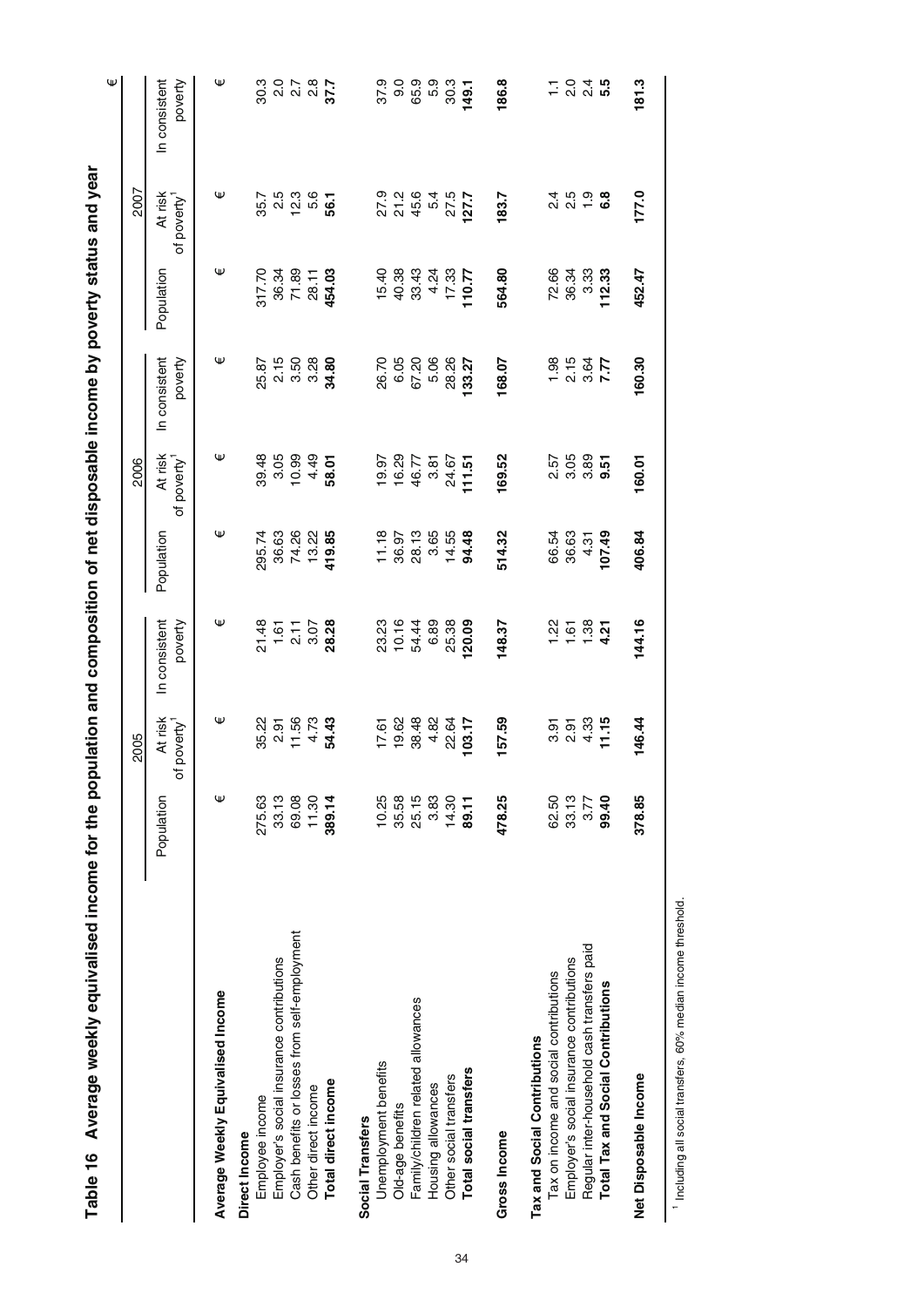| Š<br>S                                           |
|--------------------------------------------------|
| $\sim$ ctchs                                     |
| nambay CD enabolis Elli mambay                   |
|                                                  |
| <b>ディスクロー コーランド コーランド</b>                        |
|                                                  |
| こうきょう ちょう りょうりょう                                 |
|                                                  |
|                                                  |
| <b>TELL AGENCY</b>                               |
|                                                  |
| <b>Display in Marson</b><br>$\ddot{\phantom{a}}$ |
| כאפ   פוטס                                       |
|                                                  |
|                                                  |
|                                                  |
|                                                  |
|                                                  |

At risk of poverty rate (Equivalised total disposable income)

At risk of poverty rate (Equivalised total disposable income)

| c |
|---|
|   |
|   |
|   |
|   |
|   |
|   |
|   |
| ĭ |
|   |
|   |

|                                                                                |                                   | (60% median income threshold)                                                      |                                   |                                                              |                                   |                                       |                     |                                                            |
|--------------------------------------------------------------------------------|-----------------------------------|------------------------------------------------------------------------------------|-----------------------------------|--------------------------------------------------------------|-----------------------------------|---------------------------------------|---------------------|------------------------------------------------------------|
| Region                                                                         | social transfers<br>Including all | but excluding all other<br>Including old-age<br>social transfers<br>and survivors' | social transfers<br>Excluding all | Social transfers<br>Poverty Rate after<br>In work at risk of | ratio<br>replacement<br>Aggregate | risk of<br>poverty gap<br>Relative at | Gini<br>coefficient | (income quintile<br>distribution<br>share ratio)<br>Income |
| EU-25                                                                          | ဖ                                 | 88                                                                                 | $\frac{3}{2}$                     | $\infty$                                                     | $\overline{5}$                    | ଧ୍ୟ                                   | 8                   | 4.8                                                        |
| EU-15                                                                          | $\frac{6}{5}$                     | $\frac{8}{2}$                                                                      | $\frac{3}{4}$                     | $\overline{ }$                                               | 0.50                              | $\mathcal{S}$                         | 29                  | 4.7                                                        |
| Eurozone <sup>2</sup>                                                          | $\frac{6}{5}$                     | 25                                                                                 | 43                                | $\overline{ }$                                               | $\overline{5}$<br>ö               | ଧ୍ୟ                                   | 29                  | 4.7                                                        |
| Belgium                                                                        | Ю                                 | 22                                                                                 | $\frac{4}{3}$                     | ⅎ                                                            | 0.42                              | င္                                    | $\frac{8}{2}$       | N<br>4                                                     |
| Czech Republic                                                                 | ₽                                 |                                                                                    | 89                                | ო                                                            | 0.52                              | $\ddot{ }$                            | 25                  | rö<br>ო                                                    |
| Denmark                                                                        | 으                                 | 28                                                                                 | 57                                | ↴                                                            | 0.37                              | $\ddot{ }$                            | $\overline{2}$      | ч<br>က                                                     |
| Germany                                                                        | <u>ო</u>                          | 26                                                                                 | $\frac{6}{5}$                     | ဖ                                                            | 0.46                              | 20                                    | 27                  | 4                                                          |
| Estonia                                                                        | $\frac{8}{1}$                     | 88 24                                                                              | 38                                | ∞                                                            | 0.49                              | 22                                    | 33                  | rO                                                         |
| Greece                                                                         | $\overline{\mathcal{S}}$          |                                                                                    | $\overline{a}$                    | $\vec{a}$                                                    | 0.49                              | 26                                    | 34                  | ဖ                                                          |
| Spain                                                                          | 20                                |                                                                                    | 89                                | $\frac{1}{2}$                                                | 0.48                              | 88                                    | $\overline{5}$      | ო<br>5                                                     |
| France                                                                         | $\frac{1}{2}$                     |                                                                                    | $\ddot{4}$                        | ဖ                                                            | 0.58                              | $\frac{6}{1}$                         | 27                  | o<br>4                                                     |
| Ireland                                                                        | $\frac{8}{16}$                    |                                                                                    | $\overline{a}$                    | ဖ                                                            | 0.35                              | $\frac{6}{1}$                         | 32                  | စာ<br>4                                                    |
| taly                                                                           | 20                                |                                                                                    | $\frac{3}{4}$                     | ∘                                                            | 0.58                              | $\overline{5}$                        | 32                  | ю<br>5                                                     |
| Cyprus                                                                         | $\frac{6}{1}$                     | <b>នួន</b> ដូន និង                                                                 | 29                                | $\overline{ }$                                               | 0.28                              | $\frac{6}{1}$                         | 29                  | ო<br>4                                                     |
| Latvia                                                                         | 23                                |                                                                                    | $\overline{a}$                    | Ξ                                                            | 0.49                              | 25                                    | 39                  | 7.9                                                        |
| <b>ithuania</b>                                                                | 20                                |                                                                                    | $\frac{4}{3}$                     | $\frac{1}{2}$                                                | 0.44                              | 29                                    | 35                  | 6.3                                                        |
| uxembourg                                                                      | $\frac{4}{4}$                     |                                                                                    | $\frac{1}{4}$                     | $\overline{C}$                                               | 0.65                              | $\frac{6}{1}$                         | 28                  | 4.2                                                        |
| Hungary                                                                        | 16                                |                                                                                    | $\overline{6}$                    | $\overline{ }$                                               | 0.54                              | $\overline{4}$                        | 33                  | 5.5                                                        |
| Malta                                                                          | $\frac{4}{7}$                     | ន ដ ដ ង                                                                            | 33                                | 4                                                            | 0.48                              | ٥Ţ                                    | 27                  | 4.0                                                        |
| Netherlands                                                                    | $\frac{1}{2}$                     |                                                                                    | 36                                | 4                                                            | 0.43                              | $\overline{1}$                        | 88                  | 3.8                                                        |
| Austria                                                                        | ှာ                                |                                                                                    | $\frac{3}{4}$                     | ဖ                                                            | 0.65                              | $\frac{15}{1}$                        | 25                  | $\overline{3.7}$                                           |
| Poland                                                                         | $\overline{9}$                    |                                                                                    | \$                                | ო                                                            | 0.59                              | 25                                    | 33                  | 5.6                                                        |
| Portugal                                                                       | $\frac{\infty}{2}$                | <b>89</b><br>89                                                                    | $\frac{1}{2}$                     | Ξ                                                            | 0.59                              | $\mathbb{S}^2$                        | 38                  | 6.8                                                        |
| Slovenia                                                                       | $\frac{1}{2}$                     | $\overline{6}$                                                                     | $\frac{4}{3}$                     | Ю                                                            | 0.41                              | $\frac{6}{1}$                         | $\overline{24}$     | 3.4                                                        |
| Slovak Republic                                                                | $\frac{1}{2}$                     | 20                                                                                 | 8                                 | ဖ                                                            | 0.57                              | 20                                    | 28                  | 4.0                                                        |
| Finland                                                                        | $\frac{3}{2}$                     | 29                                                                                 | $\frac{4}{3}$                     | 4                                                            | 0.47                              | $\frac{1}{4}$                         | 26                  | 3.6                                                        |
| Sweden                                                                         |                                   | 29                                                                                 | 42                                | ∼                                                            | 0.60                              | ଧ୍ୟ                                   | র                   | 3.5                                                        |
| United Kingdom                                                                 | $\frac{6}{5}$                     | 8                                                                                  | $\frac{2}{3}$                     | $\infty$                                                     | 0.44                              | ಔ                                     | 3                   | 4<br>LO                                                    |
| Source: Eurostat and Survey on Income and Living Conditions (SILC) in Ireland. |                                   |                                                                                    |                                   |                                                              |                                   |                                       |                     |                                                            |

Note: 1 Trends in some member states may be affected by changes in methodology. Note: <sup>1</sup> Trends in some member states may be affected by changes in methodology.<br><sup>2</sup> Eurozone consists of EU15 states with the exceptions of Denmark, Sweden and United Kingdom. Eurozone consists of EU15 states with the exceptions of Denmark, Sweden and United Kingdom.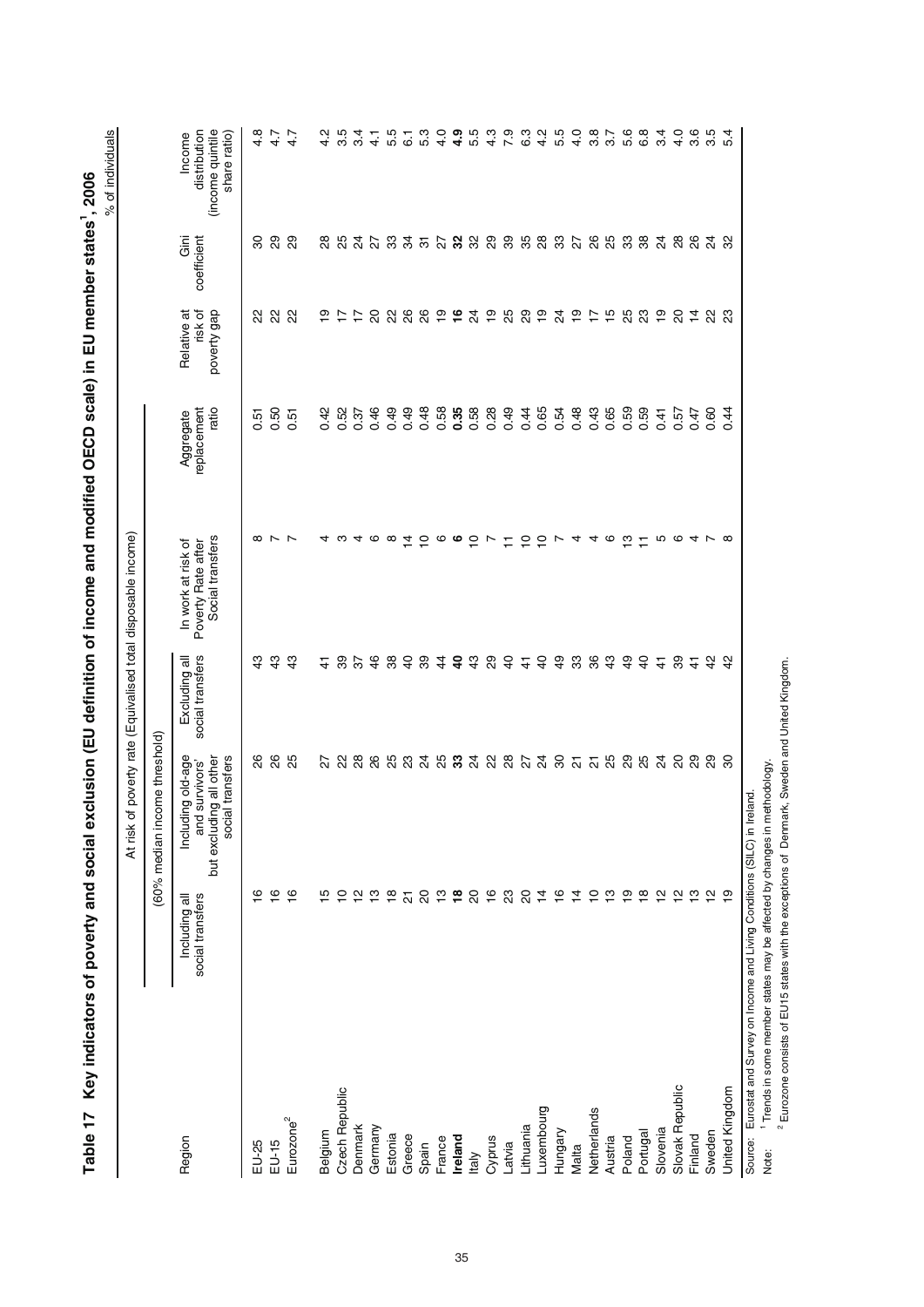### **Table 18 Profile of the population at risk of poverty1 and in consistent poverty by year and demographic characteristics of the head of household**

|                                                                |            |                          |                       |               |                          |                       |               |                          | % of households             |
|----------------------------------------------------------------|------------|--------------------------|-----------------------|---------------|--------------------------|-----------------------|---------------|--------------------------|-----------------------------|
|                                                                |            | 2005                     |                       |               | 2006                     |                       |               | 2007                     |                             |
|                                                                | Population | At<br>risk of<br>poverty | consistent<br>poverty | In Population | At<br>risk of<br>poverty | consistent<br>poverty | In Population | At<br>risk of<br>poverty | In<br>consistent<br>poverty |
| <b>State</b>                                                   | 100.0      | 100.0                    | 100.0                 | 100.0         | 100.0                    | 100.0                 | 100.0         | 100.0                    | 100.0                       |
| Sex (head of household)                                        |            |                          |                       |               |                          |                       |               |                          |                             |
| Male                                                           | 63.1       | 59.0                     | 47.4                  | 62.7          | 52.5                     | 39.2                  | 61.9          | 53.2                     | 50.3                        |
| Female                                                         | 37.0       | 41.1                     | 52.6                  | 37.3          | 47.5                     | 60.9                  | 38.1          | 46.8                     | 49.7                        |
| Age group (head of household)                                  |            |                          |                       |               |                          |                       |               |                          |                             |
| 18-64                                                          | 85.6       | 85.8                     | 94.0                  | 85.5          | 89.3                     | 95.4                  | 85.9          | 86.4                     | 94.8                        |
| $65+$                                                          | 14.4       | 14.2                     | 6.0                   | 14.5          | 10.7                     | 4.6                   | 14.1          | 13.6                     | 5.2                         |
| <b>Principal Economic Status</b>                               |            |                          |                       |               |                          |                       |               |                          |                             |
| (head of household)                                            |            |                          |                       |               |                          |                       |               |                          |                             |
| At work                                                        | 61.4       | 31.1                     | 23.1                  | 62.5          | 29.5                     | 21.2                  | 63.7          | 31.3                     | 25.2                        |
| Unemployed                                                     | 4.3        | 13.1                     | 18.5                  | 4.1           | 14.7                     | 19.2                  | 4.3           | 12.3                     | 12.5                        |
| Student                                                        | 1.7        | 4.8                      | 4.8                   | 1.5           | 4.6                      | 3.4                   | 1.8           | 5.1                      | 7.5                         |
| Home duties                                                    | 16.1       | 25.4                     | 33.8                  | 16.6          | 30.7                     | 38.4                  | 15.1          | 28.7                     | 32.6                        |
| Retired                                                        | 10.7       | 11.4                     | 3.6                   | 10.4          | 8.5                      | 4.1                   | 10.4          | 10.9                     | 3.4                         |
| Not at work due to illness or disability                       | 5.1        | 12.6                     | 14.1                  | 4.4           | 11.5                     | 12.4                  | 4.3           | 11.2                     | 18.3                        |
| Other                                                          | 0.7        | 1.7                      | 2.2                   | 0.6           | 0.7                      | 1.4                   | 0.4           | 0.4                      | 0.6                         |
| <b>Highest education level attained</b><br>(head of household) |            |                          |                       |               |                          |                       |               |                          |                             |
| Primary or below                                               | 28.1       | 44.9                     | 46.0                  | 25.5          | 40.5                     | 43.4                  | 24.6          | 38.9                     | 42.4                        |
| Lower secondary                                                | 20.5       | 25.2                     | 28.3                  | 20.7          | 24.6                     | 25.2                  | 20.9          | 27.4                     | 29.6                        |
| Higher secondary                                               | 18.6       | 15.9                     | 9.3                   | 19.1          | 16.1                     | 14.8                  | 19.5          | 17.3                     | 17.0                        |
| Post leaving cert                                              | 8.8        | 5.0                      | 5.4                   | 9.0           | 4.5                      | 4.9                   | 8.3           | 4.9                      | 4.3                         |
| Third level non degree                                         | 8.1        | 3.6                      | 4.6                   | 8.4           | 7.1                      | 3.8                   | 9.2           | 5.9                      | 1.8                         |
| Third level degree or above                                    | 15.2       | 4.1                      | 4.1                   | 15.9          | 4.2                      | 4.7                   | 16.1          | 4.1                      | 3.1                         |
| Other                                                          | 0.7        | 1.4                      | 2.2                   | 1.4           | 3.1                      | 3.0                   | 1.5           | 1.6                      | 1.8                         |

<sup>1</sup> Including all social transfers, 60% median income threshold.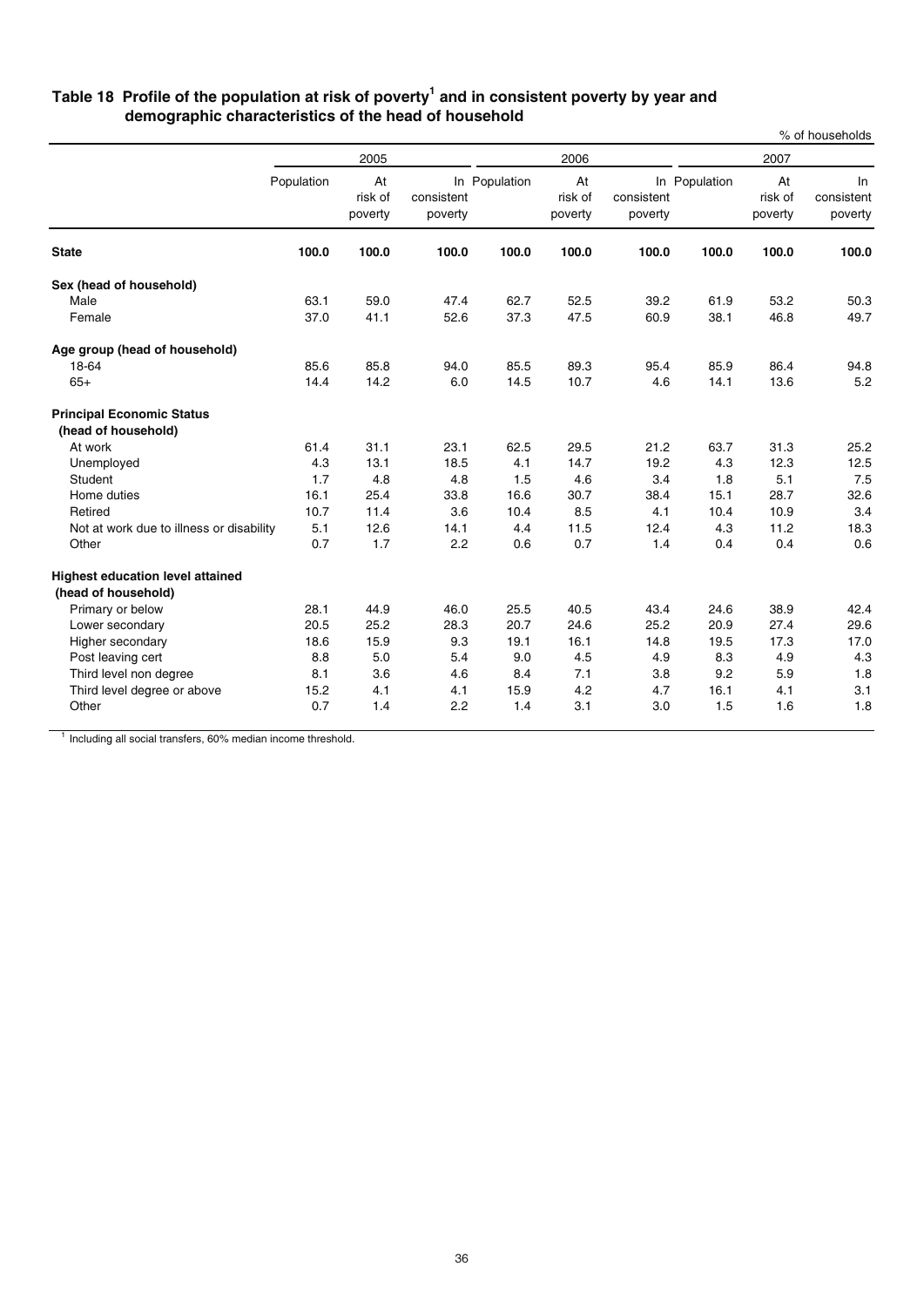| J                                                                        |
|--------------------------------------------------------------------------|
|                                                                          |
| ;<br>;                                                                   |
| i<br>i<br>Seise<br> <br> <br> <br> <br>                                  |
|                                                                          |
|                                                                          |
| )<br>)<br>)<br>)                                                         |
| <b>A SEARCH ARTICLES START TO CONTRACT</b><br>)<br>)<br>)<br>)<br>)<br>) |
|                                                                          |
|                                                                          |
| $\mathbf{r}$                                                             |

|                                                                                         |                                                                         | 2006                                       |                               |                                                                         | 2007                                       |                               |
|-----------------------------------------------------------------------------------------|-------------------------------------------------------------------------|--------------------------------------------|-------------------------------|-------------------------------------------------------------------------|--------------------------------------------|-------------------------------|
|                                                                                         | income<br>social transfers<br>Average<br>annual<br>after<br>equivalised | At risk of<br>poverty<br>rate <sup>1</sup> | rate<br>Consistent<br>poverty | income<br>Average<br>social transfers<br>annual<br>after<br>equivalised | poverty<br>At risk of<br>rate <sup>1</sup> | rate<br>Consistent<br>poverty |
| Total population                                                                        | Ψ                                                                       | ್ನೆ                                        | ৯ৎ                            | Ψ                                                                       | ್ನೆ                                        | $\delta$                      |
| Medical card<br>$\frac{68}{10}$                                                         | 12,972<br>25,146                                                        | 36.8<br>7.6                                | 16.9<br>2.2                   | 14,956<br>27,907                                                        | 34.4<br>7.9                                | 15.5<br>1.3                   |
| Private medical insurance<br>yes<br>No                                                  | 27,577<br>15,562                                                        | 4.3<br>28.3                                | $0.8$<br>12.4                 | 31,056<br>16,985                                                        | $4.9$<br>27.1                              | 0.1<br>10.6                   |
| Covered by either medical card<br>or private medical insurance<br>yes<br>No             | 21,805<br>19,453                                                        | 17.8<br>14.6                               | $7.7$<br>4.7                  | 24,602<br>20,404                                                        | 17.5<br>14.6                               | 7.2<br>2.6                    |
| Chronic illness or health problem<br>Population aged 16 years and over<br>$\frac{8}{5}$ | 18,032<br>22,985                                                        | 20.9<br>14.4                               | 8.7<br>4.7                    | 20,367<br>24,898                                                        | 22.0<br>14.1                               | 8.5<br>4.1                    |
| Limited activity<br>Strongly limited<br>Limited<br>Not limited                          | 15,472<br>17,287<br>22,937                                              | 27.5<br>21.7<br>14.3                       | 12.8<br>$10.2$<br>4.5         | $\frac{17,152}{18,813}$<br>25,030                                       | 27.9<br>24.9<br>13.8                       | 8.9<br>4.0<br>13.1            |
| Bad/very bad<br><b>Health Status<br/>Very good<br/>Good<br/>Fair</b>                    | 20,528<br>16,965<br>24,580<br>14,085                                    | 13.8<br>$15.1$<br>22.4<br>33.9             | 16.9                          | 26,798<br>22,755<br>17,337<br>16,527                                    | 1567.3<br>557.3                            | sid<br>Sidisi<br>Sidisi       |
| $\frac{8}{29}$<br>Smoker                                                                | 19,900<br>22,349                                                        | 21.0<br>14.4                               | $7.2$<br>3.9                  | 21,348<br>24,566                                                        | 19.4<br>15.0                               | 84<br>4.1                     |

 $^1$  Including all social transfers, 60% median income threshold. Including all social transfers, 60% median income threshold.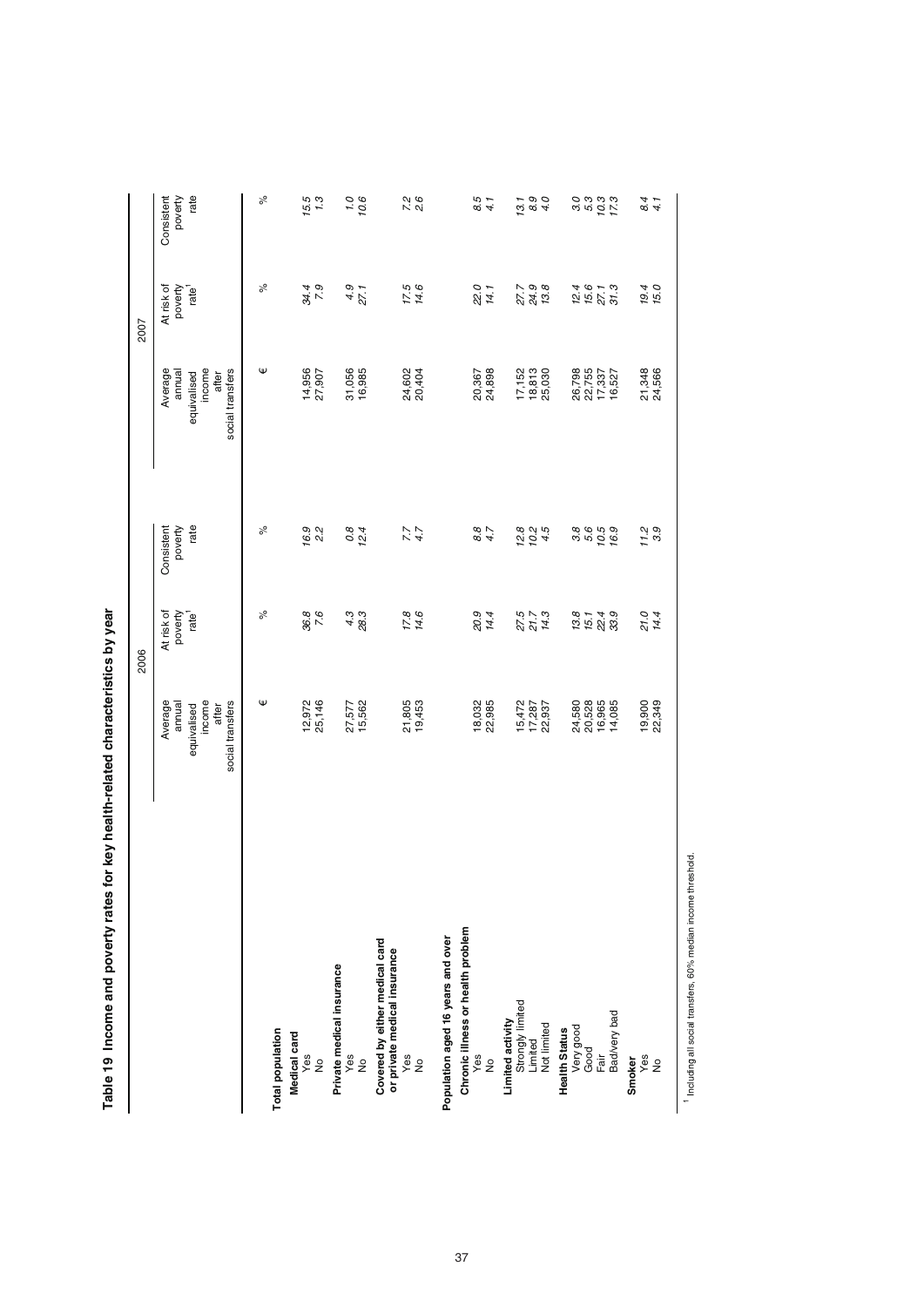# **Annex**

# **Table A1 Average income measures by year, by national and EU definition<sup>1</sup>**

|                                                                                                                                     |        |                  |        | €                |
|-------------------------------------------------------------------------------------------------------------------------------------|--------|------------------|--------|------------------|
|                                                                                                                                     |        | <b>SILC 2006</b> |        | <b>SILC 2007</b> |
|                                                                                                                                     | Annual | Weekly           | Annual | Weekly           |
| National income definition                                                                                                          |        |                  |        |                  |
| Total gross household income                                                                                                        | 55,075 | 1,055.48         | 59,820 | 1,146.42         |
| Total disposable household income                                                                                                   | 43,646 | 836.44           | 47,988 | 919.66           |
| National income definition, national equivalence scale                                                                              |        |                  |        |                  |
| Equivalised total disposable household income                                                                                       | 21,229 | 406.84           | 23,610 | 452.47           |
| Equivalised total disposable household income including old-age<br>and survivors' benefits but excluding all other social transfers | 18,353 | 351.73           | 20,113 | 385.46           |
| Equivalised total disposable household income excluding<br>all social transfers                                                     | 16,338 | 313.12           | 17,897 | 342.99           |
| Eurostat income definition                                                                                                          |        |                  |        |                  |
| Total gross household income                                                                                                        | 51,027 | 977.90           | 55,748 | 1,068.38         |
| Total disposable household income<br>Eurostat income definition, modified OECD scale                                                | 42,446 | 813.45           | 46,734 | 895.62           |
| Equivalised total disposable household income                                                                                       | 23,360 | 447.68           | 25,989 | 498.07           |
| Equivalised total disposable household income including old-age<br>and survivors' benefits but excluding all other social transfers | 20,132 | 385.81           | 22,056 | 422.69           |
| Equivalised total disposable household income excluding<br>all social transfers                                                     | 17,999 | 344.94           | 19,708 | 377.68           |

 $1$  Gross and disposable household income is averaged over households, while equivalised income is averaged over individuals.

# **Table A2 At risk of poverty thresholds by year**

|                                                                              |                  |        |                  | €      |
|------------------------------------------------------------------------------|------------------|--------|------------------|--------|
|                                                                              | <b>SILC 2006</b> |        | <b>SILC 2007</b> |        |
|                                                                              | Annual           | Weekly | Annual           | Weekly |
| National income definition, alternative national scale<br>At risk of poverty |                  |        |                  |        |
| 40% of median income                                                         | 7.044            | 134.99 | 7.927            | 151.91 |
| 50% of median income                                                         | 8,805            | 168.74 | 9,908            | 189.88 |
| 60% of median income                                                         | 10,566           | 202.49 | 11,890           | 227.86 |
| 70% of median income                                                         | 12,327           | 236.24 | 13,871           | 265.84 |
| Illustrative values (60% level)<br>1 adult, no children                      | 10,566           | 202.49 | 11,890           | 227.86 |
| 2 adults, 2 children                                                         | 24,513           | 469.77 | 27.584           | 528.64 |
| Eurostat income definition, modified OECD scale<br>At risk of poverty        |                  |        |                  |        |
| 40% of median income                                                         | 7,872            | 150.86 | 8.787            | 168.39 |
| 50% of median income                                                         | 9,840            | 188.58 | 10,983           | 210.49 |
| 60% of median income                                                         | 11,808           | 226.29 | 13,180           | 252.59 |
| 70% of median income                                                         | 13,776           | 264.01 | 15,377           | 294.69 |
| Illustrative values (60% level)<br>1 adult, no children                      | 11,808           | 226.29 | 13,180           | 252.59 |
| 2 adults, 2 children                                                         | 24,796           | 475.20 | 27,678           | 530.43 |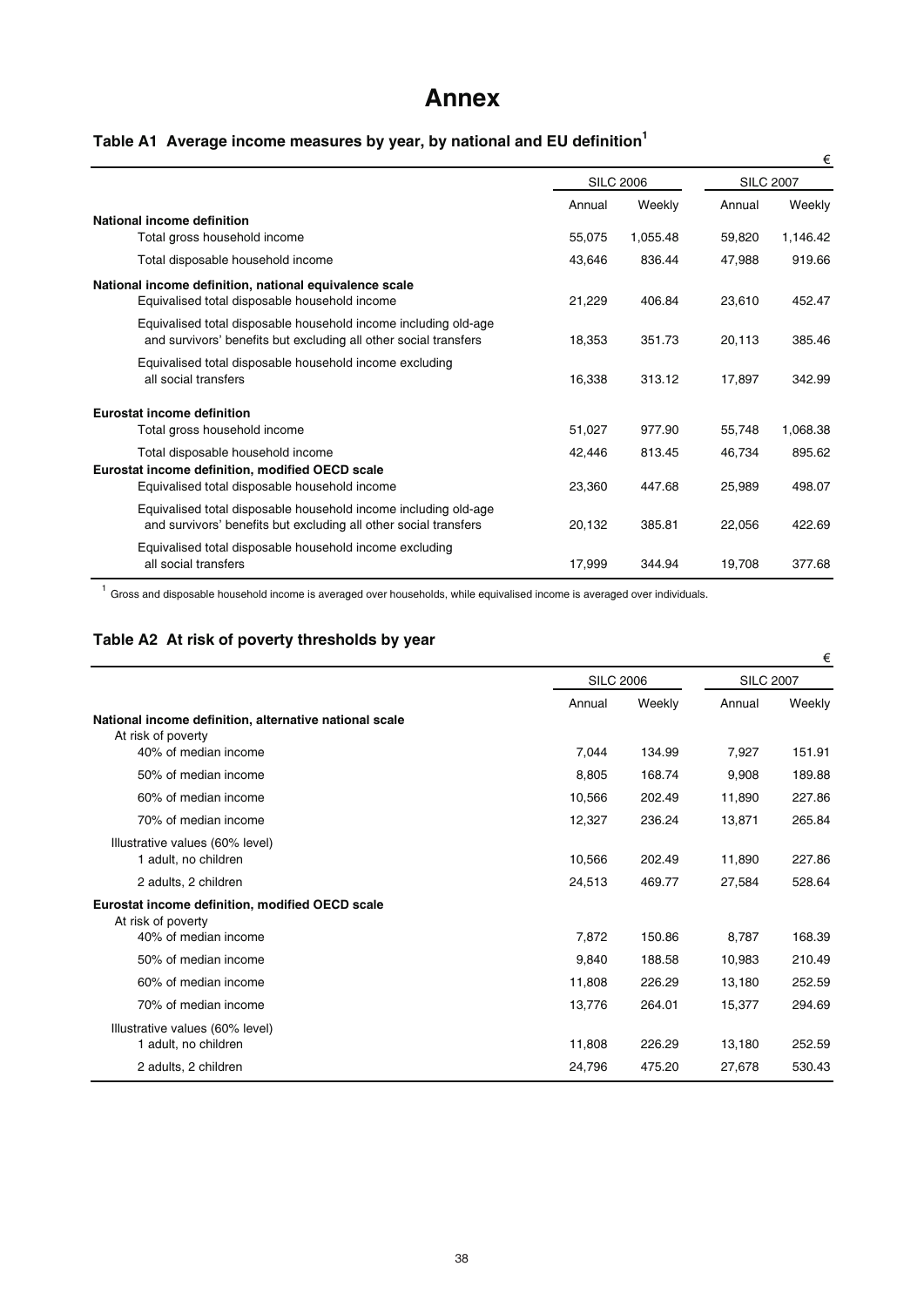|                                                    |                      |                       |                          |                     |                |                |                           |                  | % of individuals |
|----------------------------------------------------|----------------------|-----------------------|--------------------------|---------------------|----------------|----------------|---------------------------|------------------|------------------|
| Deprivation Indicators                             | 1 adult              | 1 adult               | 2 adults,                | 2 adults            | ರ<br>೧         | adult,         | 2 adults                  | Other            | Total            |
|                                                    | ed 65+,<br>ලූ        | aged <65,             | at least 1               | both aged           | more adults,   | with           | with                      | households       | households       |
|                                                    | children<br><u>c</u> | children<br><b>PO</b> | no children<br>aged 65+, | no children<br>-65, | S<br>children  | children       | $\frac{3}{2}$<br>children | children<br>with |                  |
| <b>2006</b>                                        |                      |                       |                          |                     |                |                |                           |                  |                  |
| No substantial meal on at least one day in the     |                      |                       |                          |                     |                |                |                           |                  |                  |
| past two weeks                                     | o.<br>2              | $\overline{6}$ .0     | $\frac{1}{2}$            | 5.7                 | 2.5            | 18.2           | $\frac{34}{3}$            | 2.2              | $\frac{1}{4}$    |
| Without heating at some stage in the past year     | С.З                  | 11.3                  | 33                       | $\overline{2}$      | $\frac{3}{1}$  | <b>29.1</b>    | 4.7                       | $\overline{3}$ . | 5.8              |
| experienced debt problems arising from ordinary    |                      |                       |                          |                     |                |                |                           |                  |                  |
| living expenses                                    | $\frac{0}{2}$        | СЗ                    | ယ္                       | <u>ی</u><br>6       | 5.0            | 33.7           | $\frac{8}{8}$             | 9.9              | 8.8              |
| Unable to afford two pairs of strong shoes         |                      | 5.5                   | ن<br>و                   | $\frac{1}{1}$       | $\frac{0}{1}$  | 9.3            | 8<br>2<br>2<br>2          | $3.\overline{3}$ | $\overline{3}$ . |
| Unable to afford a roast once a week               | 3.5                  | 6.8                   | $\frac{\infty}{\infty}$  | 3.5                 | 3.7            | 17.8           |                           | 4.3              | 4.4              |
| Unable to afford a meal with meat, chicken or fish |                      |                       |                          |                     |                |                |                           |                  |                  |
| every second day                                   | $\frac{1}{4}$        | 4.3                   | $\frac{3}{1}$            | 3.0                 | $\ddot{ }$ .3  | 10.7           | ი<br>1                    | 1.6              | $\frac{4}{2}$    |
| Unable to afford new (not second-hand) clothes     | 51                   | 0.7                   | 3.8                      | $\frac{1}{4}$       | 3.7            | 19.8           | 4.7                       | 4.5              | 5.5              |
| Unable to afford a warm waterproof coat            | 16                   | 3.5                   | $\overline{0}$           | $\frac{6}{1}$       | 1.2            | 7.4            | 2.0                       | $\frac{0}{1}$    | $\overline{2}$   |
| 2007                                               |                      |                       |                          |                     |                |                |                           |                  |                  |
| No substantial meal on at least one day in the     |                      |                       |                          |                     |                |                |                           |                  |                  |
| past two weeks                                     | ვ<br>ვ               | 5.7                   | 2.5                      | 3.8                 | $\ddot{ }$ :   | 11.2           | 2.6                       | 5.0              | 38               |
| Without heating at some stage in the past year     | 3.7                  | 10.9                  | 2.9                      | 5.3                 | 2.7            | 21.4           | 4.4                       | $\overline{6}$   | СÖ               |
| experienced debt problems arising from ordinary    |                      |                       |                          |                     |                |                |                           |                  |                  |
| living expenses                                    | $\frac{6}{1}$        | 4.0                   | r.                       | 5.2                 | $\frac{4}{2}$  | 28.5           | 6.7                       | $\frac{4}{11}$   | 7.8              |
| Unable to afford two pairs of strong shoes         | $\overline{11}$      | 4.7                   | $\frac{15}{1}$           | 2.2                 | $\frac{8}{1}$  | 12.2           | $\frac{3}{1}$             | 3.8              | 3.0              |
| Unable to afford a roast once a week               | $\frac{2}{3}$        | 6.6                   | 2.2                      | တ္<br>Νi            | $\frac{6}{1}$  | 0.9            | 3.5                       | 4.6              | 3.9              |
| Unable to afford a meal with meat, chicken or fish |                      |                       |                          |                     |                |                |                           |                  |                  |
| every second day                                   | $\frac{3}{1}$        | 3.9                   | 0.6                      | $\frac{1}{2}$       | $\frac{4}{1}$  | 8.4            | $\ddot{ }$ :              | $\frac{8}{1}$    | 2.2              |
| Unable to afford new (not second-hand) clothes     | 3.4                  | 10.6                  | 3.2                      | 3.2                 | $\overline{3}$ | 11.8           | 34                        | 7.9              | 5.2              |
| Unable to afford a warm waterproof coat            | $\frac{8}{2}$        | $\frac{6}{2}$         | 들                        | $\overline{\Omega}$ | $\frac{8}{2}$  | $\overline{5}$ | ں<br>-                    | 3.6              | 2.3              |
|                                                    |                      |                       |                          |                     |                |                |                           |                  |                  |

Table A3a Percentage of population reporting deprivation by year and household composition (old list of deprivation indicators) Table A3a Percentage of population reporting deprivation by year and household composition (old list of deprivation indicators)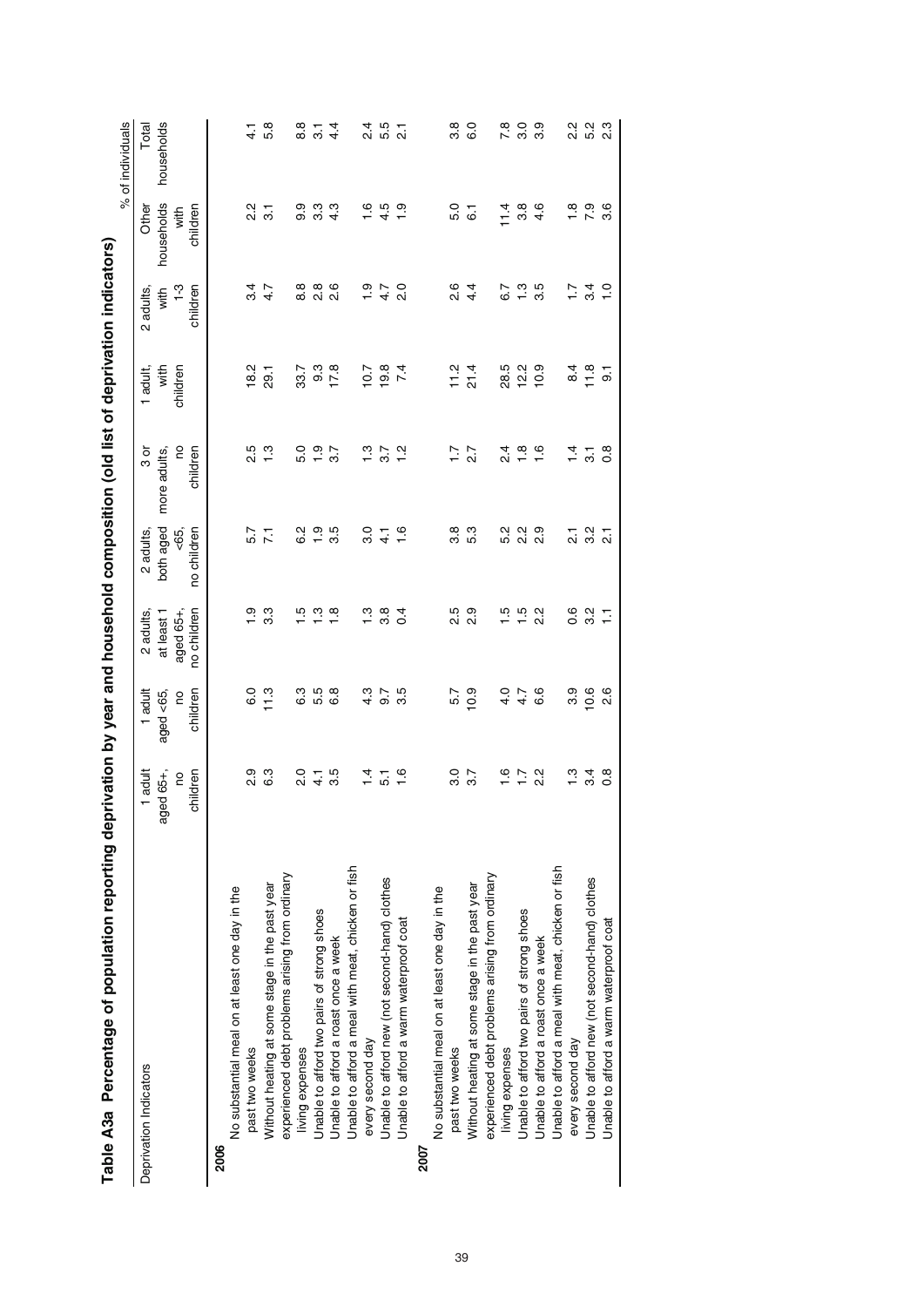| Table A3b Percentage of population at risk of poverty' and reporting deprivation by year and household composition<br>(old list of deprivation indicators) |                                                               |                                             |                                                    |                                              |                                                        |                              |                                               | % of individuals at risk of poverty     |                     |
|------------------------------------------------------------------------------------------------------------------------------------------------------------|---------------------------------------------------------------|---------------------------------------------|----------------------------------------------------|----------------------------------------------|--------------------------------------------------------|------------------------------|-----------------------------------------------|-----------------------------------------|---------------------|
| Deprivation Indicators                                                                                                                                     | adult<br>aged 65+,<br>children<br><b>PO</b><br>$\overline{ }$ | adult<br>aged <65,<br>children<br><b>PO</b> | no children<br>aged 65+,<br>at least 1<br>2 adults | both aged<br>no children<br><65,<br>2 adults | <b>DO</b><br>$\frac{3}{9}$<br>more adults,<br>children | with<br>children<br>1 adult, | $\frac{3}{1}$<br>children<br>2 adults<br>with | households<br>Other<br>childrer<br>with | households<br>Total |
| No substantial meal on at least one day in the<br>2006                                                                                                     |                                                               |                                             |                                                    |                                              |                                                        |                              |                                               |                                         |                     |
| past two weeks                                                                                                                                             | ∞<br>O                                                        | 3.7                                         | o.o                                                | 2.6                                          | 5                                                      | 11.6                         | ب<br>1                                        | 0.6                                     |                     |
| Without heating at some stage in the past year                                                                                                             | 2.0                                                           | 6.6                                         | $\overline{c}$                                     | 3.5                                          | 0.5                                                    | 20.3                         | $1\frac{4}{1}$                                | $\ddot{ }$ :                            | $\frac{8}{2}$       |
| Experienced debt problems arising from ordinary                                                                                                            |                                                               |                                             |                                                    |                                              |                                                        |                              |                                               |                                         |                     |
| living expenses                                                                                                                                            | c.o                                                           | 2.4                                         | $\frac{2}{3}$                                      | $\frac{0}{2}$                                | $\frac{4}{3}$                                          | 19.9                         | 2.3                                           | 3.3                                     | $3\overline{4}$     |
| Unable to afford two pairs of strong shoes                                                                                                                 | $\frac{8}{2}$                                                 | $\frac{8}{2}$                               | $\overline{c}$                                     | $\frac{8}{2}$                                | 0.5                                                    | 6.3                          | $\frac{3}{1}$                                 | $2.\overline{3}$                        | $\frac{6}{1}$       |
| Unable to afford a roast once a week                                                                                                                       | 0.9                                                           | တ<br>က                                      | $0.\overline{3}$                                   | $\ddot{ }$ :                                 | $\overline{2.1}$                                       | 11.5                         | $\overline{0}$ .                              | 2.9                                     | 23                  |
| Unable to afford a meal with meat, chicken or fish                                                                                                         |                                                               |                                             |                                                    |                                              |                                                        |                              |                                               |                                         |                     |
| every second day                                                                                                                                           | c3                                                            | 2.5                                         | $\overline{0}$                                     | $\frac{0}{1}$                                | $\overline{0}$ .3                                      | 7.5                          | $\frac{2}{5}$                                 | Ξ                                       | Ξ                   |
| Unable to afford new (not second-hand) clothes                                                                                                             | $\frac{4}{1}$                                                 | 6.8                                         | $0.\overline{6}$                                   | $\frac{2}{3}$                                | $\frac{1}{4}$                                          | 13.5                         | $\overline{21}$                               | $\frac{8}{2}$                           | 0.9                 |
| Unable to afford a warm waterproof coat                                                                                                                    | $\frac{2}{5}$                                                 | 2.0                                         | $\overline{0}$                                     | $\overline{0}$                               | $\frac{2}{5}$                                          | တ<br>4.                      | o.o                                           | $\frac{0}{1}$                           | $\overline{0}$      |
| 2007                                                                                                                                                       |                                                               |                                             |                                                    |                                              |                                                        |                              |                                               |                                         |                     |
| No substantial meal on at least one day in the                                                                                                             |                                                               |                                             |                                                    |                                              |                                                        |                              |                                               |                                         |                     |
| past two weeks                                                                                                                                             | c.o                                                           | 2.6                                         | 0.6                                                | Ξ                                            | 0.6                                                    | 6.5                          | $\overline{0}$                                | $\overline{1}$                          | $\dot{z}$           |
| Without heating at some stage in the past year                                                                                                             | $\frac{8}{2}$                                                 | 7.5                                         | 0.3                                                | $2.\overline{3}$                             | $0.\overline{8}$                                       | 13.3                         | 1.5                                           | 27                                      | $\overline{2.7}$    |
| Experienced debt problems arising from ordinary                                                                                                            |                                                               |                                             |                                                    |                                              |                                                        |                              |                                               |                                         |                     |
| living expenses                                                                                                                                            | $\frac{2}{3}$                                                 | <u>ာ</u>                                    | $\frac{2}{3}$                                      | ဖ                                            | $0.\overline{3}$                                       | 16.5                         | $\frac{2}{3}$                                 | 3.6                                     | ာ<br>၁              |
| Unable to afford two pairs of strong shoes                                                                                                                 | 0.6                                                           | $\frac{8}{2}$                               | $0.\overline{2}$                                   | Ņ                                            | $\overline{0.7}$                                       | 10.4                         | $\overline{0}$ .7                             | $^{2.4}$                                | $\frac{0}{1}$       |
| Unable to afford a roast once a week                                                                                                                       | $0.\overline{8}$                                              | 3.7                                         | $\overline{c}$                                     | က္                                           | 들                                                      | 8.0                          | $\overline{0}$                                | 2.5                                     | 1.8                 |
| Unable to afford a meal with meat, chicken or fish                                                                                                         |                                                               |                                             |                                                    |                                              |                                                        |                              |                                               |                                         |                     |
| every second day                                                                                                                                           | 0.5                                                           | 3.0                                         | 5                                                  | $\frac{8}{2}$                                | 0.9                                                    | 5.4                          | C.S                                           | $\frac{6}{1}$                           | $\frac{2}{1}$       |
| Unable to afford new (not second-hand) clothes                                                                                                             | 2 <sup>2</sup>                                                | 7.8                                         | $\frac{3}{2}$                                      | $\overline{1}$                               | 2.3                                                    | 5.6                          | $0.\overline{6}$                              | 4.6                                     | 2.5                 |
| Unable to afford a warm waterproof coat                                                                                                                    | 3.0                                                           | တ္                                          | $\overline{c}$                                     | $\circ$                                      | $0.\overline{6}$                                       | 7.9                          | 0.3                                           | 2.3                                     | 1.4                 |
| 1 Including all social transfers, 60% median income threshold                                                                                              |                                                               |                                             |                                                    |                                              |                                                        |                              |                                               |                                         |                     |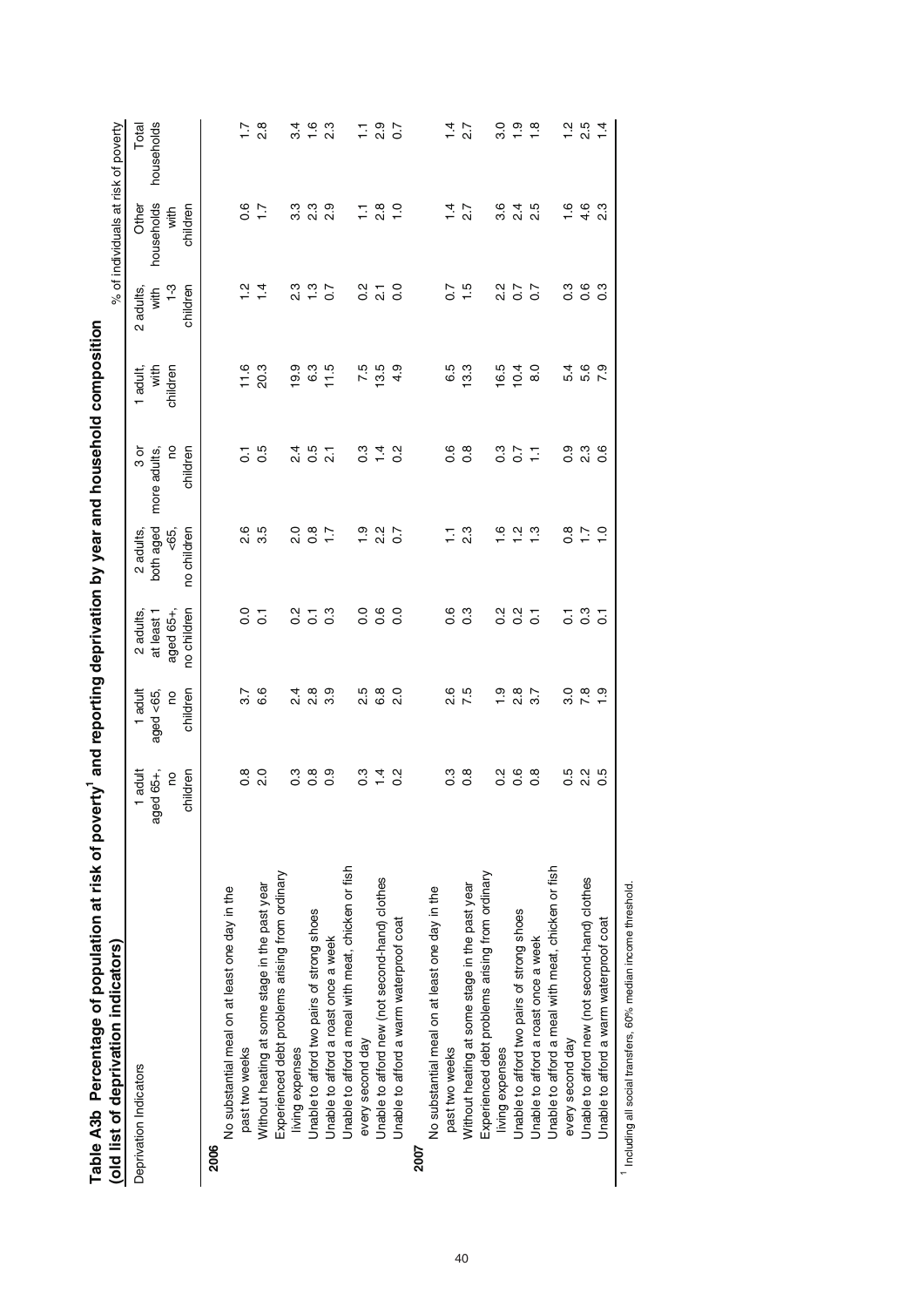| old list of d                  |                           | eprivation indicators)      |                                 |                                                |                                         |                               |                             |                    | % of individuals   |
|--------------------------------|---------------------------|-----------------------------|---------------------------------|------------------------------------------------|-----------------------------------------|-------------------------------|-----------------------------|--------------------|--------------------|
|                                | 1 adult                   | 1 adult                     | 2 adults,                       | 2 adults,                                      | შ<br>თ                                  | 1 adult,                      | 2 adults                    | Other              | Total              |
|                                | aged 65+,                 | aged <65,                   | at least 1                      | both aged more adults,                         |                                         | with                          | with                        | households         | households         |
|                                | e                         | g                           | aged 65+,                       | <65,                                           | g                                       | children                      | $1-3$                       | with               |                    |
|                                | children                  | children                    | no children                     | no children                                    | children                                |                               | children                    | children           |                    |
| Number of deprivation          |                           |                             |                                 |                                                |                                         |                               |                             |                    |                    |
| indicators experienced         |                           |                             |                                 |                                                |                                         |                               |                             |                    |                    |
| 2006                           |                           |                             |                                 |                                                |                                         |                               |                             |                    |                    |
|                                |                           |                             |                                 |                                                |                                         |                               |                             |                    |                    |
|                                |                           |                             |                                 |                                                |                                         |                               |                             |                    |                    |
|                                | 33.7<br>10.8<br>3.0       | k<br>0 0 0 0 0<br>0 0 0 0 0 | 0 0 1 0 0<br>0 0 1 0<br>0 0 1 0 | စ္တိုင္ ေ<br>စိတ္ထိ ယို <del>၂</del><br>ထို    | (co co co co<br>co co co co<br>co co co | 4 2 3 4<br>4 2 5 4<br>4 2 5 7 | 8<br>8 9 9 9 4<br>9 9 9 9 9 | 2<br>2011<br>2022  | 50<br>2004<br>2012 |
| $\dot{\tilde{5}}$              | 2.6                       |                             |                                 |                                                |                                         |                               |                             |                    |                    |
| Total                          | 100.0                     | 100.0                       | 100.0                           | 100.0                                          | 100.0                                   | 100.0                         | $\overline{8}$              | $\overline{00}$    | 100.0              |
| 2007                           |                           |                             |                                 |                                                |                                         |                               |                             |                    |                    |
|                                |                           |                             |                                 |                                                |                                         |                               |                             |                    |                    |
|                                | 8<br>19<br>19<br>19<br>19 | 701<br>1011<br>1011         |                                 | $\frac{3}{2}$ / $\frac{1}{2}$<br>$\frac{3}{2}$ | 0.8777                                  | 5<br>6 2 9 9 9<br>5 9 9 9     | 8 1 1 9 1<br>8 1 0 1 1      | လ္ပံုး<br>လံထွက္ပံ |                    |
| $\alpha$ $\stackrel{+}{\circ}$ |                           |                             |                                 |                                                |                                         |                               |                             |                    |                    |
|                                | 0.9                       |                             | $\frac{8}{1}$                   | 3.4                                            |                                         |                               |                             |                    |                    |
| Total                          | 100.0                     | 100.0                       | 100.0                           | 100.0                                          | 100.0                                   | 100.0                         | 100.0                       | 100.0              | 100.0              |
|                                |                           |                             |                                 |                                                |                                         |                               |                             |                    |                    |

| どうろ アニクロニコン アミク こうりこころ アクサウミク こうせつこう        |                                    |
|---------------------------------------------|------------------------------------|
|                                             |                                    |
|                                             |                                    |
|                                             |                                    |
| oneu by year and                            |                                    |
|                                             |                                    |
|                                             |                                    |
|                                             |                                    |
|                                             |                                    |
|                                             |                                    |
| io Tha numhai                               | Id liet of deprivation indicatore) |
|                                             |                                    |
|                                             |                                    |
| <b>IL DIII btt DI2p I</b><br><b>NA CHAT</b> |                                    |
|                                             |                                    |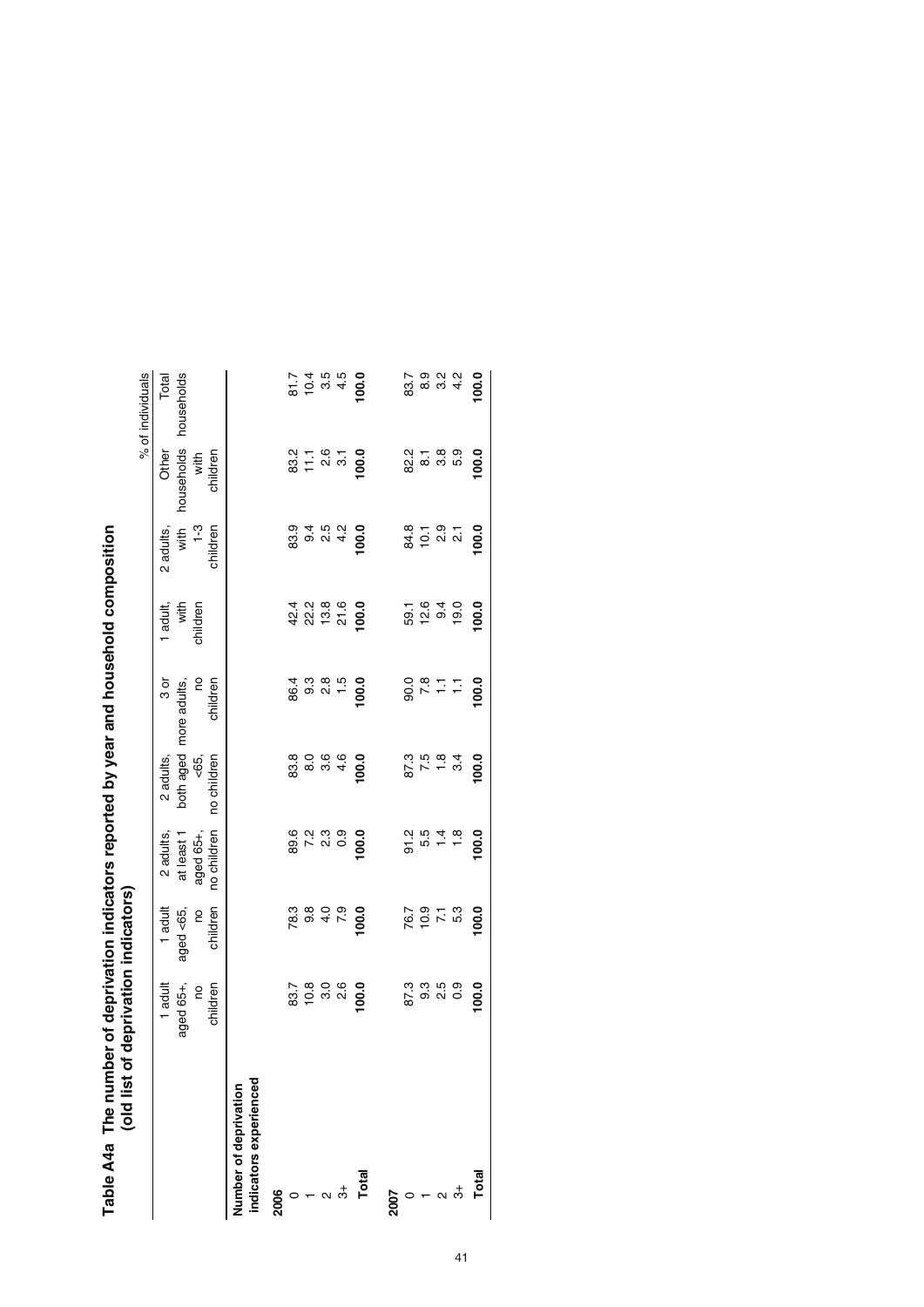| Composition                                     |                        |               | (Signetion depindent light) |                                 |                            |                             |                               |                                     |                       |
|-------------------------------------------------|------------------------|---------------|-----------------------------|---------------------------------|----------------------------|-----------------------------|-------------------------------|-------------------------------------|-----------------------|
|                                                 |                        |               |                             |                                 |                            |                             |                               | % of individuals at risk of poverty |                       |
|                                                 | 1 adult                | $1$ adult     | 2 adults                    | 2 adults                        | $3$ or                     | 1 adult                     | 2 adults,                     | Other                               | Total                 |
|                                                 | aged 65+,              | aged <65,     | at least                    | both aged                       | more adults,               | with                        | with                          | households                          | households            |
|                                                 | g                      | <u>c</u>      | aged 65+,                   | $53 - 5$                        | g                          | children                    | $1-3$                         | with                                |                       |
|                                                 | children               | children      | no children                 | no children                     | children                   |                             | children                      | children                            |                       |
| indicators experienced<br>Number of deprivation |                        |               |                             |                                 |                            |                             |                               |                                     |                       |
| 2006                                            |                        |               |                             |                                 |                            |                             |                               |                                     |                       |
|                                                 |                        |               |                             |                                 |                            |                             |                               |                                     |                       |
|                                                 | 79.0<br>14.0           | 84.8<br>11.8  |                             | 6 1 4 4 6<br>0 4 4 6<br>0 4 4 9 | 5<br>5000<br>500           |                             | 63.4<br>15.0                  | 8 4 6 9<br>8 4 6 9<br>7             | 59.3<br>16.9          |
|                                                 | $2.3$<br>4.7           |               |                             |                                 |                            |                             |                               |                                     |                       |
| $\frac{4}{5}$                                   |                        | $8.2$<br>15.0 |                             |                                 |                            |                             | $8.0$<br>13.6                 |                                     | $9.8$<br>14.1         |
| Total                                           | 100.0                  | 100.0         | 100.0                       | 100.0                           | 100.0                      | 100.0                       | 100.0                         | 100.0                               | 100.0                 |
| 2007                                            |                        |               |                             |                                 |                            |                             |                               |                                     |                       |
|                                                 | 85.2                   | 56.2          |                             |                                 |                            |                             |                               | 59.5                                |                       |
|                                                 | $9.46$<br>$9.46$       | 15.6          |                             | cia<br>Vitoria<br>Vitoria       | ヽ ๑ д д<br>ซี ฎ ๓ ๑<br>© ฎ | $4.58$<br>$4.578$<br>$4.58$ | 2 4 7 4<br>2 4 7 4<br>2 9 7 4 | 15.6                                | 8 10 6 1<br>9 10 6 11 |
|                                                 |                        | 15.6          |                             |                                 |                            |                             |                               |                                     |                       |
| ಕ                                               |                        | 12.6          |                             |                                 |                            |                             |                               | $6.\overline{6}$<br>18.5            |                       |
| Total                                           | 100.0                  | 100.0         | 100.0                       | 100.0                           | 100.0                      | 100.0                       | 100.0                         | 100.0                               | 100.0                 |
| Including social transfers. 60% m               | edian income threshold |               |                             |                                 |                            |                             |                               |                                     |                       |

Table A4b The number of deprivation indicators reported by persons at risk of poverty<sup>1</sup>, by year and household<br>commosition (old list of deprivation indicators) Table A4b The number of deprivation indicators reported by persons at risk of poverty<sup>1</sup>, by year and household **composition (old list of deprivation indicators)**

Including social transfers, 60% median income threshold.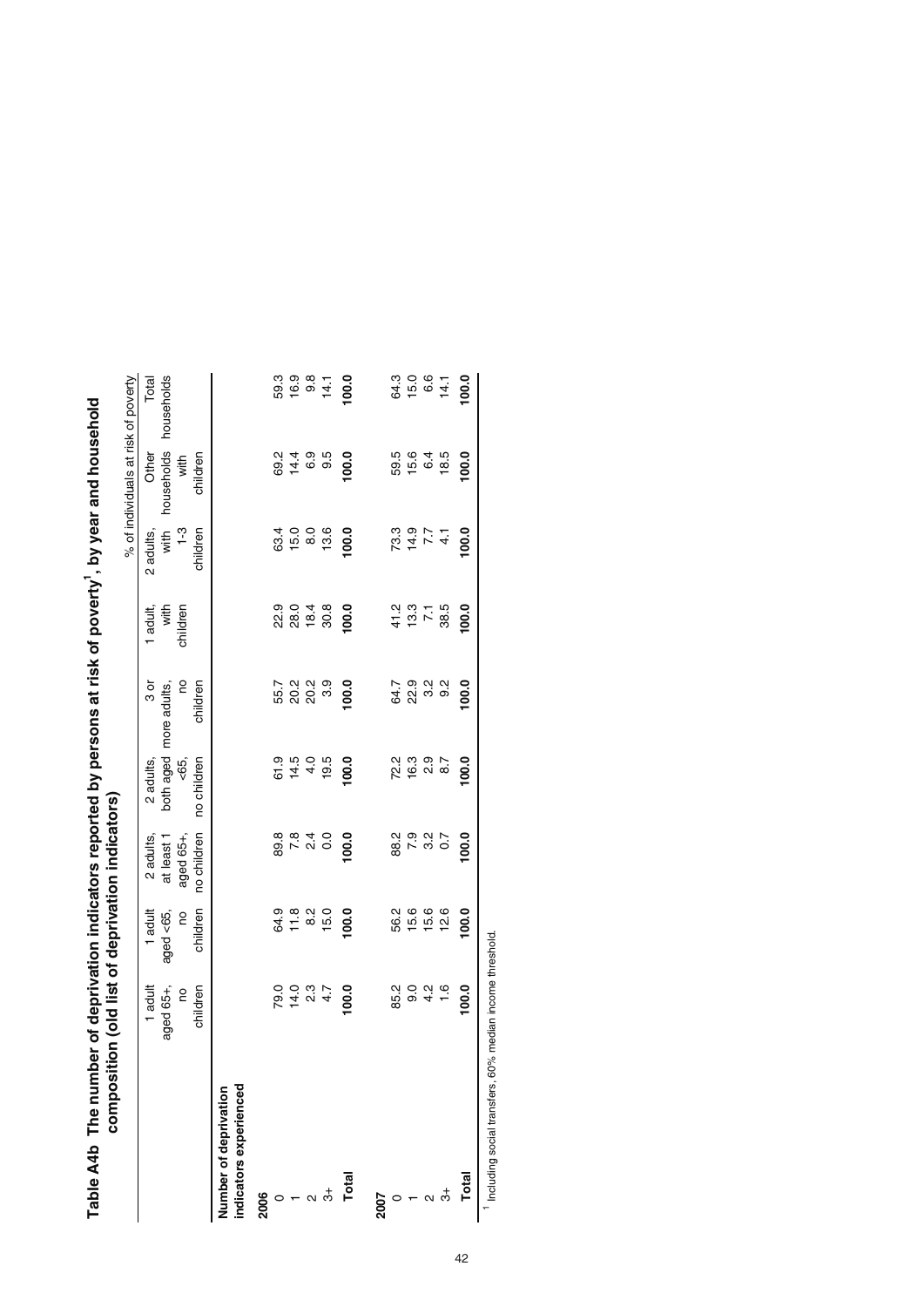|                                                     |             |             |                  |             |             | % of individuals |
|-----------------------------------------------------|-------------|-------------|------------------|-------------|-------------|------------------|
|                                                     | 2006        |             |                  | 2007        |             |                  |
|                                                     | Male        | Female      | Total<br>persons | Male        | Female      | Total<br>persons |
| <b>Total</b>                                        | 6.9         | 7.0         | 6.9              | 5.8         | 6.0         | 5.9              |
| Age group                                           |             |             |                  |             |             |                  |
| $0 - 17$                                            | 11.4        | 10.6        | 11.0             | 7.7         | 9.4         | 8.5              |
| 18-64                                               | 5.6         | 6.5         | 6.1              | 5.4         | 5.3         | 5.4              |
| $65+$                                               | 2.4         | 1.9         | 2.1              | 2.5         | 2.3         | 2.4              |
| <b>Household composition</b>                        |             |             |                  |             |             |                  |
| 1 adult aged 65+, no children under 18              | 6.6         | 2.6         | 4.1              | 5.1         | 2.8         | 3.6              |
| 1 adult aged <65, no children under 18              | 12.5        | 8.0         | 10.9             | 14.3        | 10.1        | 12.9             |
| 2 adults, at least 1 aged 65+, no children under 18 | 1.0         | 1.2         | 1.1              | 1.2         | 1.5         | 1.4              |
| 2 adults, both aged <65, no children under 18       | 6.5         | 4.8         | 5.6              | 4.6         | 3.8         | 4.2              |
| 3 or more adults, no children under 18              | 4.6         | 4.2         | 4.4              | 3.4         | 3.8         | 3.6              |
| 1 adult with children under 18                      | 38.8        | 33.2        | 35.2             | 26.0        | 19.8        | 22.1             |
| 2 adults with 1-3 children under 18                 | 4.4         | 4.4         | 4.4              | 2.9         | 4.4         | 3.7              |
| Other households with children under 18             | 6.4         | 6.4         | 6.4              | 6.7         | 6.7         | 6.7              |
| <b>Tenure status</b>                                |             |             |                  |             |             |                  |
| Owner-occupied                                      | 3.5         | 2.8         | 3.2              | 2.8         | 2.6         | 2.7              |
| Rented at the market rate                           | 6.3         | 7.1         | 6.7              | 9.8         | 8.1         | 8.9              |
| Rented at below the market rate or rent free        | 27.7        | 29.9        | 28.8             | 22.6        | 23.0        | 22.8             |
| Region                                              |             |             |                  |             |             |                  |
| Border, Midland and Western                         | 8.7         | 8.2         | 8.4              | 7.7         | 6.3         | 7.0              |
| Southern and Eastern                                | 6.2         | 6.6         | 6.4              | 5.1         | 5.9         | 5.5              |
| <b>Urban/rural location</b>                         |             |             |                  |             |             |                  |
| Urban areas                                         | 7.6         | 7.7         | 7.6              | 6.9         | 6.6         | 6.8              |
| Rural areas                                         | 5.6         | 5.9         | 5.7              | 3.9         | 5.0         | 4.4              |
| Principal Economic Status (aged 16 and over)        |             |             |                  |             |             |                  |
| At work                                             | 1.4         | 1.7         | 1.6              | 1.8         | 1.3         | 1.6              |
| Unemployed                                          | 23.7        | 20.2        | 22.8             | 23.8        | 12.7        | 20.6             |
| Student                                             | 11.4        | 8.9         | 10.2             | 8.2         | 8.4         | 8.3              |
| Home duties                                         | [2.3]       | 9.3         | 9.2              | [5.0]       | 7.6         | 7.6              |
| Retired<br>Not at work due to illness or disability | 3.0<br>21.2 | 1.1<br>18.2 | 2.5<br>20.0      | 3.2<br>14.8 | 2.3<br>17.0 | 3.0<br>15.6      |
|                                                     |             |             |                  |             |             |                  |
| Number of persons at work                           |             |             |                  |             |             |                  |
| 0<br>1                                              | 22.2<br>5.6 | 20.3<br>6.1 | 21.2<br>5.9      | 18.9<br>5.2 | 17.3<br>5.2 | 18.0<br>5.2      |
| 2                                                   | 1.1         | 0.7         | 0.9              | 1.3         | 1.5         | 1.4              |
| $3+$                                                | $0.0\,$     | $0.0\,$     | 0.0              | 0.0         | 0.0         | $0.0\,$          |
|                                                     |             |             |                  |             |             |                  |
| Highest education level attained (aged 16 and over) |             |             | 10.3             |             |             |                  |
| Primary or below<br>Lower secondary                 | 11.1<br>5.8 | 9.4<br>8.6  | 7.1              | 9.1<br>6.9  | 8.9<br>7.9  | 9.0<br>7.4       |
| Higher secondary                                    | 3.6         | 5.5         | 4.5              | 4.6         | 3.6         | 4.1              |
| Post leaving cert                                   | 4.7         | 3.7         | 4.2              | 3.7         | 3.9         | 3.8              |
| Third level non degree                              | 3.7         | 3.1         | 3.4              | 0.4         | 2.6         | 1.8              |
| Third level degree or above                         | 1.4         | 0.8         | $1.1$            | 0.9         | 1.3         | 1.1              |
|                                                     |             |             |                  |             |             |                  |

### **Table A5 Percentage of population in consistent poverty at 60% level by gender, year and demographic characteristics (old consistent poverty measure)**

Tum Figures in parentheses [] indicate percentages based on small numbers, and are, therefore, subject to a wide margin of error.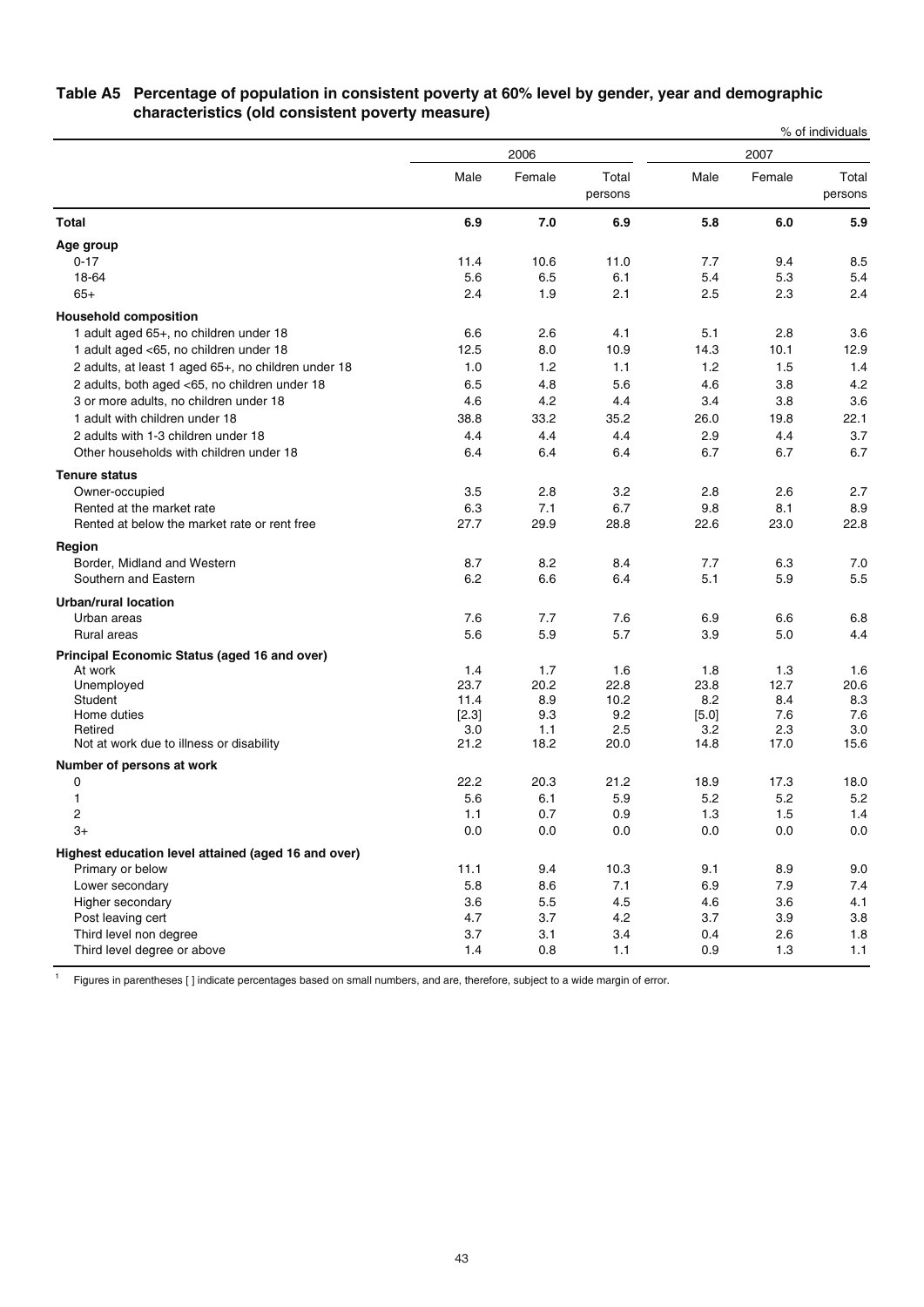|                                                     |            | % of Individuals |
|-----------------------------------------------------|------------|------------------|
|                                                     | 2006       | 2007             |
| Total                                               | 100.0      | 100.0            |
| <b>Sex</b>                                          |            |                  |
| Male                                                | 49.4       | 49.0             |
| Female                                              | 50.6       | 51.0             |
| Age group                                           |            |                  |
| $0 - 17$                                            | 42.2       | 39.3             |
| 18-64                                               | 54.4       | 56.3             |
| $65+$                                               | 3.4        | 4.4              |
| <b>Household composition</b>                        |            |                  |
| 1 adult aged 65+, no children under 18              | 2.2        | $2.2\,$          |
| 1 adult aged <65, no children under 18              | 6.0        | 8.8              |
| 2 adults, at least 1 aged 65+, no children under 18 | 1.1        | 1.7              |
| 2 adults, both aged <65, no children under 18       | 8.5        | 7.5              |
| 3 or more adults, no children under 18              | 10.4       | 9.0              |
| 1 adult with children under 18                      | 31.9       | 27.1             |
| 2 adults with 1-3 children under 18                 | 18.7       | 19.2             |
| Other households with children under 18             | 21.3       | 24.6             |
| <b>Tenure status</b>                                |            |                  |
| Owner-occupied                                      | 35.8       | 35.9             |
| Rented at the market rate                           | 8.3        | 13.1             |
| Rented at below the market rate or rent free        | 55.9       | 51.0             |
| Region                                              |            |                  |
| Border, Midland and Western                         | 32.2       | 31.9             |
| Southern and Eastern                                | 67.8       | 68.1             |
| Urban/rural location                                |            |                  |
| Urban areas                                         | 69.0       | 72.3             |
| <b>Rural areas</b>                                  | 31.0       | 27.7             |
| Principal Economic Status (aged 16 and over)        |            |                  |
| At work                                             | 9.5        | 11.0             |
| Unemployed                                          | 10.5       | 13.7             |
| Student                                             | 12.8       | 13.0             |
| Home duties                                         | 17.5       | 15.7             |
| Retired                                             | 2.4<br>9.7 | 3.4<br>8.7       |
| Not at work due to illness or disability<br>Other   | 2.2        | 0.9              |
| Aged $<$ 16                                         | 35.5       | 33.8             |
|                                                     |            |                  |
| Number of persons at work<br>0                      | 67.6       | 64.5             |
| 1                                                   | 28.2       | 26.9             |
| $\overline{c}$                                      | 4.2        | 8.6              |
| $3+$                                                | 0.0        | 0.0              |
| Highest education level attained (aged 16 and over) |            |                  |
| Primary or below                                    | 25.5       | 24.5             |
| Lower secondary                                     | 16.1       | 19.6             |
| Higher secondary                                    | 13.1       | 14.0             |
| Post leaving cert                                   | 3.6        | 3.7              |
| Third level non degree                              | 3.0        | 2.0              |
| Third level degree or above                         | 1.8        | 2.2              |
| Other                                               | 1.4        | 0.3              |
| Aged $<$ 16                                         | 35.5       | 33.8             |

#### **Table A6 Profile of population in consistent poverty by year and demographic characteristics (old consistent poverty measure).**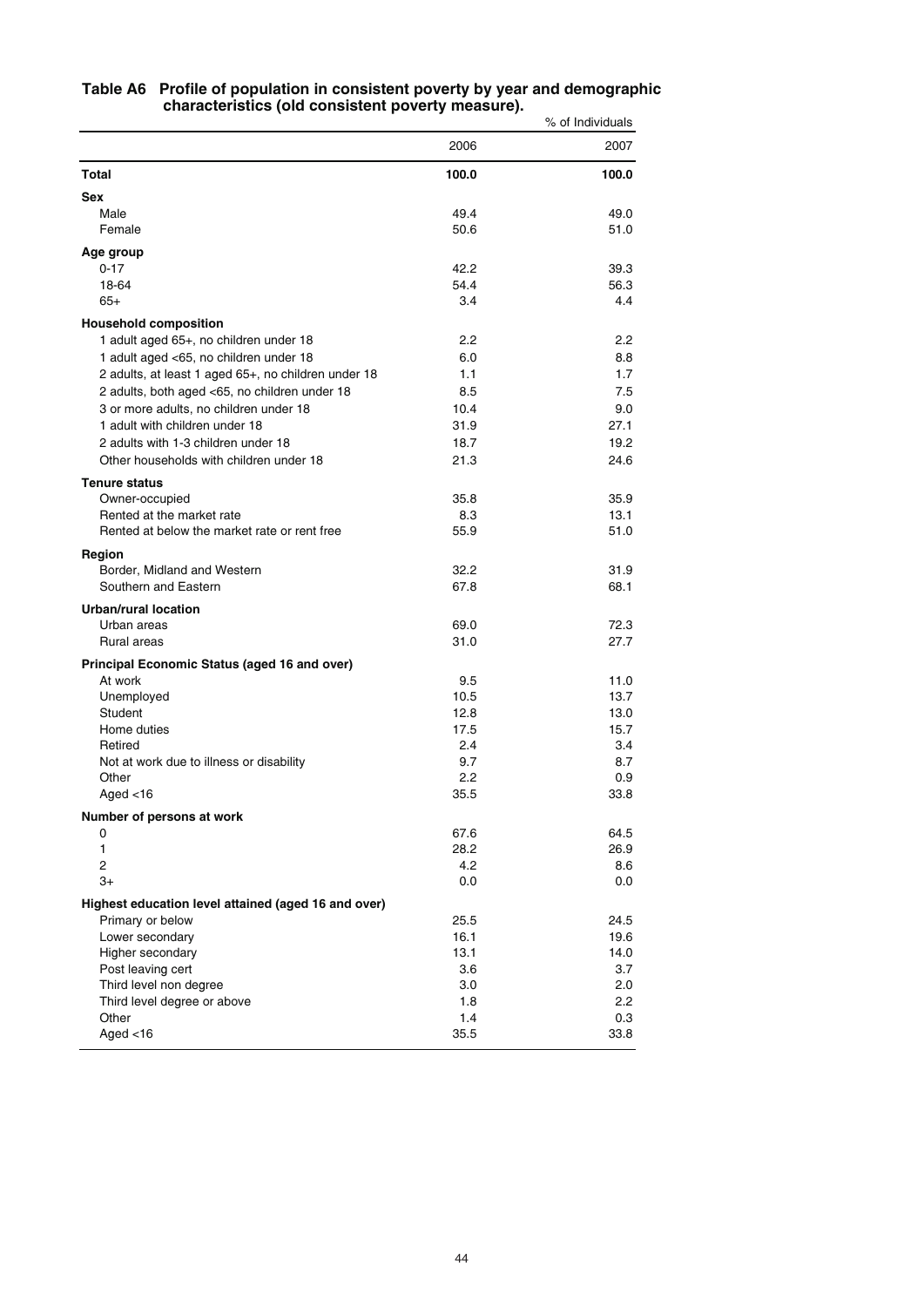# **Table A7 Sample size by year and demographic characteristics**

|                                                     |                 | Number of individuals |
|-----------------------------------------------------|-----------------|-----------------------|
|                                                     | 2006            | 2007                  |
| <b>State</b>                                        | 14,634          | 13,691                |
| <b>Sex</b>                                          |                 |                       |
| Male<br>Female                                      | 7,156           | 6,613<br>7,078        |
| Age group                                           | 7,478           |                       |
| $0 - 17$                                            | 3,612           | 3,202                 |
| 18-64                                               | 8,143           | 7,597                 |
| $65+$                                               | 2,879           | 2,892                 |
| <b>Household composition</b>                        |                 |                       |
| 1 adult aged 65+, no children under 18              | 1,094           | 1,058                 |
| 1 adult aged <65, no children under 18              | 703             | 724                   |
| 2 adults, at least 1 aged 65+, no children under 18 | 1,710           | 1,802                 |
|                                                     | 1,448           |                       |
| 2 adults, both aged <65, no children under 18       |                 | 1,440                 |
| 3 or more adults, no children under 18              | 2,206           | 2,019                 |
| 1 adult with children under 18                      | 797             | 728                   |
| 2 adults with 1-3 children under 18                 | 4,118           | 3,604                 |
| Other households with children under 18             | 2,558           | 2,316                 |
| <b>Tenure status</b>                                |                 |                       |
| Owner-occupied                                      | 11,914          | 11,210                |
| Rented at market rate                               | 905             | 865                   |
| Rented at below the market rate or rent free        | 1,815           | 1,616                 |
| Region<br>Border, Midland and Western               |                 |                       |
| Southern and Eastern                                | 3,712<br>10,922 | 3,352<br>10,339       |
|                                                     |                 |                       |
| <b>Urban/rural location</b>                         |                 |                       |
| Urban areas                                         | 9,246           | 8,597                 |
| Rural areas                                         | 5,388           | 5,094                 |
| Principal Economic Status (aged 16 and over)        |                 |                       |
| At work                                             | 5,415           | 5,096                 |
| Unemployed                                          | 418             | 401                   |
| Student                                             | 869             | 803                   |
| Home duties                                         | 2,435           | 2,295                 |
| Retired                                             | 1,652           | 1,643                 |
| Not at work due to illnes or disability             | 567<br>123      | 557                   |
| Other                                               |                 | 97                    |
| Aged $<$ 16                                         | 3,155           | 2,799                 |
| Number of persons at work                           |                 |                       |
| 0<br>1                                              | 4,262<br>4,449  | 3,992                 |
| 2                                                   | 4,447           | 4,222                 |
| $3+$                                                |                 | 4,244                 |
|                                                     | 1,476           | 1,233                 |
| Highest education level attained (aged 16 and over) |                 |                       |
| Primary or below                                    | 3,359           | 3,143                 |
| Lower secondary                                     | 2,198           | 2,084                 |
| Higher secondary                                    | 2,495           | 2,402                 |
| Post leaving cert                                   | 831             | 758                   |
| Third level non degree                              | 861             | 852                   |
| Third level degree or above                         | 1,610           | 1,535                 |
| Other                                               | 125             | 118                   |
| Aged $<$ 16                                         | 3,155           | 2,799                 |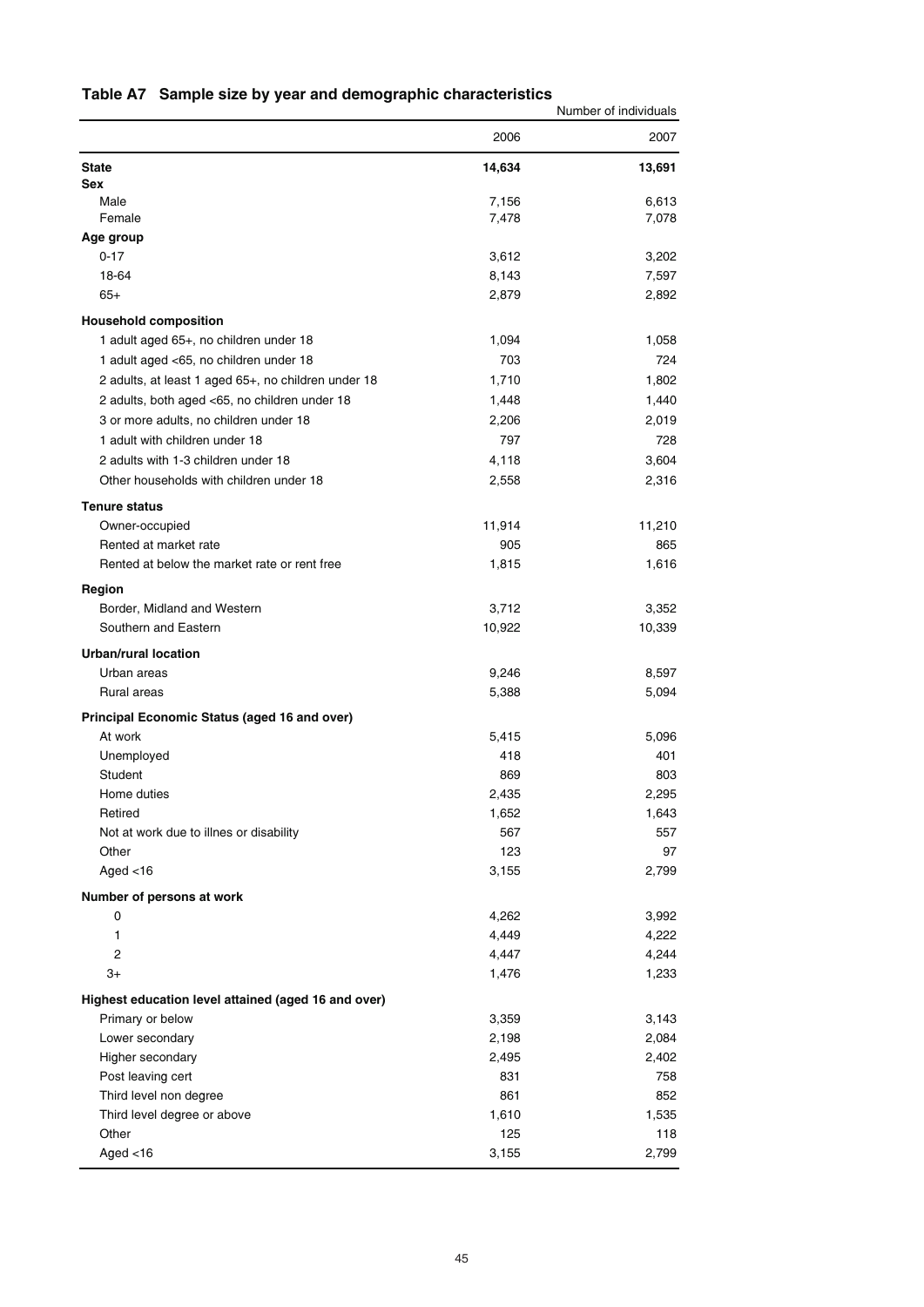# Background Notes

- **Purpose of survey** The primary focus of SILC is the collection of information on the income and living conditions of different types of households in Ireland, in order to derive indicators on poverty, deprivation and social exclusion. It is a voluntary survey of private households. It is carried out under EU legislation (Council Regulation No 1177/2003) and commenced in Ireland in June 2003. This report presents results from the survey based on data collected in the period December 2006 to November 2007.
- **Reference period** Information is collected continuously throughout the year, with up to 130 households surveyed each week to give a total sample of 5,000 to 6,000 households in each year. In 2007, the achieved sample size was 5,608 households and 13,691 individuals. The income reference period for SILC is the 12 months prior to date of interview.
	- **Data collection** Information is collected from all household members on laptop computers, using Computer-Assisted Personal Interview (CAPI) software.
	- **Sample design** A two-stage sample design was used. This comprised of a first stage sample of 2600 blocks (or small areas) selected at county level to proportionately represent eight strata reflecting population density. Each block was selected to contain, on average, 75 dwellings.

The eight population density stratum groups used were as follows:

- 1 Cities
- 2 Suburbs of Cities
- 3 Mixed urban/rural areas bordering on the suburbs of Cities
- 4 Towns and their environs with populations of 5,000 or over (large urban)
- 5 Mixed urban/rural areas bordering on the environs of larger towns
- 6 Towns and their environs with a population of 1,000 to 5,000 (other urban)
- 7 Mixed urban/rural areas
- 8 Rural areas

The second stage of sampling involved the random selection of sample and substitute households for each block. In cases where interviewers could not secure an interview from the sample household, they systematically approached up to three substitute households (in the same block as the sample household), in order to secure a SILC interview. In this manner variations in response by region were controlled.

**Weighting** The first step in the weighting procedure is the calculation of the household design weights. This is the inverse proportion to the probability with which the household was sampled. In terms of SILC, the probability of the selection of a household is based on two elements, the probability of the selection of a block and the probability of selection of a household within that block. The design weights were calculated separately for each wave.

> For cross-sectional or 'wave 1' households (who entered the sample in 2007), the design weights were calculated as above and adjusted so as to be proportional to the 2007 sample as a whole. No adjustment was made for non-response as substitutions were made for non-responding households.

> For longitudinal households (waves 2, 3, 4), base weights were calculated by firstly adjusting the personal weights from the previous year for non-response. The Weight Share Method was then applied to calculate a base weight for the household. These design weights were then adjusted so as to be proportional to the 2007 sample as a whole.

> In accordance with Eurostat recommendation, CALMAR is used to calculate the household cross-sectional weights. Benchmark information is used to gross up the data to population estimates. The benchmark estimates are based on:

- Age by sex: Individual population estimates are generated from population projections from census data. Age is broken down into three categories: 0-14, 15-64 and 65+.
- Region: Household population estimates in each of the eight NUTS3 regions are generated using Labour Force Survey (LFS) data.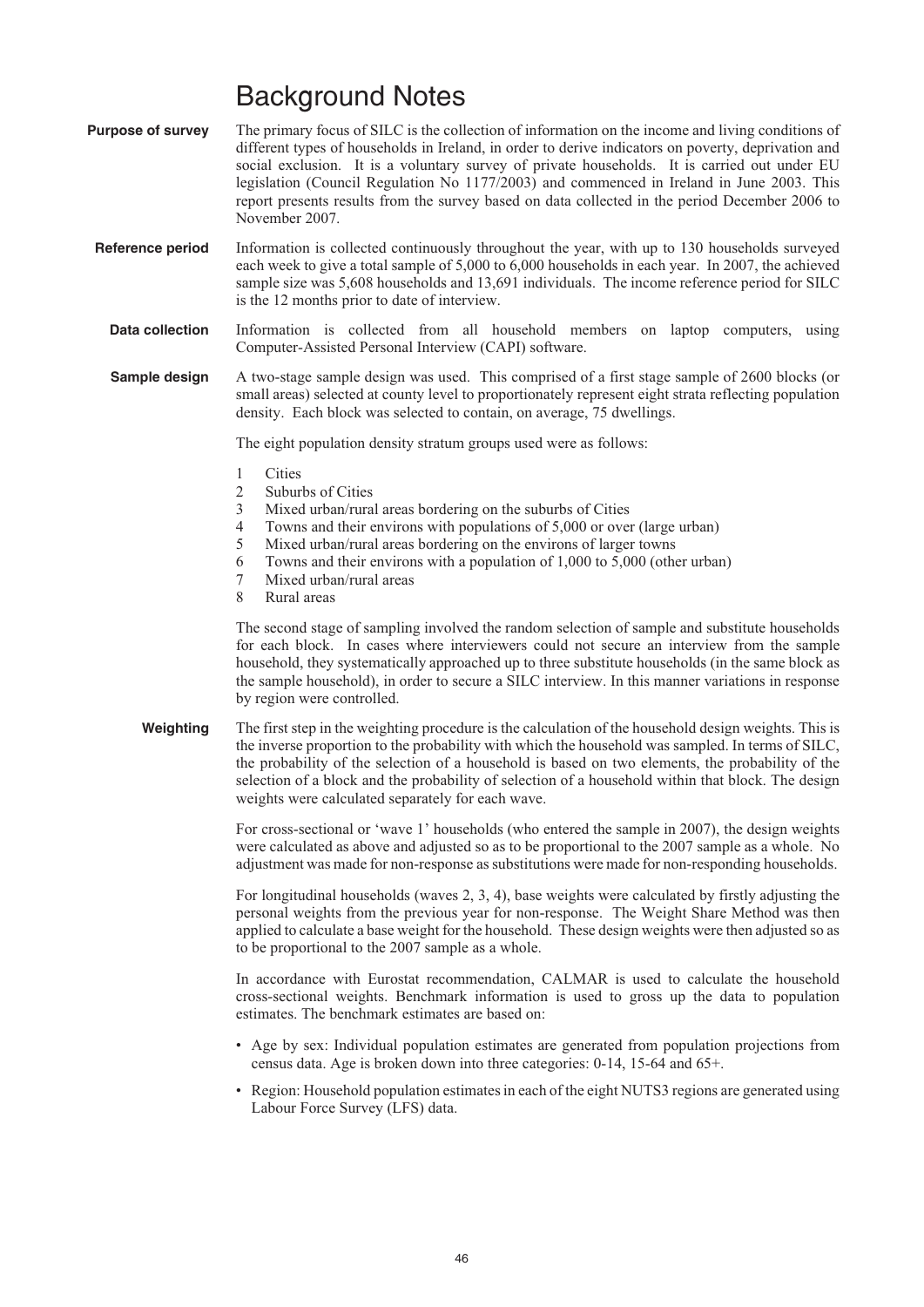- Household composition: Household composition estimates are also generated from the LFS. The following categories are used:
	- One adult, no children
	- Two adults, no children
	- Three or more adults, no children
	- One adult, one or more children
	- Two adults, one to three children
	- Other households with children

Due to the "integrative" calibration method, the personal weight generated in CALMAR is equal to the household weight. Because there is no individual non-response within a household, the weights for personal cross-sectional respondents aged 16 and over are the same as the overall personal weight.

- **Definitions of Income** There are two definitions of income (EU and national definition) referred to in this release, the components of which are outlined below. Some key differences between EU and national definitions are:
	- The EU definition of gross income does not include income from 'private pensions'. These are defined as private schemes fully organised by the individual, where contributions are at the discretion of the contributor independently of their employers or the state. Thus, 'private pensions' does not include occupational or state pensions.
	- All contributions to pension plans, except for those to private pension plans as defined above, are deducted from gross income when calculating disposable income under the EU definition. No pension contributions of any kind are deducted from gross income in the calculation of disposable income for national purposes.
	- Employer's social insurance contributions are included in the national definition of income. They are deducted from gross income in the calculation of net income. They are not included in any EU calculations of income. Employer's social insurance contributions include contributions to private health insurance and life assurance schemes.
	- The EU definition of income does not include the value of goods produced for own consumption.

**Gross income:** Income details are collected at both a household and individual level in SILC. In analysis, each individual's income is summed up to household level and in turn added to household level income components to calculate *gross household income*. The components of gross household income are:

### **Direct Income:**

- Employee income: Gross employee cash or near cash income Gross non-cash employee income
- Employer's social insurance contributions (not included in EU definition)
- Gross cash benefits or losses from self-employment
- Other direct income
	- Value of goods produced for own consumption (not included in EU definition) Pension from individual private plans (not included in EU definition) Income from rental of property or land Regular inter-household cash transfers received Interests, dividends, profit from capital investments in unincorporated business Income received by people aged under 16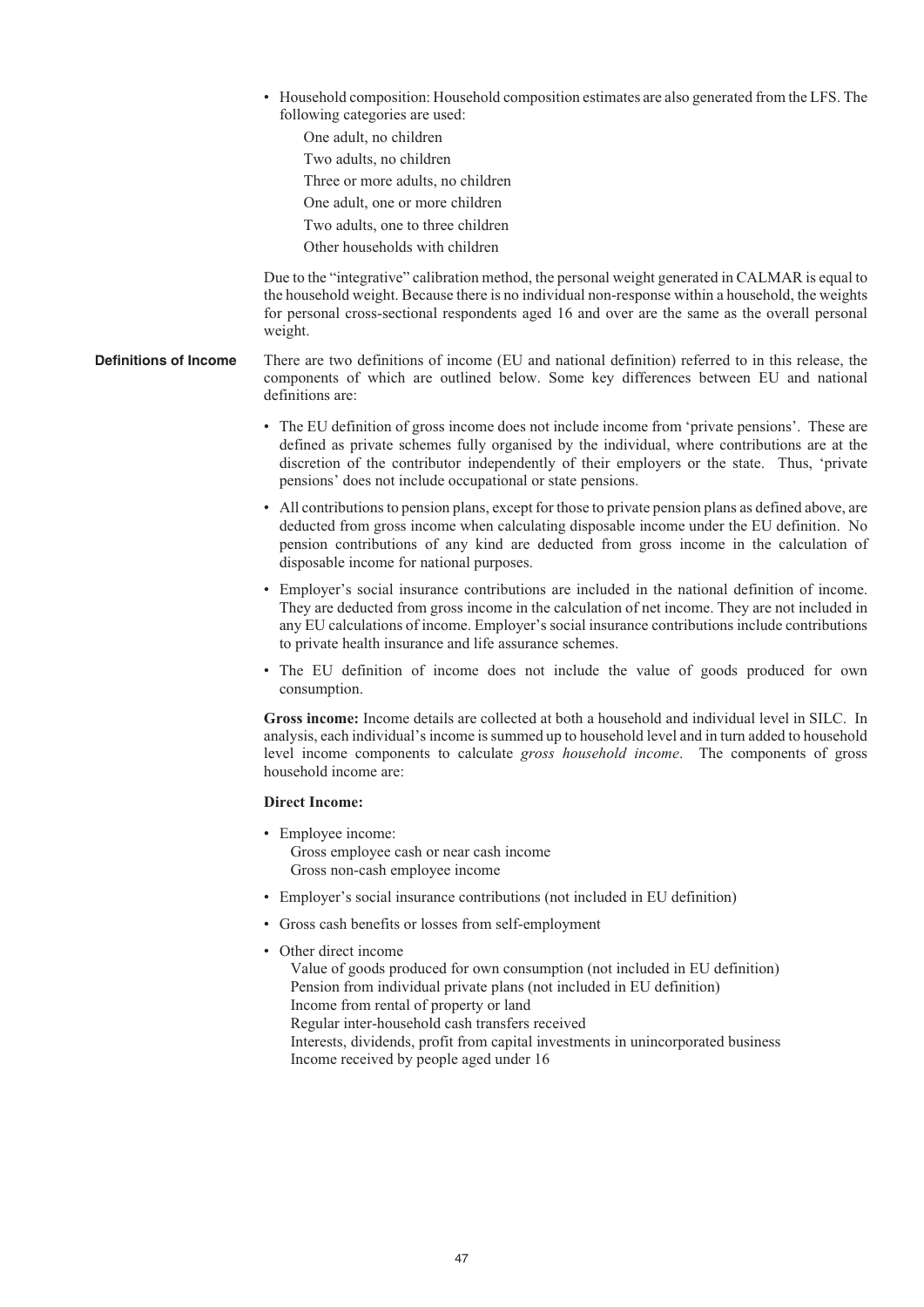#### **Social Transfers:**

- Unemployment benefits
- Old-age benefits (note that this includes all occupational pensions other such social welfare payments to those aged 65 and over)
- Family/children related allowances
- Housing allowances
- Other social transfers Survivors' benefits Sickness benefits Disability benefits Education-related allowances Social exclusion not elsewhere classified

**Disposable income:** Tax and social insurance contributions are also summed to household level and subtracted from the gross household income to calculate the *total disposable household income*. The components of disposable household income are gross household income less:

- Employer's social insurance contributions (not included in EU definition)
- Regular inter-household cash transfer paid
- Tax on income and social insurance contributions (National definition of income does deduct any pension contributions. EU definition deducts contributions to state and occupational pensions)

**Interest from Special Saving Incentive Accounts (SSIA):** The Irish government's Special Savings Incentive Scheme commenced on 1 May 2001. To participate in the scheme, savings accounts (called "special savings incentive accounts" or "SSIAs") had to be opened before 30 April 2002. Under the terms of this scheme, for every amount saved in a special account, an additional 25% would be contributed by the exchequer to your savings after a savings period of five years.

In 2007, the majority of SSIA's matured and interest earned on the accounts was included as income. Table 3 shows the effect the interest from SSIA investments had on equivalised income, the at risk of poverty rate and consistent poverty rate.

**Equivalence scales:** Equivalence scales are used to calculate the *equivalised household size* in a household. Although there are numerous scales, we focus on two: the modified OECD scale and the national scale. The national scale attributes a weight of 1 to the first adult, 0.66 to each subsequent adult (aged 14+ living in the household) and 0.33 to each child aged less than 14. The modified OECD scale attributes a weight of 1 to the first adult, 0.5 to each subsequent adult and 0.3 to each child aged less than 14. The weights for each household are then summed to calculate the *equivalised household size*.

#### Example:

A household consists of 5 people: 2 adults and 3 children. The modified OECD scale gives a weight of 1 to the first adult and 0.5 to each subsequent adult (aged 14+) living in the household, and 0.3 to each child. Thus, this household's *equivalised household size* is 1 + 0.5 + 0.3 + 0.3 + 0.3  $= 2.4.$ 

**Equivalised income:** The disposable household income is divided by the *equivalised household size* to calculate the equivalised income for each individual, which essentially is an approximate measure of how much of the income can be attributed to each member of the household. This *equivalised income* is then applied to each member of the household.

#### Example:

If a household has a total disposable income of 50,000 and the equivalised household size is 2.4, the equivalised income for this household is 20,833.33 This income is applied to each member of the household.

**Impact of equivalence scales** Although equivalisation of income is very important in the calculation of poverty indicators, there is no consensus internationally on what the correct equivalence scale is or how it should be derived. The use of different scales can have a substantial impact on poverty rates for particular sub-groups. Comparing the two equivalence scales above, the lower scale given to subsequent adults and children in the modified OECD scale means that smaller households fare better in national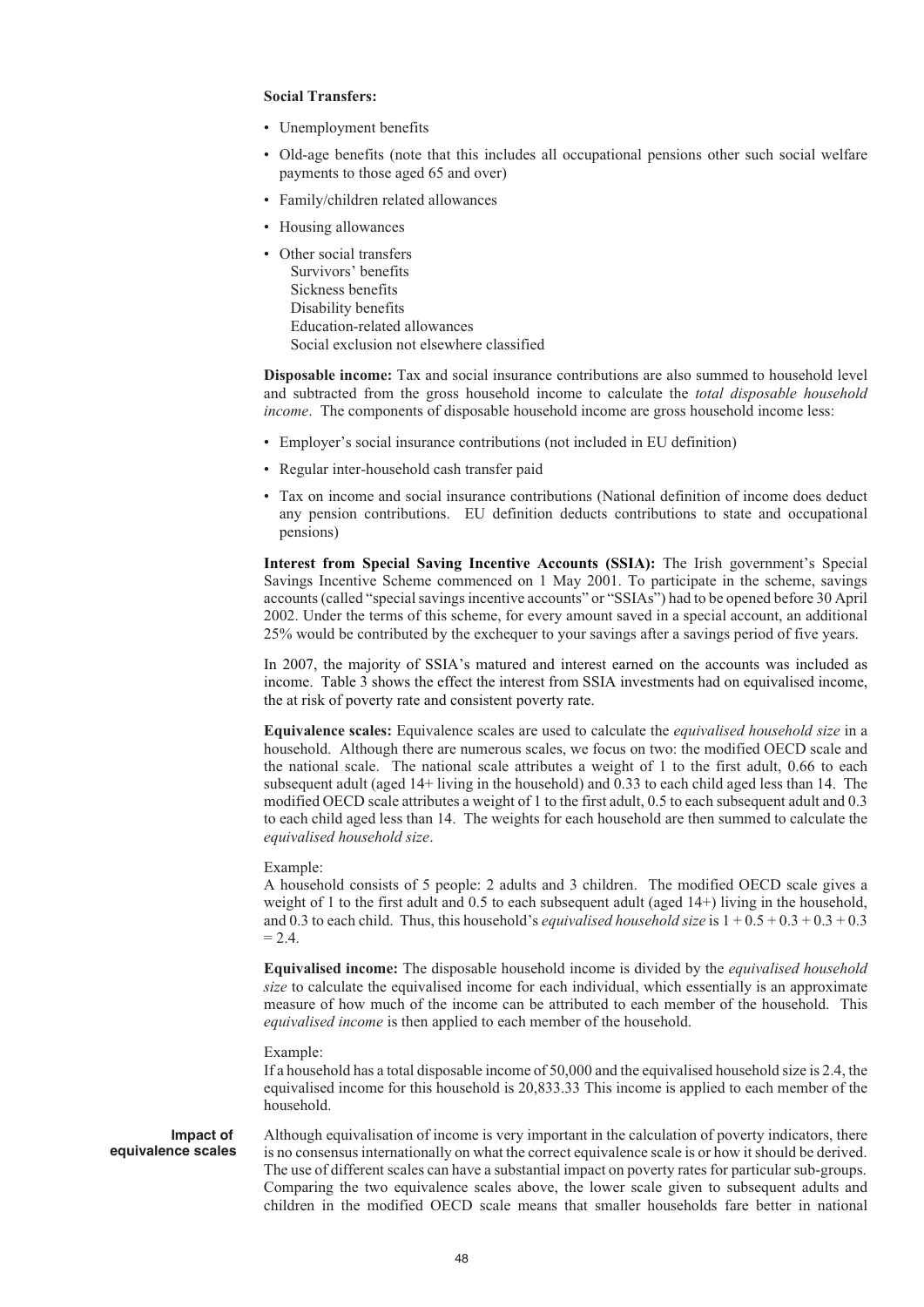calculations than in EU-level analysis. This in turn has a big impact on the elderly, particularly elderly women, as they tend to live either alone or in two-person households. As a consequence, there is a large difference between the poverty rates for the elderly depending on the calculation methodology used in any given year. However, according to research, sensitivity analyses suggest that while the level and, in particular, the composition of income poverty are affected by the use of different equivalence scales, trends over time and rankings across countries are much less affected.

**Laeken indicators** In 2001 the Laeken European Council endorsed the first set of 18 common statistical indicators for social inclusion, which will allow monitoring in a comparable way of member states' progress towards agreed EU objectives regarding poverty and social exclusion. They cover four dimensions of social exclusion: financial poverty, employment, health and education. The Laeken indicators are:

- At risk of poverty rate by various classifications
- Inequality of income distribution: S80/S20 quintile share ratio
- At persistent risk of poverty rate by gender (60% median)
- Relative at risk of poverty gap
- Regional cohesion (dispersion of regional employment rates)
- Long term unemployment rate
- Persons living in jobless households
- Early school leavers not in education or training
- Life expectancy at birth
- Self-defined health status by income level
- Dispersion around the at risk of poverty threshold
- At risk of poverty rate anchored at a moment in time
- At risk of poverty rate before social transfers by gender
- Inequality of income distribution: Gini coefficient
- At persistent risk of poverty rate by gender (50% median)
- Long term unemployment share
- Very long term unemployment rate
- Persons with low educational attainment

**Some Laeken definitions** At risk of poverty rate: This is the share of persons with an equivalised income below a given percentage (usually 60%) of the national median income. It is also calculated at 40%, 50% and 70% for comparison. The rate is calculated by ranking persons by equivalised income from smallest to largest and the median or middle value is extracted. Anyone with an equivalised income of less than 60% of the median is considered *at risk of poverty at a 60% level.*

> **Inequality of income distribution (S80/S20 quintile share ratio):** This is the ratio of total equivalised income received by the 20% of persons with the highest income (top quintile) to that received by the 20% of persons with the lowest income (lowest quintile).

> **Relative at risk of poverty gap:** This is the difference between the median equivalised income of persons below the at risk of poverty threshold and the at risk of poverty threshold, expressed as a percentage of the at risk of poverty threshold. The purpose of the indicator is to measure how far below the poverty threshold the median income of people at risk of poverty is. The closer the median income is to the threshold the smaller the percentage will be.

> Note in previous LIIS publications (source ESRI) the at risk of poverty gap was calculated on the basis of the **mean** income of those at risk of poverty rather than the median, which is the basis for the calculation in SILC.

> **At risk of poverty rate before social transfers:** This indicator is calculated based on two alternative measures of equivalised income. The first calculates equivalised income as the total disposable household income including old-age and survivors' benefits but excluding all other social transfers. The second excludes all social transfers. Any person with an equivalised income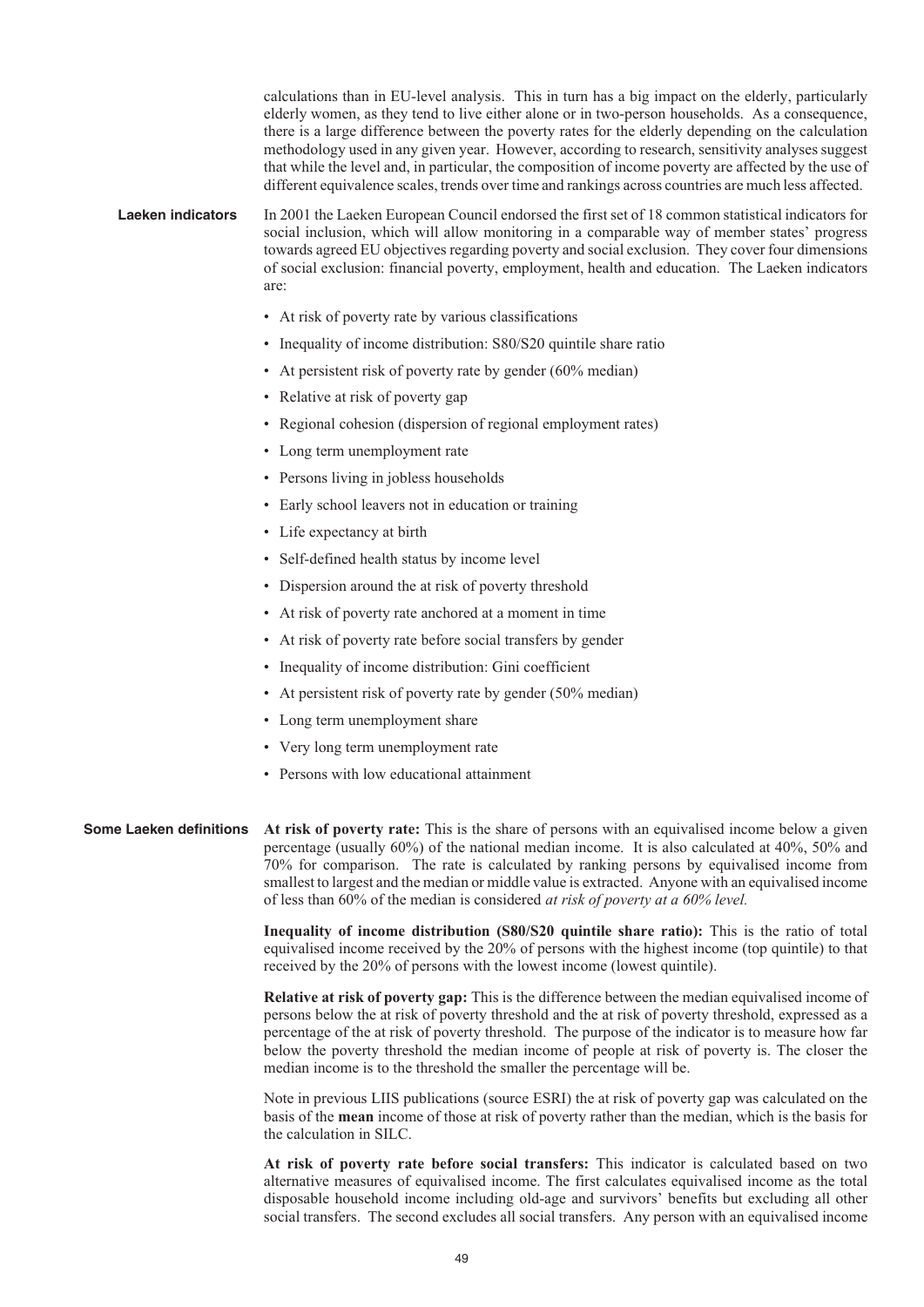before social transfers of less than 60% of the median **after** social transfers is considered at risk of poverty before social transfers (i.e. the same threshold is used for calculating the rate before and after social transfers).

**Gini coefficient:** This is the relationship between cumulative shares of the population arranged according to the level of income and the cumulative share of total income received by them. If there was perfect equality (i.e. each person receives the same income) the Gini coefficient would be 0%. A Gini coefficient of 100% would indicate there was total inequality and the entire national income was in the hands of one person.

**At persistent risk of poverty rate:** The share of persons with an equivalised total net income below the risk of poverty threshold in the current year and in at least two of the preceding three years. Therefore the calculation of this indicator requires 4 years data, and 2007 is the first year that we have sufficient data available. However, the longitudinal nature of the sub-sample required to calculate the rate demands detailed analysis of the sample structure in order to generate an appropriate weighting procedure. A longitudinal weight has been calculated for the purposes of this calculation, but this may be subject to revision. In addition, the size of this sub-sample limits the level of precision of the indicator (there were 505 households and 1174 individuals in all years from 2004 to 2007). Notwithstanding these concerns, the persistent poverty rate in 2007 was estimated at 15.4%.

**At risk of poverty rate anchored at a moment in time:** For a given year n, the "at risk of poverty rate anchored at a moment in time" is the share of the population whose income in a given year is below a risk of poverty threshold calculated in the standard way for a previous base year and then up-rated for inflation. The purpose of this indicator is to get some indication of the changes in 'absolute poverty' over time. In this publication the threshold for 2005 is adjusted in line with inflation for each year 2004-2007.

In Ireland, SILC is a continuous survey with an income reference period of 12 months prior to date of interview. Consequently the reference period varies from one respondent to another depending on the date of interview. This generates a 'floating' income reference period for the income data. An individual interviewed in January of a year n would have a reference period of January to December n-1, with a central point of July n-1. A person interviewed in December of year n would have a reference period of December of year n-1 to November of year n and a central point of June of year n. In order to calculate the index for the base year, the average over the central points of the relevant period was taken. That is:

• From 2004 to 2007, interviews were conducted over full years, resulting in the following monthly indices:

| <b>Month</b> | <b>CPI</b> | Month    | <b>CPI</b> | Month     | <b>CPI</b> | Month     | <b>CPI</b> |
|--------------|------------|----------|------------|-----------|------------|-----------|------------|
| $Jul-03$     | 105.8      | Jul-04   | 108.7      | Jul-05    | 111.3      | $Jul-06$  | 116        |
| Aug-03       | 106.5      | Aug-04   | 109.3      | Aug- $05$ | 111.8      | Aug- $06$ | 116.8      |
| $Sep-03$     | 106.7      | $Sep-04$ | 109.4      | $Sep-05$  | 112.7      | $Sep-06$  | 117.2      |
| $Oct-03$     | 106.6      | $Oct-04$ | 109.5      | $Oct-05$  | 112.8      | $Oct-06$  | 117.2      |
| $Nov-03$     | 106.6      | $Nov-04$ | 109.7      | $Nov-05$  | 112.6      | Nov-06    | 117.6      |
| $Dec-03$     | 107.0      | $Dec-04$ | 109.8      | $Dec-05$  | 112.5      | $Dec-06$  | 118        |
| $Jan-04$     | 106.5      | Jan-05   | 108.9      | Jan-06    | 112.2      | $Jan-07$  | 117.9      |
| Feb-04       | 107.4      | $Feb-05$ | 109.8      | $Feb-06$  | 113.4      | Feb-07    | 118.9      |
| Mar-04       | 107.8      | Mar-05   | 110.1      | Mar-06    | 113.9      | Mar-07    | 119.7      |
| Apr-04       | 108.2      | Apr-05   | 110.6      | Apr-06    | 114.8      | Apr- $07$ | 120.6      |
| May-04       | 108.4      | May-05   | 111.0      | May-06    | 115.3      | May-07    | 121.1      |
| $Jun-04$     | 109.0      | Jun-05   | 111.3      | $Jun-06$  | 115.6      | $Jun-07$  | 121.4      |
| Average:     | 107.2      | Average: | 109.8      | Average:  | 113.2      | Average:  | 118.5      |

The threshold for 2005 (the base year) was  $E10,057$ . The threshold for each other year was calculated as follows:

- Threshold(2004)= $€10,057/109.8417*107.2083=9,815.89$
- Threshold(2006)= $\text{\textsterling}10,057/109.8417*113.2417 = \text{\textsterling}10,368.3$
- Threshold(2007)= $€10,057/109.8417*118.5333=€10,852.79$

The at risk of poverty rate anchored in 2005 in a given year is the proportion of the population in that given year with an equivalised income below the corresponding threshold above.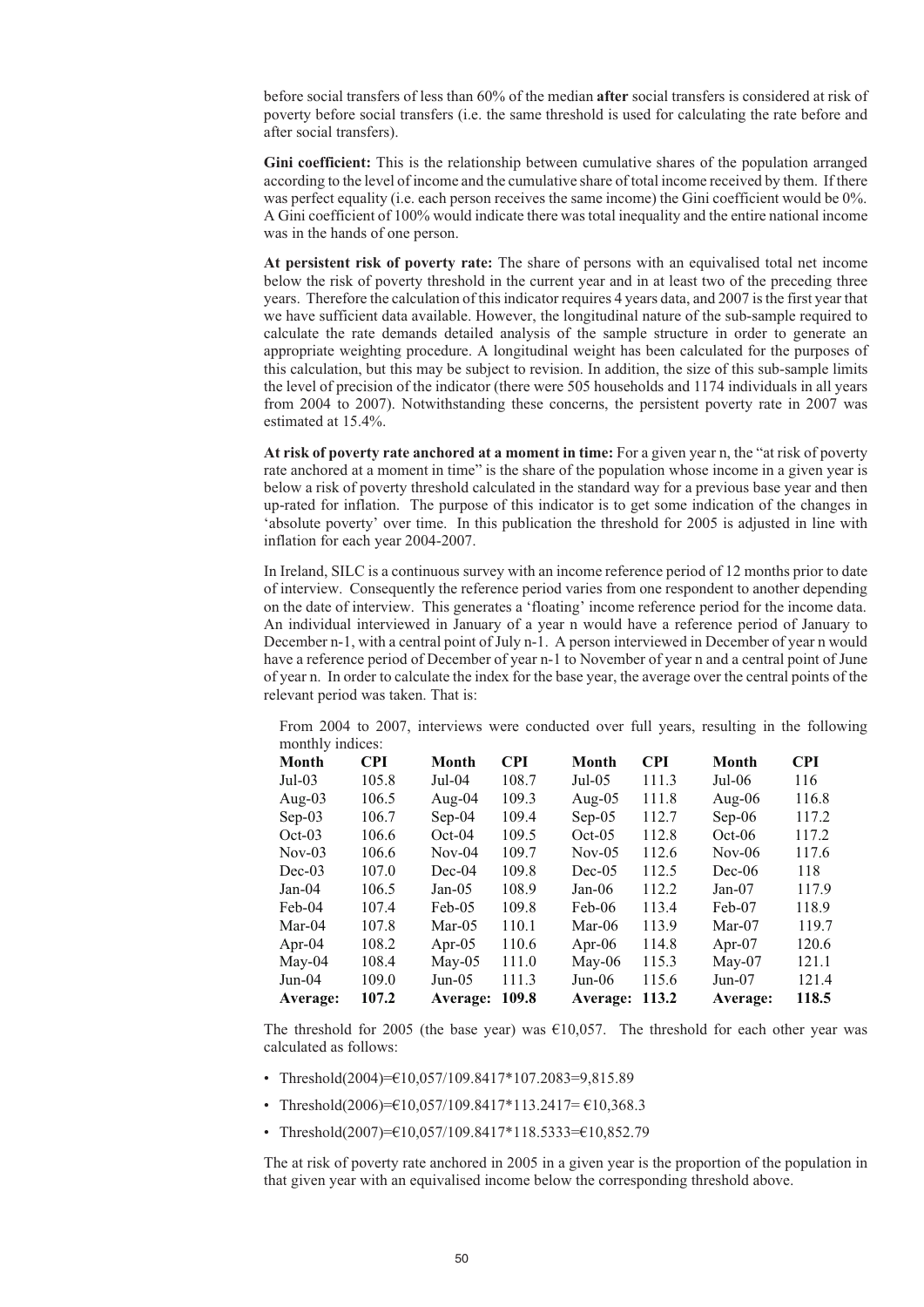#### **National Anti-Poverty Strategy (NAPS) indicators**

At a national level, data from the SILC is be used to monitor and evaluate progress towards achieving the targets set out in the National Anti-Poverty Strategy (NAPS). The NAPS was initiated by the Government after the 1995 United Nations Social Summit in Copenhagen, Denmark. The strategy, launched in 1997, sets out the extent of poverty, identifies the main themes, and formulates strategic responses to combat poverty in Ireland. The strategic aims of the NAPS fall into five key areas:

- Educational Disadvantage
- Unemployment
- Income adequacy
- Disadvantaged Urban Areas
- Rural Poverty

The key NAPS indicator derived from SILC is the consistent poverty measure, which combines relative income measures with a lack of what are considered to be basic resources. Originally the NAPS referred to the calculation of the threshold as 60% of the **mean** equivalised income, but it is now generally accepted that 60% of the **median** is a more appropriate method.

#### **Consistent poverty** The consistent poverty measure looks at those persons who are defined as being at risk of poverty and assesses the extent to which this group may be excluded and marginalised from participating in activities which are considered the norm for other people in society. The identification of the marginalised or deprived is currently achieved on the basis of a set of eleven basic deprivation indicators:

- 1. Two pairs of strong shoes
- 2. A warm waterproof overcoat
- 3. Buy new not second-hand clothes
- 4. Eat meat with meat, chicken, fish (or vegetarian equivalent) every second day
- 5. Have a roast joint or its equivalent once a week
- 6. Had to go without heating during the last year through lack of money
- 7. Keep the home adequately warm
- 8. Buy presents for family or friends at least once a year
- 9. Replace any worn out furniture
- 10. Have family or friends for a drink or meal once a month
- 11. Have a morning, afternoon or evening out in the last fortnight for entertainment.

An individual is defined as being in 'consistent poverty' if they are:

- Identified as being at risk of poverty and
- Living in a household deprived of two or more of the eleven basic deprivation items listed above (Note that it is enforced deprivation that is relevant in this context. For example, a household may not have a roast once a week. The household is classified as deprived of this basic indicator only if the reason they didn't have it was because they could not afford it).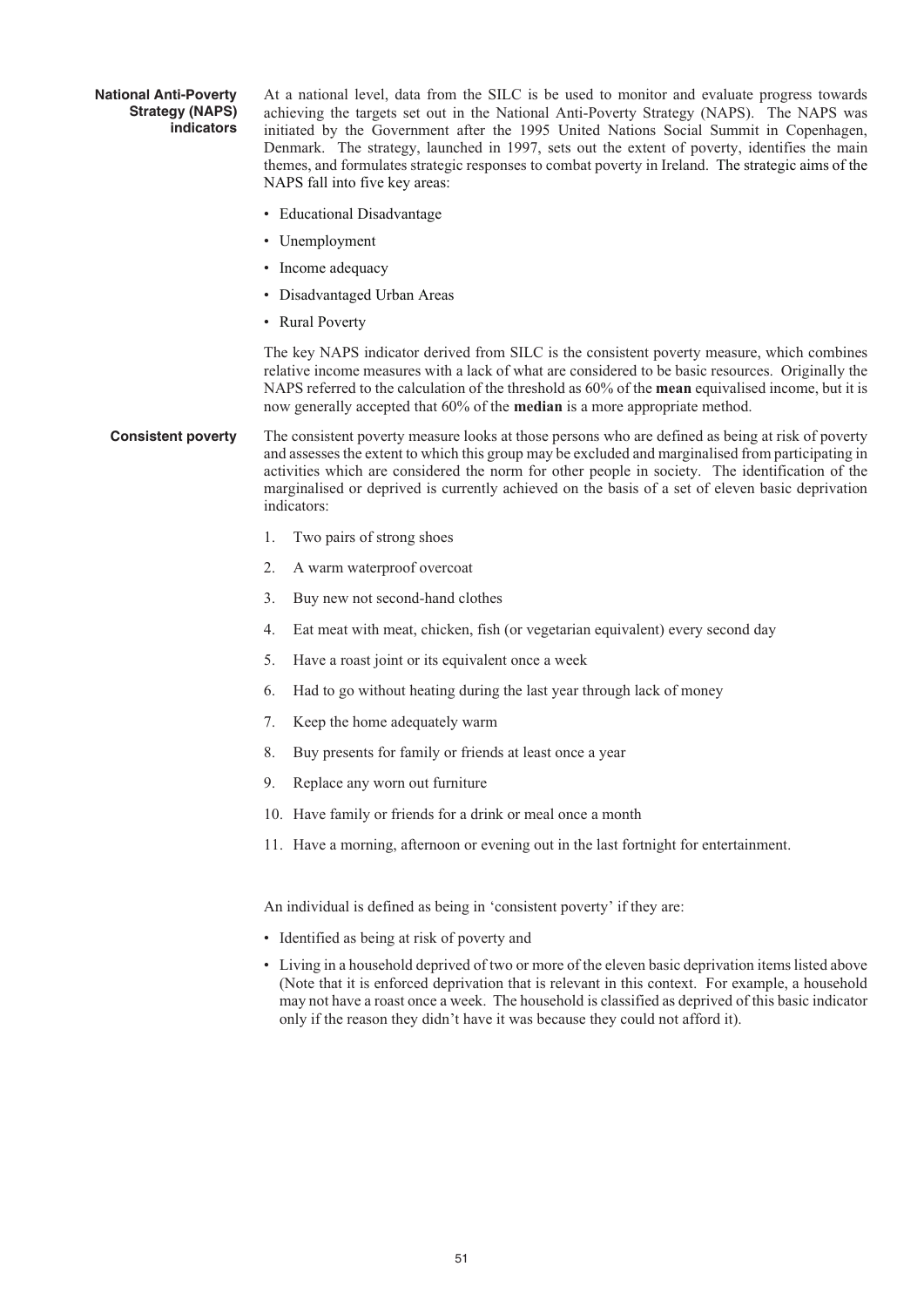#### **Further information Note on Logistic Regression on likelihood of a household being at risk of poverty:**

The characteristics of households that are associated with the likelihood of the household being at risk of poverty (i.e. having a household disposable income less than 60% of median household disposable income) were explored by constructing a logistic regression model.

The model produced odds ratios indicating the relative likelihood of households with different characteristics being at risk of poverty. Odds are expressed relative to a reference category which has a given value of 1. Odds ratios greater than 1 indicate higher odds (increased likelihood), and odds ratios less than 1 indicate lower odds (reduced likelihood) of the household being at risk of poverty based on the characteristic in question.

#### **The variables included in the model:**

The model included a range of variables, all of which were categorical variables. The variables included are listed below:

- Sex of the head of household
- Age of the head of household combined with the number of workers in the household split into 8 possibilities (each possibility being a separate categorical variable in the model):
- Head of household is a working age adult and there were no workers in the household
- Head of household is a working age adult and there was 1 worker in the household
- Head of household is a working age adult and there were 2 workers in the household
- Head of household is a working age adult and there were 3 or more workers in the household
- Head of household is aged 65 and over and there were no workers in the household
- Head of household is aged 65 and over and there was 1 worker in the household
- Head of household is aged 65 and over and there were 2 workers in the household
- Head of household is aged 65 and over and there were 3 or more workers in the household
- Tenure of the household with 3 possibilities
- The household accommodation was rented a market rents
- The household accommodation was rented at below market rents (e.g. rent free or local authority rental)
- The household accommodation was owner occupied
- Principle economic status of head of household with 3 possibilities
- Employed
- Unemployed
- Not economically active
- Household is in an urban or rural location
- Household is in the Border, Midlands and Western region (vs the Southern and Eastern region)
- The highest level of educational attainment of the head of household with 6 possibilities:
- Primary or below
- Lower secondary
- Higher secondary
- Post leaving certificate qualification
- Third level non-degree
- Third level degree or above
- Number of children in the household with 4 possibilities
- No children
- 1 child
- 2 children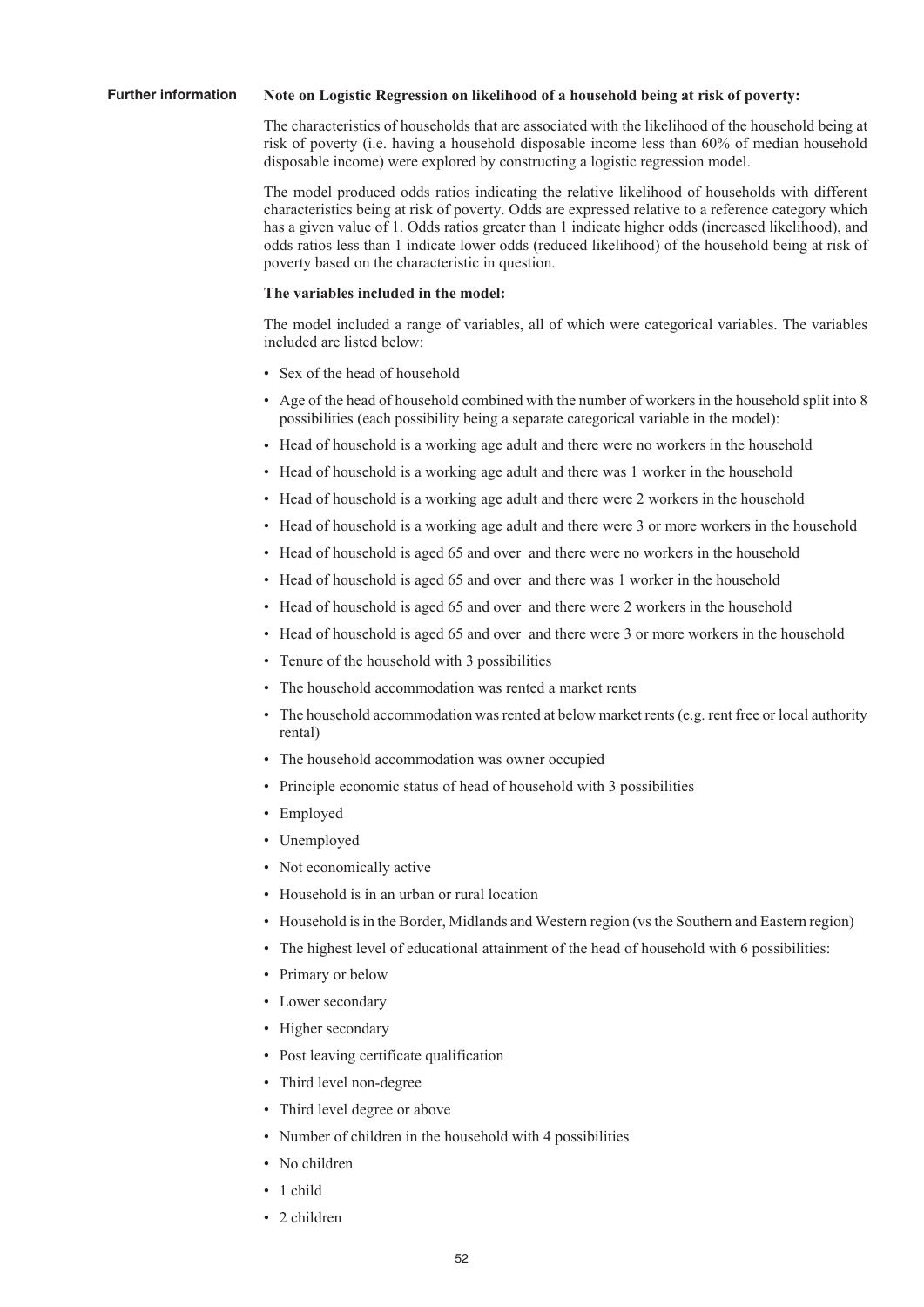• 3 or more children

For the purposes of the regression a base set of characteristics must be chosen. These were chosen based on assumptions on what characteristics were assumed to indicate a lower risk of poverty. In this case the base characteristics were:

- Sex of head of household: Male
- Age of head of household combined with number of workers in the household: Working age adult head of household and 3 or more workers in the household
- Tenure: Owner occupied
- Principal Economic Status of the head of household: Employed
- Urban/Rural location of household: Urban
- Region: Southern and Eastern
- Highest level of educational attainment of head of household: Third level degree or above
- Number of children in the household: no children

The model upheld the assumptions of lower risk made above, i.e. males headed households were less likely to be at risk of poverty than female headed households etc.

The table below shows the odds ratios output by the model for those variables which were found to have a statistically significant relationship to the likelihood of the household being at risk of poverty. As mentioned odds ratios greater than 1 indicate higher odds or increased likelihood of household being at risk of poverty. For example the model indicates that a female headed household is 1.23 times more likely (or 23% more likely) to be at risk of poverty than a male headed household.

- The model clearly indicates that households with no workers (whether they're headed by an adult of working age or an elderly person) are more likely to be at risk of poverty and this is particularly evident for households with no workers where the head of household is of working age with an odds ratio of 21.28.
- Households which are either rent free or rented at lower than market rates (e.g. local authority housing) are more than twice likely to be at risk of poverty (odds ratio 2.10) where the accommodation is rented at below market rents and just below twice as likely (odds ratio 1.90) where the accommodation is rent free).
- Where the head of household is unemployed the household is more likely to be at risk of poverty.
- Where the household is in a rural location it is more likely to be at risk of poverty than a household in an urban location.
- The educational level of the head of household is clearly linked to the likelihood of the household being at risk of poverty with the likelihood of being at risk of poverty falling as the educational level of the head of household increases.
- When other factors are taken into account having one or two children in the household did not increase the likelihood of the household being at risk of poverty, but having 3 or more children in the household did increase the likelihood.

| Household characteristic                                                   | <b>Odds Ratio</b> |
|----------------------------------------------------------------------------|-------------------|
| Female headed household                                                    | 1.23              |
| Working age adult head of household and no workers in the household        | 21.28             |
| Working age adult head of household with 1 worker in the household         | 2.54              |
| Elderly head of household with no workers in the household                 | 3.91              |
| Accommodation is rented at below market rates                              | 2.10              |
| Accommodation occupied is rent free                                        | 1.90              |
| Head of household is unemployed                                            | 1.45              |
| Household is in a rural area                                               | 1.55              |
| Head of household highest level of education is primary or below           | 4.95              |
| Head of household highest level of education is lower secondary            | 3.53              |
| Head of household highest level of education is higher secondary           | 2.46              |
| Head of household highest level of education is a post leaving certificate |                   |
| qualification                                                              | 1.98              |
| There are more than two children living in the household                   | 1.91              |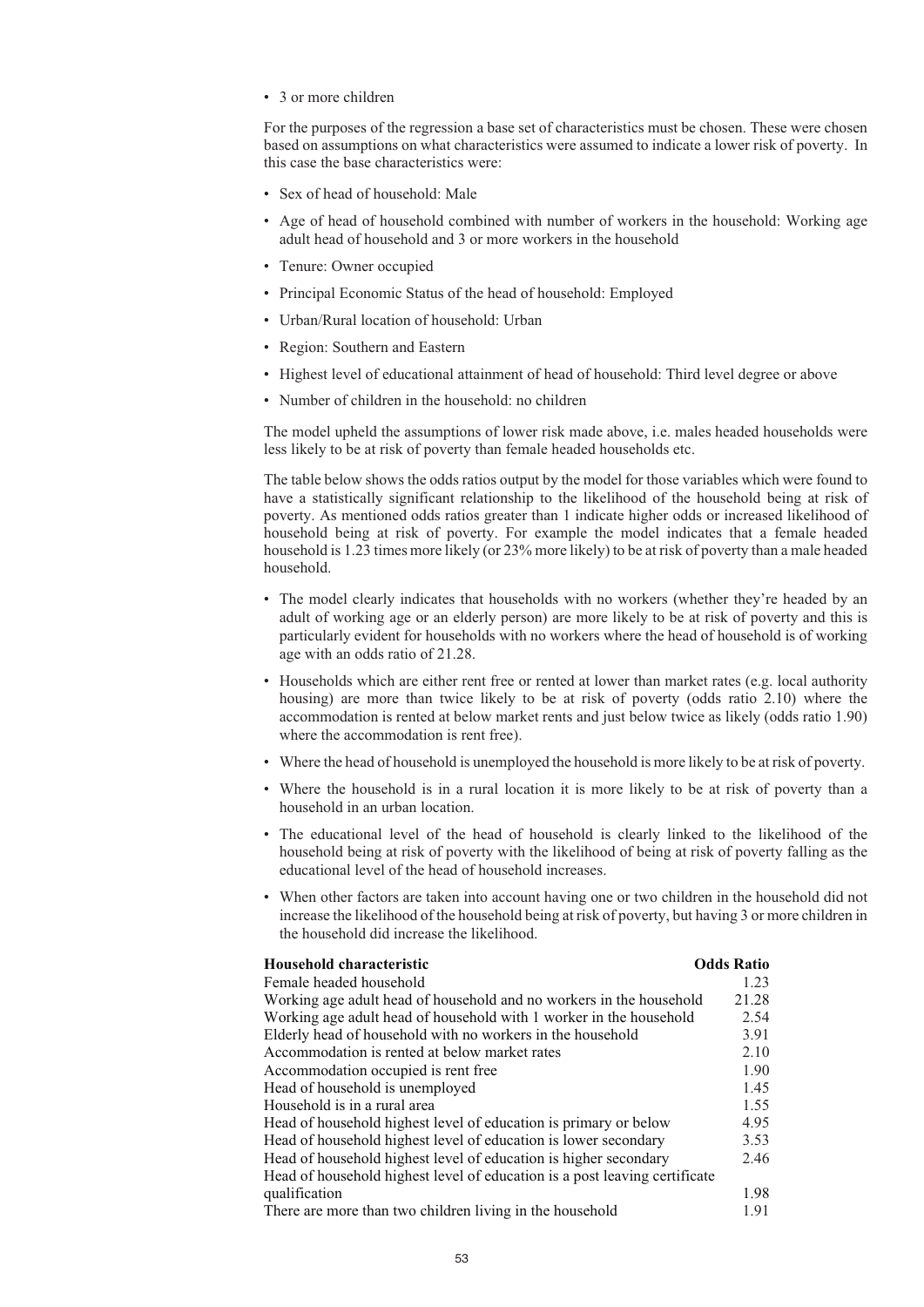|                                                           | The proportion of the variance in the dependent variable accounted for by the independent<br>variables in the model was approximately 32%. As listed above a number of other household<br>characteristics were assessed but did not indicate a statistically significant relationship regarding<br>the likelihood of the household being at risk of poverty.                                                      |
|-----------------------------------------------------------|-------------------------------------------------------------------------------------------------------------------------------------------------------------------------------------------------------------------------------------------------------------------------------------------------------------------------------------------------------------------------------------------------------------------|
|                                                           | While the model identifies clear statistically significant relationships between the likelihood of a<br>household being at risk of poverty and various household characteristics further analysis would be<br>required to identify all relationships.                                                                                                                                                             |
| <b>Statistical significance</b>                           | All estimates based on sample surveys are subject to error, some of which is measurable. Where an<br>estimate is statistically significantly different from another estimate it means that we can be 95%<br>confident that differences between those two estimates are not due to sampling error.                                                                                                                 |
| <b>Principal Economic</b><br><b>Status Classification</b> | Results are available using the Principal Economic Status (PES) classification, which is also used<br>in the Quarter National Household Survey (QNHS) and the Census of Population. The PES<br>classification is based on a combination of questions in which respondents aged 16 or over are<br>asked what their usual situation is with regard to employment and their responses are categorised as<br>follows: |
|                                                           | • At work                                                                                                                                                                                                                                                                                                                                                                                                         |
|                                                           | • Unemployed                                                                                                                                                                                                                                                                                                                                                                                                      |
|                                                           | • Student                                                                                                                                                                                                                                                                                                                                                                                                         |
|                                                           | • Engaged on home duties                                                                                                                                                                                                                                                                                                                                                                                          |
|                                                           | • Retired                                                                                                                                                                                                                                                                                                                                                                                                         |
|                                                           | • Unable to work due to illness or disability                                                                                                                                                                                                                                                                                                                                                                     |
| Number of people at<br>work in the household              | A person is defined as 'at work' based on their PES response as above.                                                                                                                                                                                                                                                                                                                                            |
| <b>Household reference</b><br>person                      | The household reference person is the person in the household considered responsible for the<br>accommodation. If two people are considered responsible, the elder of the two is defined as the<br>household reference person.                                                                                                                                                                                    |
| <b>Household</b><br>composition                           | For the purposes of deriving household composition, a child was defined as any member of the<br>household aged 17 or under. Households were analysed as a whole, regardless of the number of<br>family units within the household. The categories of household composition are:                                                                                                                                   |
|                                                           | • 1 adult aged 65+, no children under 18                                                                                                                                                                                                                                                                                                                                                                          |
|                                                           | • 1 adult aged $\leq 65$ , no children under 18                                                                                                                                                                                                                                                                                                                                                                   |
|                                                           | • 2 adults at least 1 aged 65+, no children under 18                                                                                                                                                                                                                                                                                                                                                              |
|                                                           | • 2 adults, both aged <65, no children under 18                                                                                                                                                                                                                                                                                                                                                                   |
|                                                           | • 3 or more adults, no children under 18                                                                                                                                                                                                                                                                                                                                                                          |
|                                                           | • 1 adult, with children                                                                                                                                                                                                                                                                                                                                                                                          |
|                                                           | • 2 adults with 1-3 children                                                                                                                                                                                                                                                                                                                                                                                      |
|                                                           | • Other households with children                                                                                                                                                                                                                                                                                                                                                                                  |
| <b>Tenure Status</b>                                      | Tenure status refers to the nature of the accommodation in which the household resides. Responses<br>are classified into the following three categories;                                                                                                                                                                                                                                                          |
|                                                           | • Owner-occupied                                                                                                                                                                                                                                                                                                                                                                                                  |
|                                                           | • Rented at the market rate                                                                                                                                                                                                                                                                                                                                                                                       |
|                                                           | • Rented at below the market rate or rent free                                                                                                                                                                                                                                                                                                                                                                    |
| <b>Urban/rural location</b>                               | As previously stated, during sample design, the country is divided up into 8 strata based on<br>population density. These areas are further classified into urban and rural areas as follows:                                                                                                                                                                                                                     |
|                                                           | <b>Urban</b>                                                                                                                                                                                                                                                                                                                                                                                                      |
|                                                           | • Cities                                                                                                                                                                                                                                                                                                                                                                                                          |
|                                                           |                                                                                                                                                                                                                                                                                                                                                                                                                   |

• Suburbs of cities